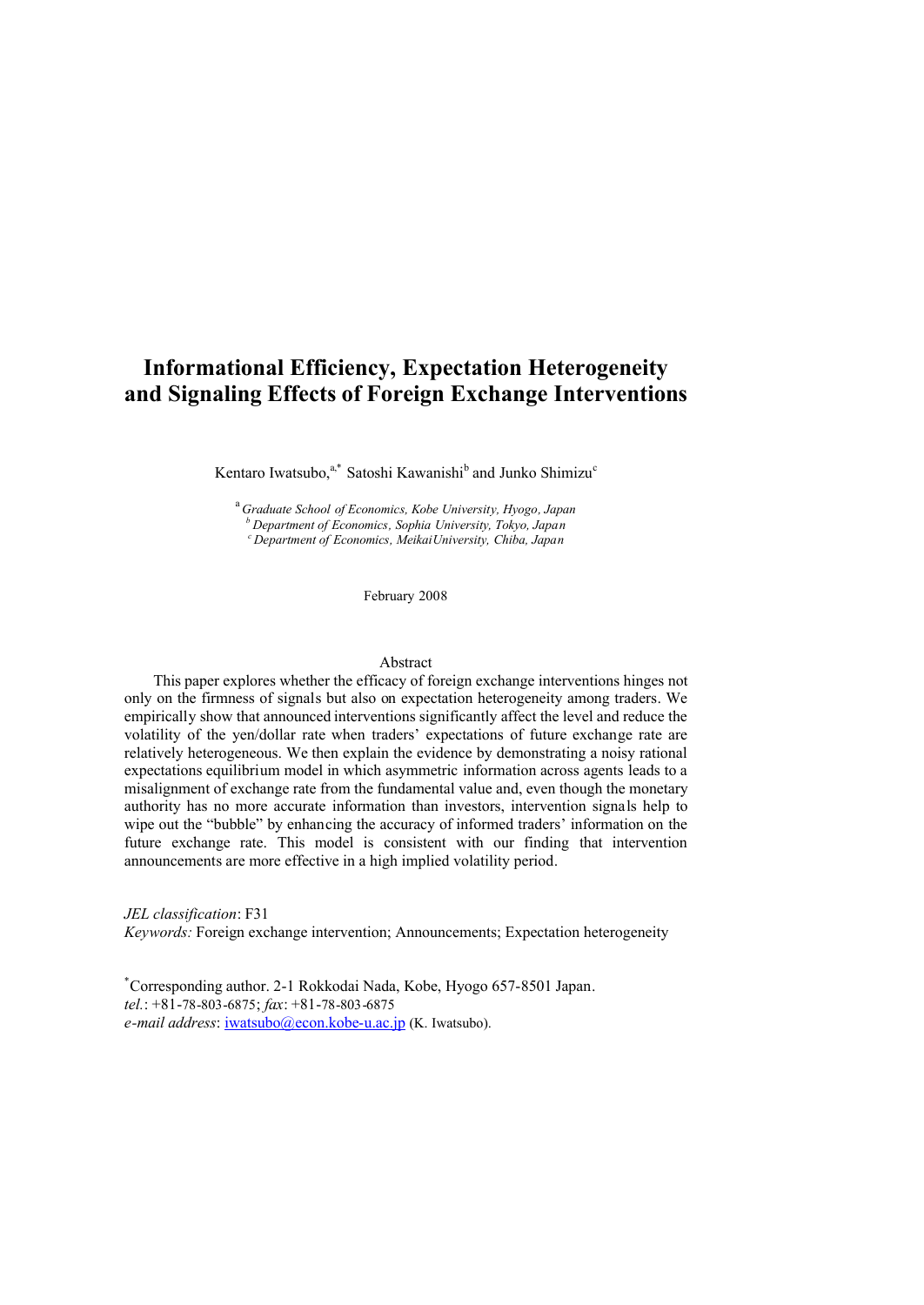#### **1. Introduction**

<u>.</u>

Recent research on foreign exchange interventions has focused on informational issues. This new trend reflects the fact that the existent literature has failed to find any robust evidence consistent with either portfolio balance channel or the signaling channel backed up by future monetary policy.<sup>1</sup> A number of studies suggest that interventions might occasionally affect the exchange rates and that the impact might be related to information asymmetries between monetary authorities and market participants (Baillie, Humpage and Osterberg, 2000). For example, monetary authorities may at times possess private information about future fundamentals and target values of foreign currencies. Accordingly, interventions might reveal such information and, depending on prevailing market sentiments, influence market expectations and affect exchange rates (Humpage, 2003).

Then, when are central bank interventions likely to influence exchange rates? Numerous studies on exchange rate behavior document that exchange rates are connected to fundamentals in the long run, but that they may deviate substantially from their fundamental value for significant periods (Meese and Rogoff, 1983; Engel, 2000). A growing strand of literature on market microstructure attributes the exchange rate misalignments to information asymmetry among traders (Frankel and Froot, 1986; Bacchetta and van Wincoop, 2006). They argue that information asymmetry across investors limits informed traders' risk-arbitrage and leads to excess volatility of exchange rates and their short-run misalignments from the fundamental values. In this case, one of the fundamental roles for monetary authorities is to recognize the "bubble" in the foreign exchange market and wipe it out in a timely manner by their interventions. In doing so, informative signals are crucial to enhance the accuracy of rational arbitragers' information on future exchange rates and to push the market rates back toward the fundamental values.

<sup>&</sup>lt;sup>1</sup> The 'portfolio-balance chann el' and the 'signaling chann el' are two traditional channels through which sterilized interventions can affect exchange rates. The former com es from the fact that the sterilized interventions change the composition of portfolios and th us the risk premi um. The small scale interventions relative to the large volume of transactions in the foreign exchange markets and the huge value of the stocks of international assets has led researchers to emphasize the signaling hypoth esis (Mussa, 1981; Dominguez and Frankel, 199 3c). However, Lewis (1995), Kaminsky and Lewis (1996) and Fatum and Hutchison (1999) find that U.S. intervention s have not conveyed a c lear signal about future monetary policy actions.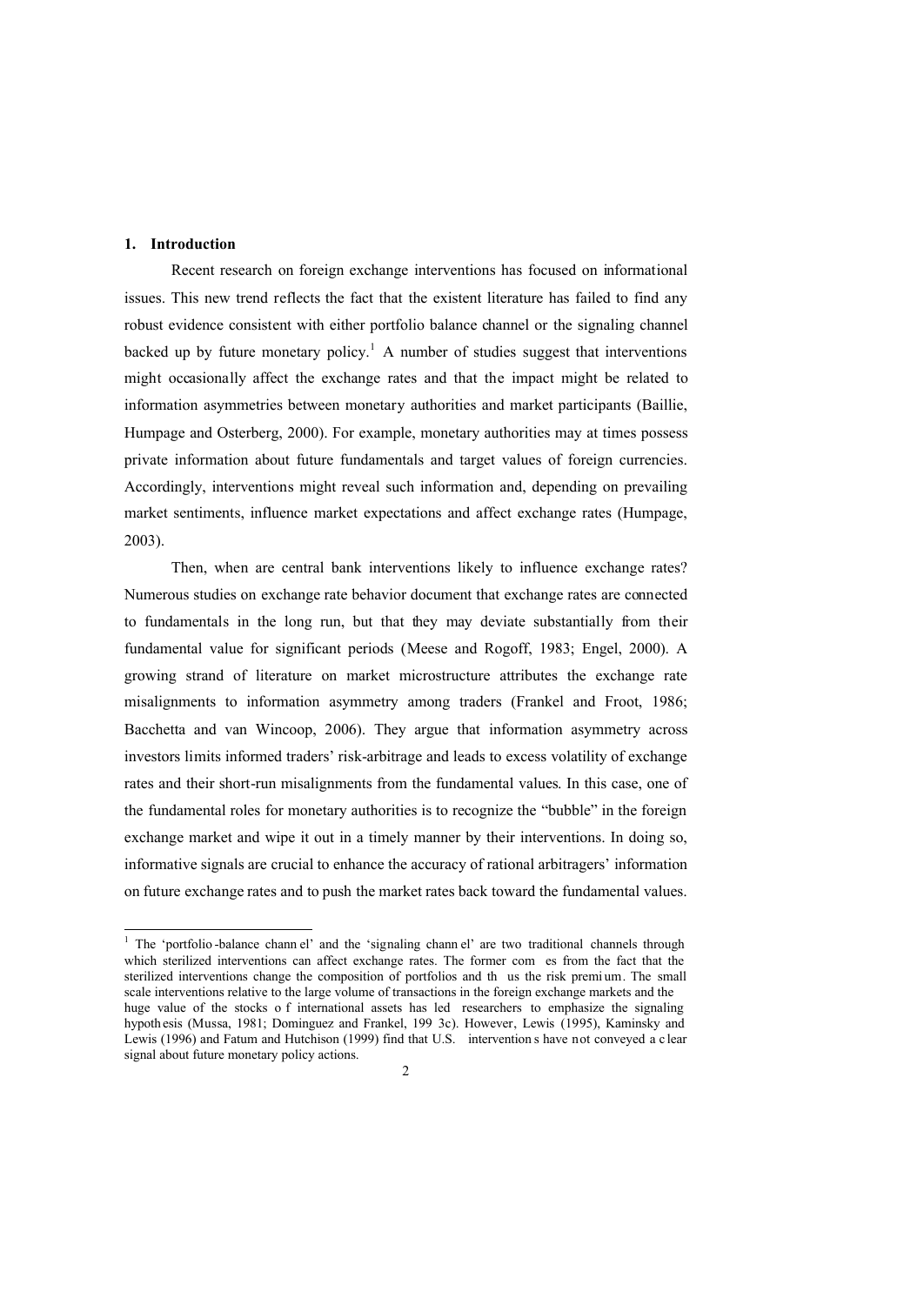The recent literature actually suggests that the market reaction to a central bank intervention depends on the degree of heterogeneity across trader beliefs about the fundamentals as well as the intervention signals (Bhattacharya and Weller, 1997; Vitale, 1999). To my knowledge, Kenen (1987) is the first to raise the issue on the relationship between expectation heterogeneity across traders and the efficacy of foreign exchange interventions. Kenen (1987) notes that "[w]hen expectations are heterogeneous and especially when a bubble appears to be building, intervention may be quite effective." Hardly any studies have, however, tested the efficacy of official interventions when traders have heterogeneous expectation about future exchange rates.

With respect to practices of central bank interventions, a consensus has been reached among researchers that the impact of *reported* interventions is larger than that of *secret* interventions (Beine, Benassy-Quere and Lecourt, 2002; Dominguez, 1998). Most interventions were not officially announced over major news wires simultaneously with the trade (Dominguez and Frankel, 1993c), although there is a trend toward more announcements. To rigorously assess the signaling channel, reported interventions have to be separated between officially announced (cum reported) interventions and unannounced but reported interventions.<sup>2</sup> As described below, Japan's intervention policy on announcements changed frequently in accordance with who is in charge of foreign exchange interventions at the Ministry of Finance. In addition, the Japanese intervention strategy in terms of volume and frequency has not been consistent across the interveners. These uncommon features of the Japanese interventions allow us to investigate the effect of intervention policy regarding announcements and volume on exchange rates.

This paper empirically investigates which makes central bank interventions effective, intervention signals or market condition (in this case, trader heterogeneity), or both. We then present a market microstructure model to provide a consistent explanation to our findings. The key feature of our model is informational inefficiency; the equilibrium exchange rates are not fully revealing in that they do not reflect all the

1

<sup>&</sup>lt;sup>2</sup> Beine and Bernal (2007) also distinguish between reported and secret interventions and investigate the determinants of secret interventions by the Bank of Japan. They find that the Bank of Japan tended to favor secret intervent ions when it was targeting its own level. D ominguez (2007) provide evidence that expectation of intervention, even when monetary authority does not intervene, can affect currency values.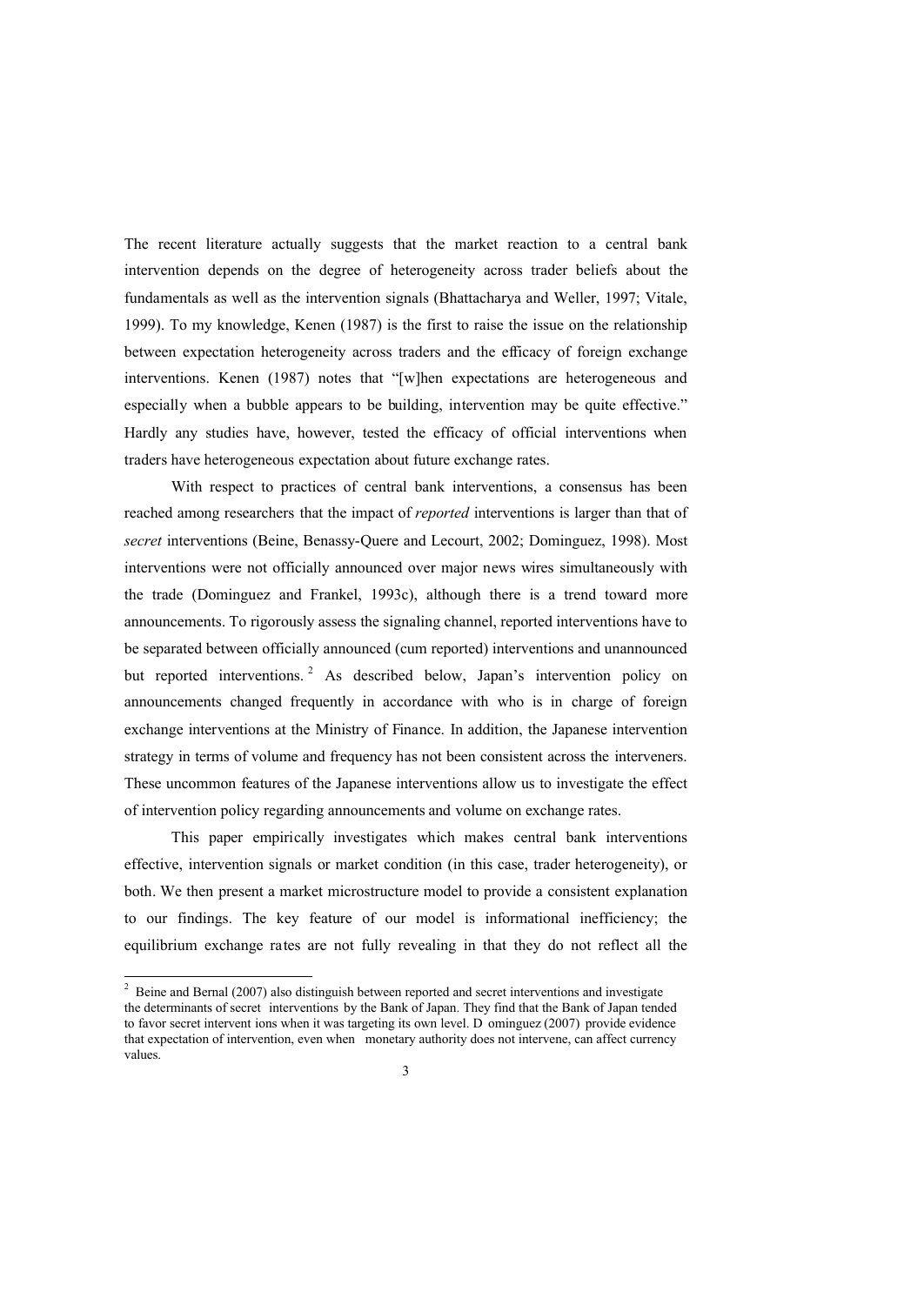available information in the market due to the existence of noise trades. Accordingly, informed traders' risk-arbitrage can be limited and public signals in interventions have informational values to move the exchange rates toward their fundamental values, even though the information signaled by the monetary authority is no more accurate than informed traders' own information.

The empirical results reveal that, even though we control for the volume effect, official announcements regarding interventions significantly affect the movements of exchange rates, supporting the signaling hypothesis. However, when this is divided into distinct phases, we find that announcements were quite effective only for the sub-sample period when former Vice Minister of Finance for International Affairs Eisuke Sakakibara, nicknamed "Mr. Yen" by the NY Times (Sep 16, 1995), was in charge. We then examine whether the effect of intervention signals is associated with market conditions. Indeed, announced interventions have a more significant influence on the level and reduce the volatility of exchange rates when implied volatility on the previous trading day is high. Given the high correlation between implied volatility and the dispersion of exchange rate expectations in the survey data, this suggests that the effectiveness of official interventions depends not only on the central bank signals but also on the heterogeneity of expectations among traders.

We then demonstrate a noisy rational expectations equilibrium model in which informed traders with asymmetric information and naive noise traders transact a foreign currency in the foreign exchange market. We show that less accurate information of informed traders on the fundamental value leads to a bigger bubble, higher heterogeneity of traders' expectation and higher implied volatility.

The monetary authority intervenes in the market if she recognizes the bubble with a certain subjective probability. The announcement of interventions provides traders with more accurate information on the fundamental values of exchange rates, which help informed traders arbitrage more effectively. Hence, even without actual operations, the monetary authority can move the exchange rate towards the fundamental value and reduce implied volatility. Furthermore, when traders have less accurate information, so does the monetary authority. It is shown that interventions do not take place unless the bubble expected by the monetary authority is quite large. Hence, interventions have large effects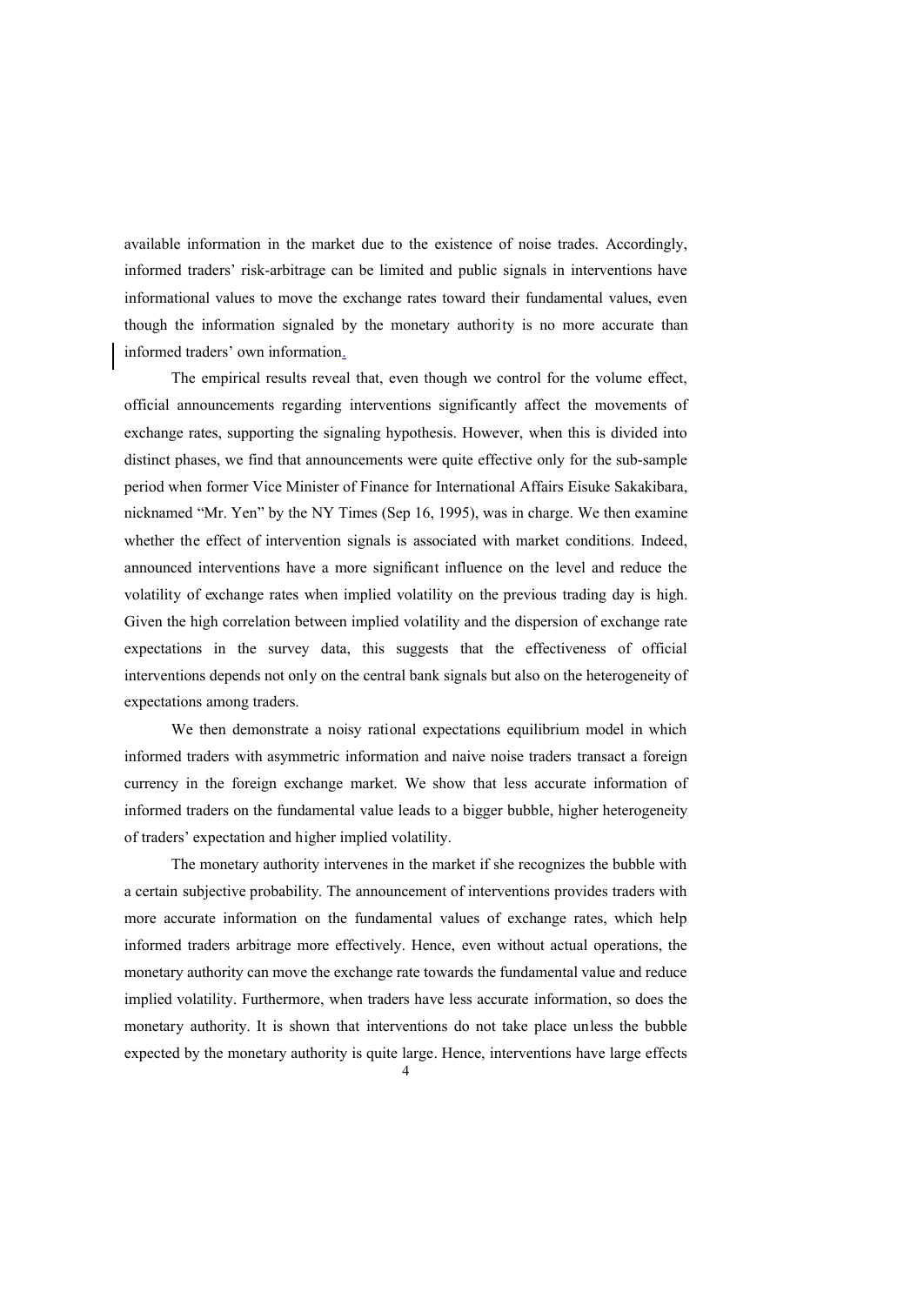once they take place. This explains the phenomenon that Dr. Sakakibara conducted in high implied volatility periods and they had significant effects on exchange rates.

The remainder of the paper is organized as follows. Section 2 describes the intervention data and the sampling scheme. Section 3 explains the empirical methodology and Section 4 presents the estimation results. Section 5 demonstrates the theory to explain the evidence. Section 6 contains our conclusions.

#### **2. Data**

#### *2.1.* Japanese interventions classified by newswire reports

We classify interventions into three categories using news reports provided by Bloomberg and Reuters. 'Announced interventions' are those accompanied by official statements from government officials on the intervention day. The government officials may include the Minister of Finance, the Vice Minister of Finance for International Affairs, the Director General of the International Bureau and the Governor of the BOJ. They often confirm interventions by publicly stating that the BOJ intervened in the market. Then the statements are broadcast within few minutes by newswires along with the name of the official making the announcement. 'Unannounced but reported interventions' are reported by newswires but without any corresponding official statements. Newswire reports sometimes quote traders as saying, "[s]ome traders said that the BOJ intervened in the market at around 115 yen during the morning session" or "[t]he BOJ apparently bought dollars against yen." 'Secret interventions' are not reported by the newswires, but do actually take place.

Figure 1 displays monthly time-series evidence on the yen/dollar exchange rate and the size of Japanese interventions from May 13, 1991 to May 27, 2004. There are neither interventions for dollar sales above the rate of 125 yen/dollars nor dollar purchases below 125 yen/dollar.

The classification of interventions is shown in Figure 2. During the sample period, there are 343 intervention days for the yen/dollar rate (10.1% of the sample). Among the intervention days, 208 (60.6%) are correctly reported by newswires, while 135 (39.6%) are not reported but have actually taken place (secret interventions). 12.8% of the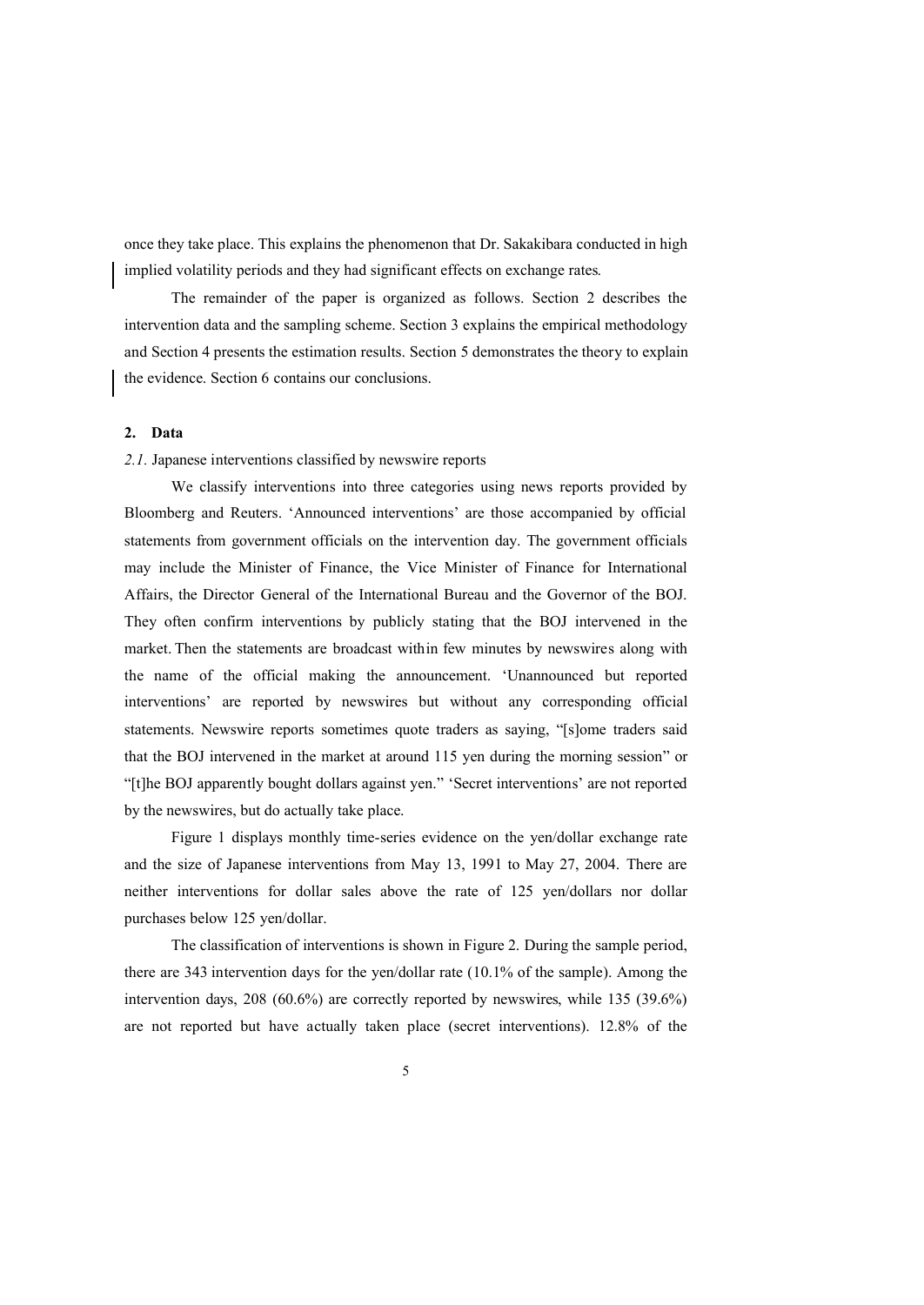intervention days are announced by government officials (announced interventions) and 47.8% are not announced but are reported by newswires (unannounced interventions).

The disclosed intervention data indicates the daily size of interventions. Table 1 shows the relationships between intervention policy and intervention volume. The number of days for large-sized interventions (more than 500 billion yen a day) is 38 (11.1%). The breakdown is 14 days of announced interventions, 16 days of unannounced but reported interventions and eight days of secret interventions. On the other hand, the number of small-sized intervention days (less than 50 billion yen per day) is 133 (36.5%). They have six days of announced interventions, 73 days of unannounced but reported interventions and 54 days of secret interventions. In general, the share of announced interventions increases with their size.

### *2.2.* Changes in intervention policy

The Japanese intervention policy changed in June 1995 when Eisuke Sakakibara took over as Director General of the International Finance Bureau. He made a deliberate decision to reduce the frequency and increase the size of interventions (Sakakibara, 2002). Accordingly, some studies on Japanese interventions divide their sample period into pre and post June 1995 (Ito, 2003). The intervention policy also changed after his resignation, especially in terms of making official announcements about interventions. Hence, we divide our sample period into four sub-periods according to who is the Vice Minister of Finance for International Affairs of the MOF at the time, as he has the most influence on Japanese intervention decisions.<sup>3</sup> The sub-sample periods are period 1 (6/15/1992 -6/20/1995), period 2 (6/21/1995 - 7/7/1999), period 3 (7/8/1999 - 1/13/2003) and period 4 (1/14/2003 - 5/27/2004). Intervention techniques are quite different depending on the person who actually decides on the intervention.

Table 2 shows the average size and intervention types for the 4 sub-periods. Period 1 is characterized by frequent, small interventions. In this period, frequency is the

 $\overline{\text{3}^3}$  The MOF determines the volume and timing of intervention s and the BOJ, which receives the order from the MOF, executes the intervention in the foreign exchange market. The decision makers for intervention are limited to the Minister of Finance, the Vice Minister and Deputy Vice Minister of Finance for International Affairs, the Director General of the International Bureau and the Director of the foreign Exchange Market Division. (Sakakibara , 2002)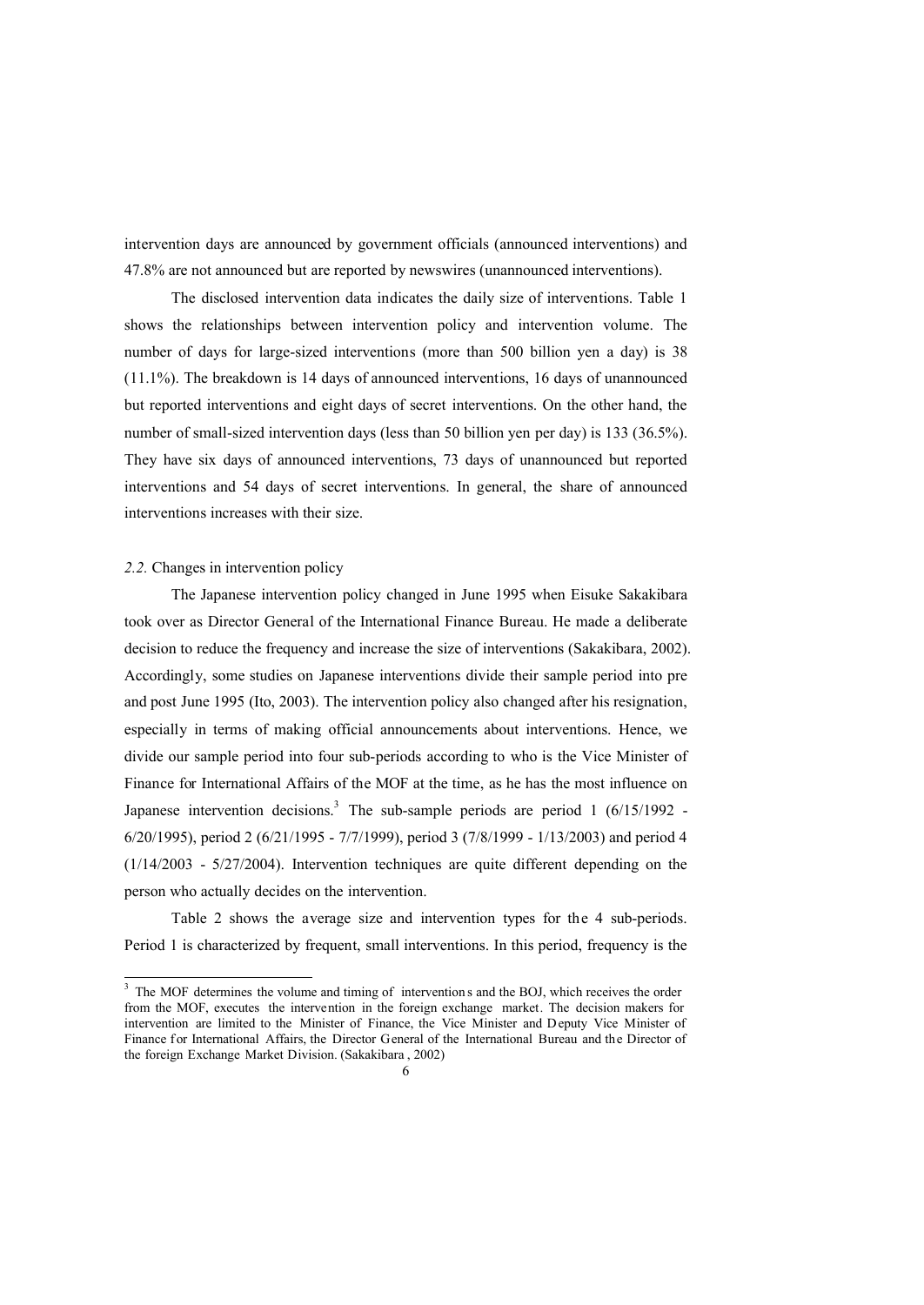highest among 4 sub-periods (averaging an intervention every 4.77 days) and the average size of an intervention was 47 billion yen, which is the smallest among four sub-periods. There are 18 days of coordinated interventions with the Federal Reserve Bank of NY in period 1. During period 1, only 6.1% of interventions are announced, while more than 70% are unannounced but reported interventions.

In period 2, when Dr. Sakakibara was in charge of interventions, he reduced the intervention frequency (averaging 39.83 days between interventions), while increasing the average size of interventions (510 billion yen per day). The ratio of both 'officially announced' and 'unannounced but reported' interventions was high (91.6%). In addition, half of the announced interventions in period 2 were accompanied by Federal Reserve Bank of NY interventions.

In period 3 the trend of infrequent but large interventions continued. There were only 25 intervention days (averaging 36.72 days per intervention) and the average size of an intervention was approximately 530 billion yen, which is the largest among the four sub-periods. It is remarkable that all of the interventions in period 3 were announced.

In period 4 the intervention policy changed dramatically, from being infrequent and large to frequent and medium-sized. The frequency of interventions in period 4 increased to an average of an intervention every 2.78 business days. Another big change was the very high ratio of secret interventions, which made up 74.4% of all interventions in this period. After Mr. Mizoguchi was appointed as Vice Minister of Finance for International Affairs, government officials declined to make comments or give any interviews. Instead of announcing interventions as they occurred, the MOF started to reveal the monthly volume of interventions at the end of each month and the size of the interventions every three months. In response to the change in the intervention strategy, newswire reports turned to vague statements such as "market participants are keeping watch for a possible intervention" and "[t]he BOJ seemed to be active in the market."

#### **3. Empirical methodology**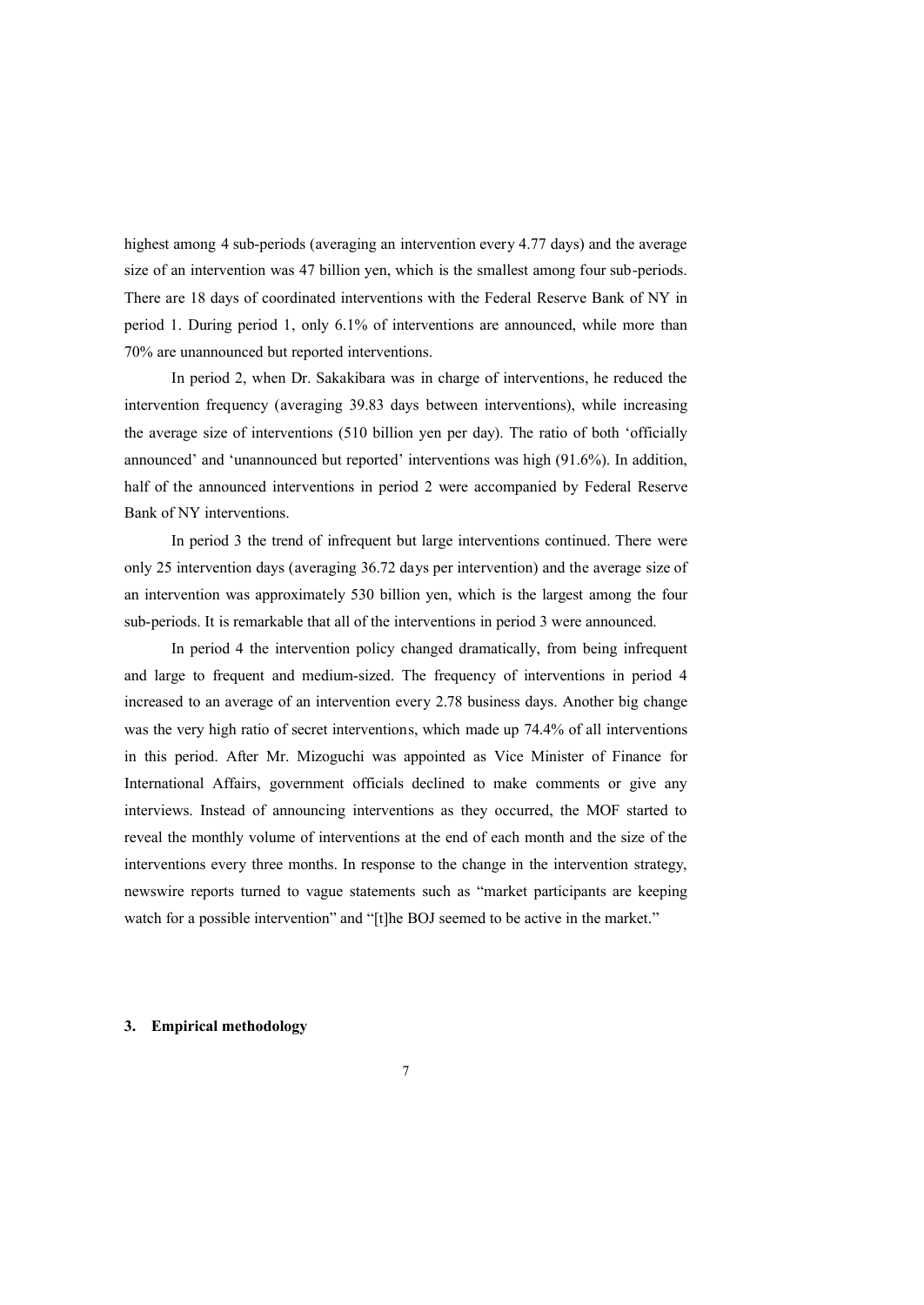The usually considered primary objectives of exchange rate interventions are directing trends in exchange rate movements and calming disorderly markets.<sup>4</sup> These motivations suggest that central banks aim to influence not only exchange rate values, but also exchange rate volatility. There are broadly two types of exchange rate volatility that one might address with interventions: GARCH volatility and expected volatility as implied by option prices on exchange rate futures. We choose the latter because the effect of interventions on market expectations seems more compatible with the signaling hypothesis.<sup>5</sup> Furthermore, the use of a GARCH model to estimate the effect of interventions on exchange rate volatility has been recently questioned. Since shocks to exchange rate volatility are highly persistent ("volatility clustering"), incorporating intervention variables into the GARCH specification is equivalent to assuming that the effects of interventions are also persistent. If the effects are transitory, this framework is not valid (Watanabe and Harada, 2005). In addition, having only a small number of classified interventions makes it difficult to estimate the volatility equation of the GARCH model especially when we include the interaction term between the intervention dummy and the expectation heterogeneity variable.

To analyze the effect of interventions on exchange rates, we assume that the daily rate of return of the yen/dollar exchange rate without interventions is built around the standard Martingale model with time dependent conditional heteroskedasticity. Following Bollerslev (1986) and Baillie and Bollerslev (1989), the conditional variance is modeled as a linear GARCH (1,1) process and the conditional density is Gaussian. We would judge that an intervention is effective in controlling the exchange rate if it significantly affects daily returns in the appropriate direction.

We test the effect of interventions on the changes of exchange rates using equation

(1).

<sup>&</sup>lt;sup>4</sup> The other reasons for intervention s include rebalancing cen tral banks' reserve holdings and supportin g fellow central banks in their exchange rate operations. Of the four listed reasons, only portfolio rebalancing does not involve a desired change in the level or volatility of exchange rates. Since monetary authorities rarely provide traders with informat ion regarding their specific goals for particular intervention operations, we assume that relatively few interventions take place for the sole purpose of portfolio rebalancing.

<sup>5</sup> Another drawback of using implied volatility computed from currency option pr ices is that the results may be sen sitive to assumptions about risk neutrality.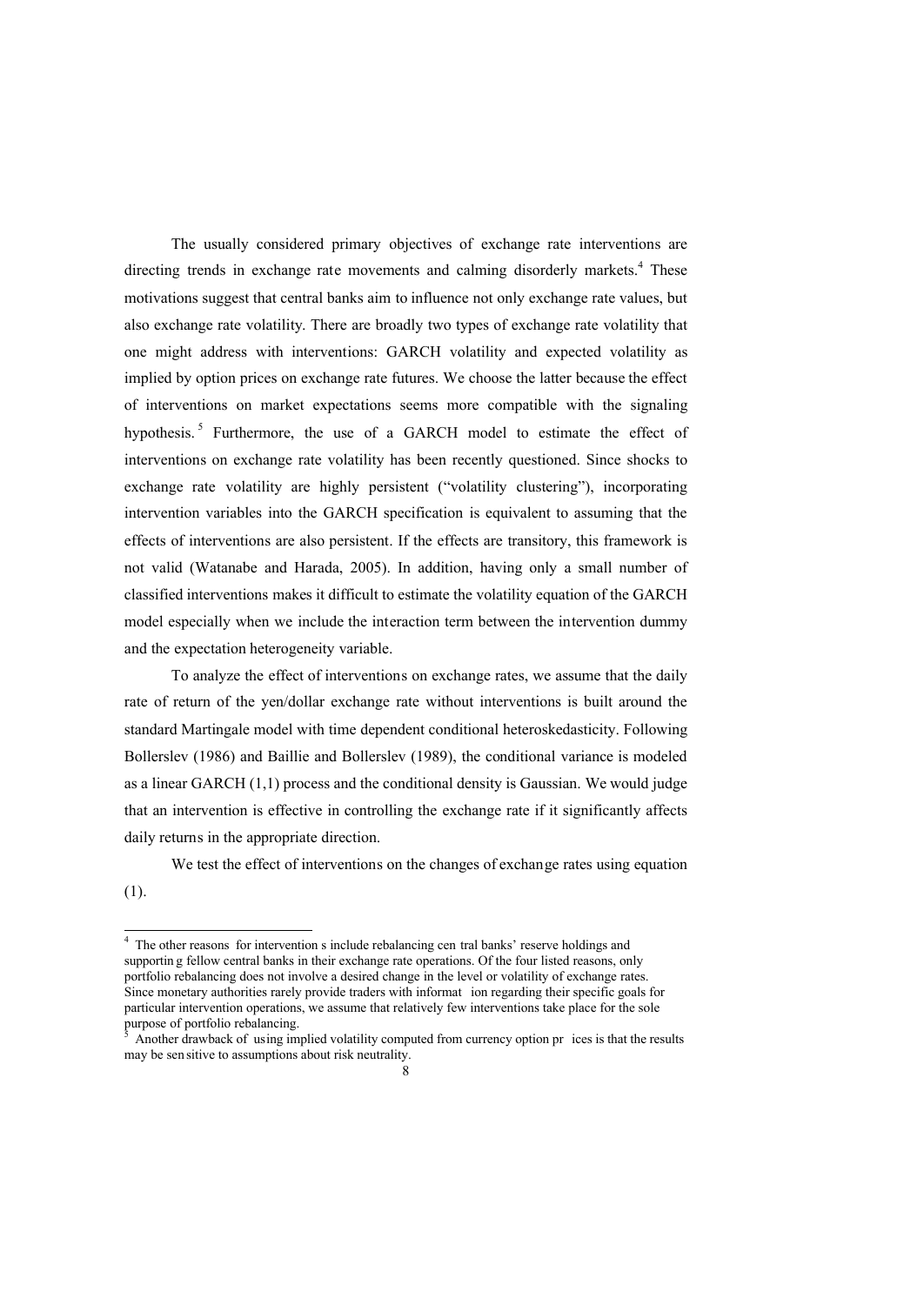$$
r_{t} = a' X_{t} + e_{t}
$$
  
\n
$$
e_{t} | \Omega_{t-1} \sim N(0, h_{t}),
$$
  
\n
$$
h_{t} = a_{0} + a_{1} e_{t-1}^{2} + a_{2} h_{t-1}, \quad a_{0} > 0, a_{1} \ge 0, a_{2} \ge 0
$$
\n(1)

where  $r_t = 100 \ln(S_t / S_{t-1})$  is the logarithmic return of the spot exchange rate (expressed as a percentage) with  $S_t$  the being yen/dollar rate (NY close).<sup>6</sup>  $X_t$  denotes a vector of independent variables related to the Japanese and the U.S. interventions as well as macro variables which may affect exchange rates.

Following Bonser-Neal and Tanner (1996) and Dominguez (1998), the volatility equation is specified as follows:

$$
iv_t = a'Y_t + b'Z_{t-1} + e_t
$$
 (2)

where  $iv_t = 100 \ln (IV_t / IV_{t-1})$  is the logarithmic return of the implied volatility (expressed as a percentage) with  $IV<sub>t</sub>$  the implied volatility estimate derived from at-the-money option prices (one- and three-month) on the spot yen/dollar rates from the Tokyo market (5 PM). Because market participants cannot know the Fed's intervention (with certainty) at 5 PM (Tokyo time) on the same day, the variables related to the Fed's intervention are lagged by one day. These form  $Z_{t-1}$ . The variables concerning the Japanese interventions and macro variables are included in  $Y_t$ . It should be noted that all variables in the volatility equation are taken to be the absolute values of those in the level equation.

Existing empirical research testing the signaling hypothesis using news reports typically splits interventions into reported interventions and secret interventions and analyzes the significance of the coefficients for the volume of each type of intervention (Dominguez, 1998; Beine, Benassy-Quere and Lecourt, 2002). The alternative way of analyzing the difference in the effectiveness of intervention strategies is to use intercept

-

 $6$  As explained by Ito (2003), the di sclosed Japan ese intervention volume is the result of interventions in the Tokyo, Europe, and U.S. m arkets, either carried out directly by t he BOJ or by other central banks on behalf of the BOJ. Given the disclosure constraint of daily aggregation, the best proxy for exchange rate changes due to interventions on a particular day can be measured by the change in the NY closing rate across conse cutive days.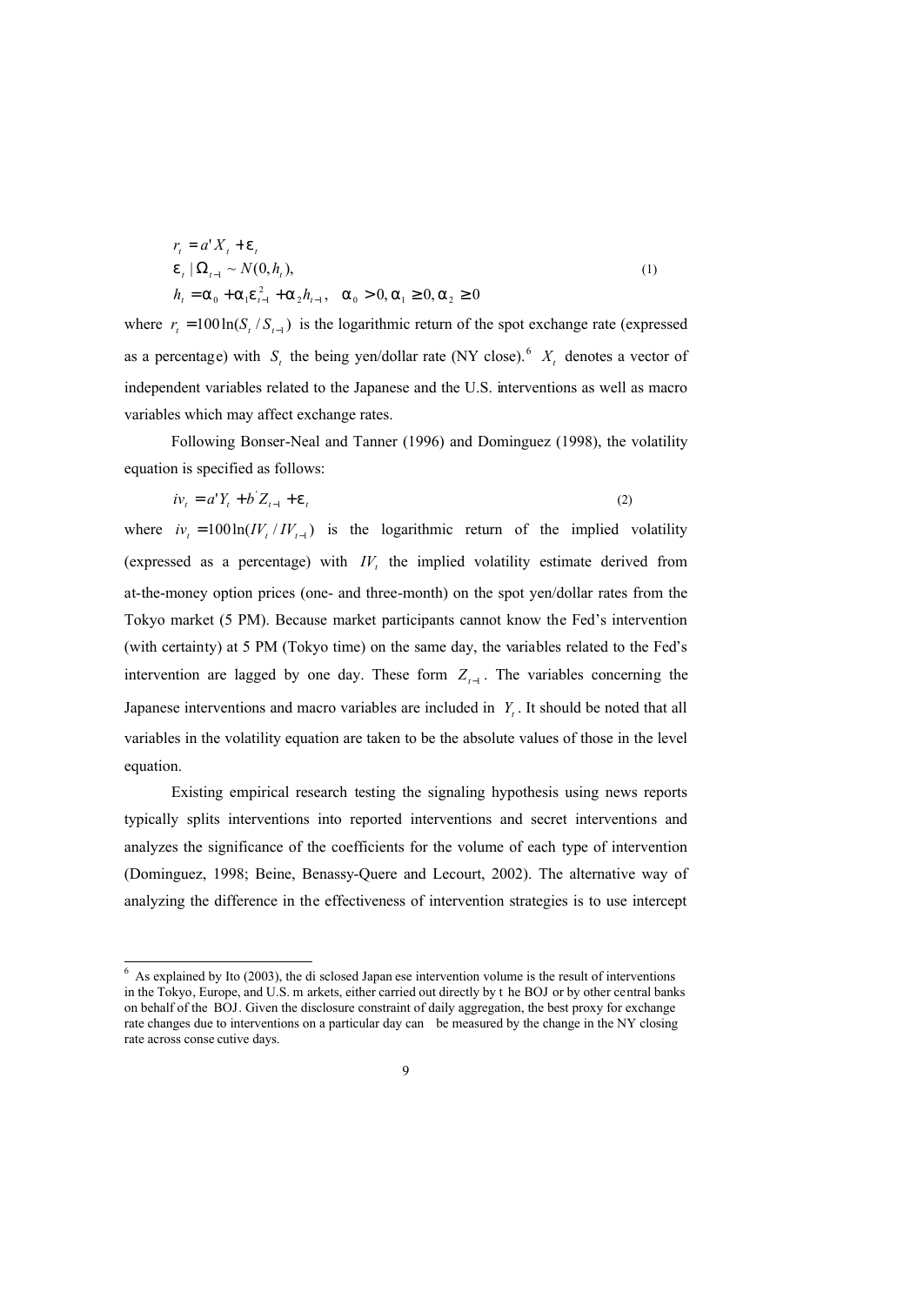dummies representing intervention strategies as independent variables independent of intervention volume.

Although market traders do not know the exact intervention volumes on intervention days, they can guess the approximate sizes based on market rumors and trading activity, especially when large-scale interventions are carried out. As intervention volume increases, these can function as signals from central banks to the market. This contradicts the view of shifting slopes because the difference between announced and unannounced interventions lessens as intervention volume increases. Although using intercept dummies seems preferable to shifting slopes, we would leave the choice of model specification to empirical tests. Accordingly, we estimate the model incorporating both slope and intercept dummies and test which specification is more appropriate.

Three dummies are considered in the estimation equations for announced interventions, unannounced but reported interventions and secret interventions for Japan and the U.S. (There were no secret interventions by the U.S.) Dummies take a value of +1 if such an intervention strategy is carried out for dollar purchases (yen sales), -1 for yen purchases (dollar sales) and zero otherwise. The intervention volume variable is also signed with + (dollar purchases) and – (yen purchases). If dollar purchase interventions by the U.S. and Japanese monetary authorities tend to cause the dollar to appreciate and the yen to depreciate, the coefficients would be expected to be positive.

When shifting slopes, one multiplies the intervention dummies and volumes with signs in accordance to purchases and sales of foreign currencies and uses these as the independent variables. As suggested by Dominguez (1998), we also include the interest rate differential between the Japanese and U.S. overnight money market rates in the level equation in order to account for relative contemporaneous monetary policies in both countries.<sup>7</sup>

For the volatility equation, a holiday dummy is included which takes a value of 1 if the previous day is a holiday and 0 otherwise, following Dominguez (1998). Since variables related to interventions are all taken as absolute values, we would expect

The overnight market rates are the Federal Funds rate for the U.S. and the call rate for Japan.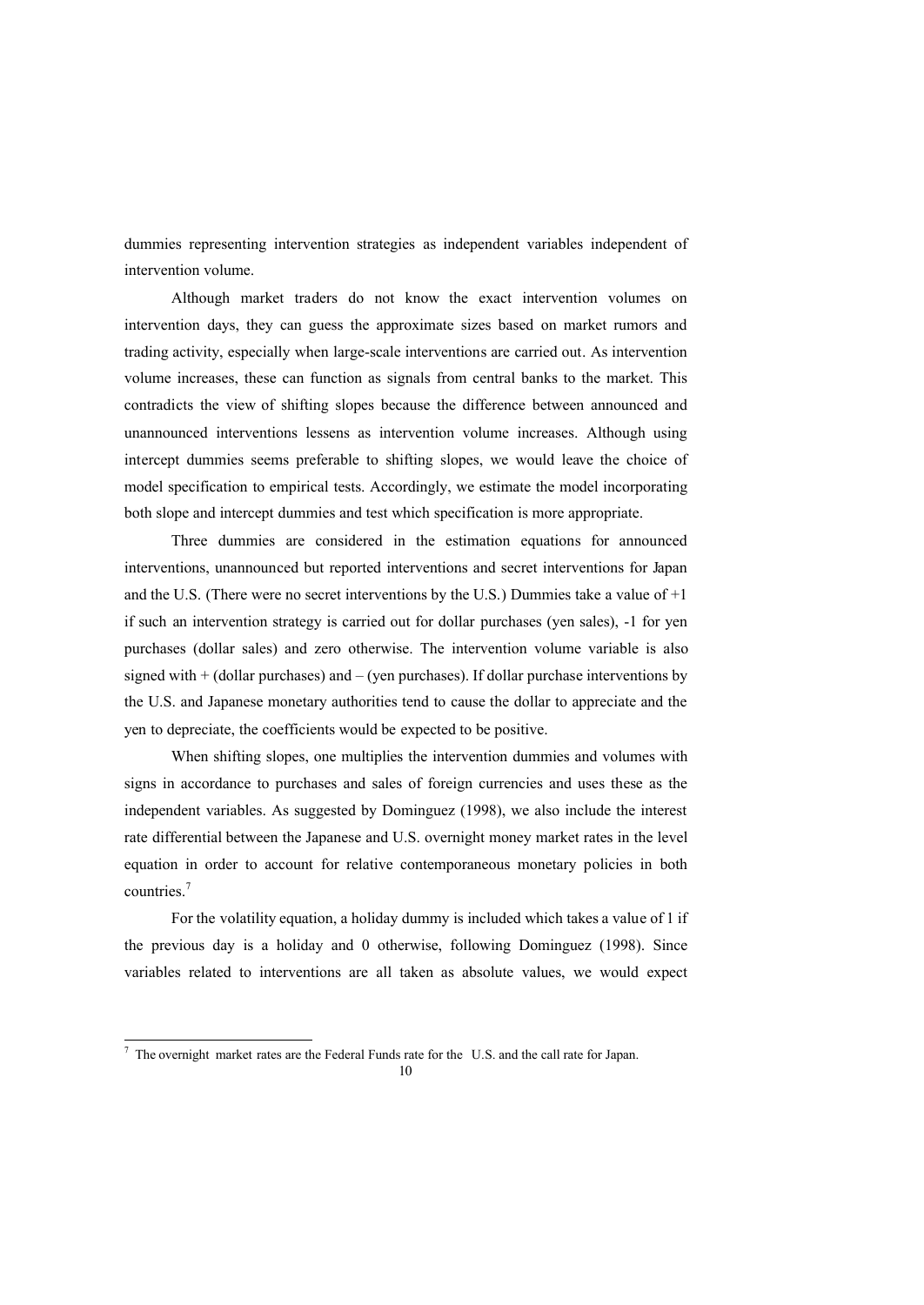negative signs for the coefficients if interventions were effective in reducing expected volatility.

The problem of simultaneity has been frequently raised in the empirical research on interventions. If official intervention and exchange rate changes are simultaneously determined, interventions are not exogenous to current market conditions and may yield inconsistent and biased estimates. Ideally, the equations of interventions and exchange rates would be estimated simultaneously, but the notorious difficulty in explaining daily intervention volume means that it is highly unlikely to find a good instrument for the intervention volume. In this regards, Goodhart and Hesse (1989) and Almekinders (1995) suggest that it takes at least two days for central banks to begin intervening in the foreign exchange market in response to excessively volatile spot exchange rates and deviations from target levels because of institutional features of monetary authority decision making processes. We assume that interventions are exogenous to spot exchange rate behavior on intervention days.

#### **4. Estimation results**

#### *4.1. Is signaling effective?*

We first examine whether officially announced interventions have a larger effect on exchange rates than secret interventions.

Table 3 presents the results of the estimations on the full sample period, one of which incorporates intercept dummies and differentiated slopes for announced, unannounced but reported, and secret interventions by the U.S. and Japanese monetary authorities. The Wald tests below show that the coefficients of slopes for the classified interventions are not significantly different from each other, while the intercept dummies are significantly different. This suggests that the intercept dummy model is preferable, as suggested in the previous section.

On the right hand side of the estimation results for the full sample period, the coefficient of the Japanese announced interventions dummy is significantly positive, while the coefficients of the Japanese unannounced but reported interventions dummy and the secret interventions dummy are significantly negative. The negative sign on the coefficient of unannounced interventions does not necessarily imply that interventions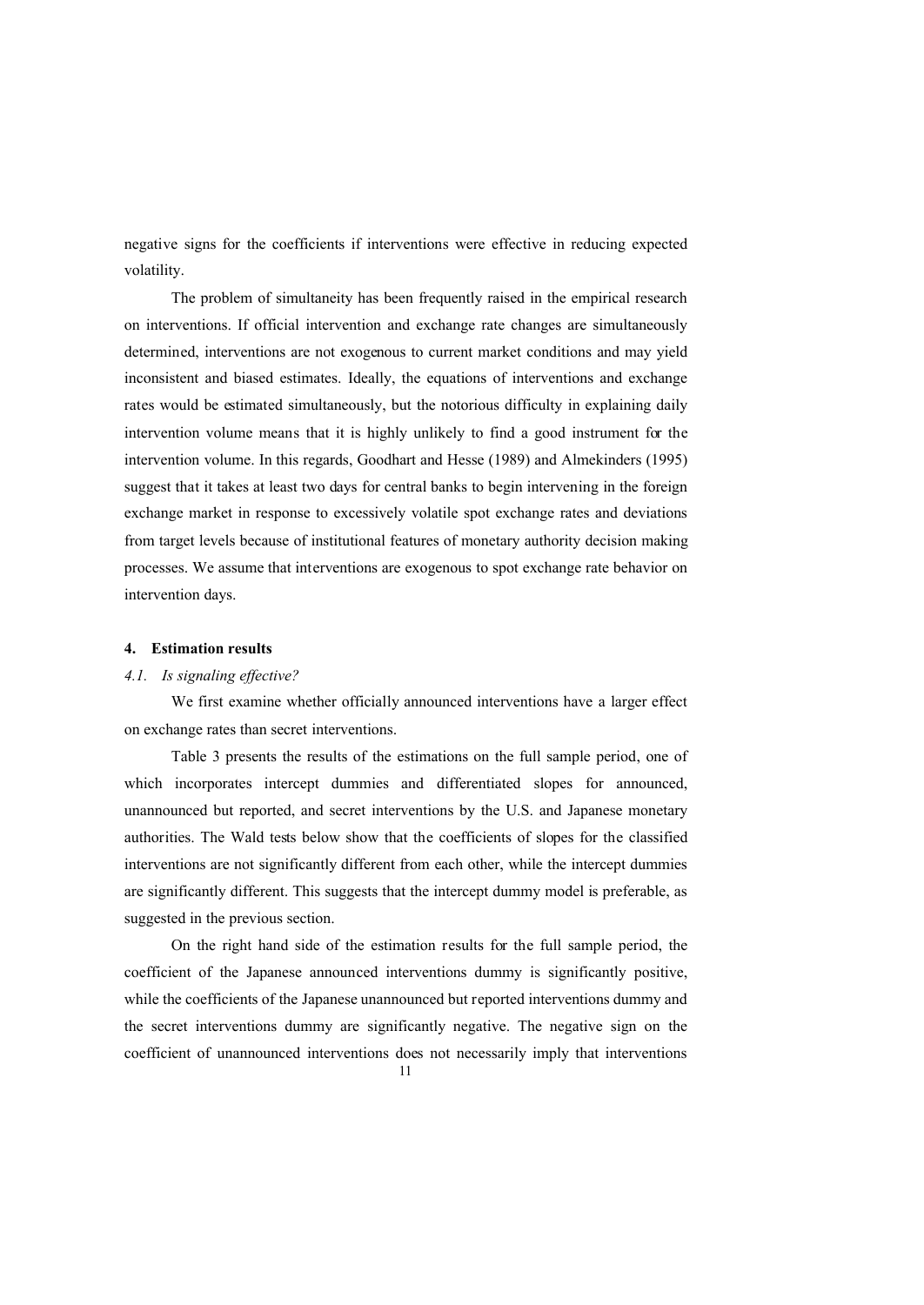without official announcements cannot influence exchange rates. Taking into account the volume effect, such strategies can be effective although their efficacy is significantly less than that of announced interventions.

During the sample period, whenever the U.S. authorities intervened, the Japanese authorities intervened on the same day. There were no unilateral U.S. interventions, while there were many by the Japanese authorities. Hence, the U.S. intervention dummy captures the impact of coordinated interventions between the U.S. and Japan. On the other hand, the Japanese intervention dummies represent the Japanese unilateral intervention effect because we take into account the effect of coordinated interventions.

Both announced and unannounced but reported U.S. interventions are significantly effective, conditional on the volume of the intervention. On the other hand, the intervention volume does not affect exchange rates if we control for the intervention dummies. For the U.S. monetary authorities, it is whether the intervention is announced and/or reported that has a significant influence on exchange rates, not the size of the intervention.

The regression results for 4 sub-sample periods are presented in Table 4. The interesting result is that the coefficient of the dummy for secret interventions is significant and negative in period 1, while that of the dummy for announcement is significantly positive in period 2. This sharp contrast suggests that Dr. Sakakibara's policy change in favor of official announcements might lead to more successful interventions. The evidence that the signaling effect is effective only in period 2 and not in other sub-sample periods is consistent with previous studies showing that signaling effects have ambiguous empirical support.

The main result from Table 4 is that announcement effects are significant only in period 2. Official announcements alone do not necessarily guarantee the success of an intervention. A natural question arises: why did Dr. Sakakibara's announcements succeed in period 2?

#### *4.2. Does heterogeneity matter for the efficacy of announcements?*

We next investigate whether the announcement of interventions has a stronger influence when traders have heterogeneous expectations of exchange rates. In order to test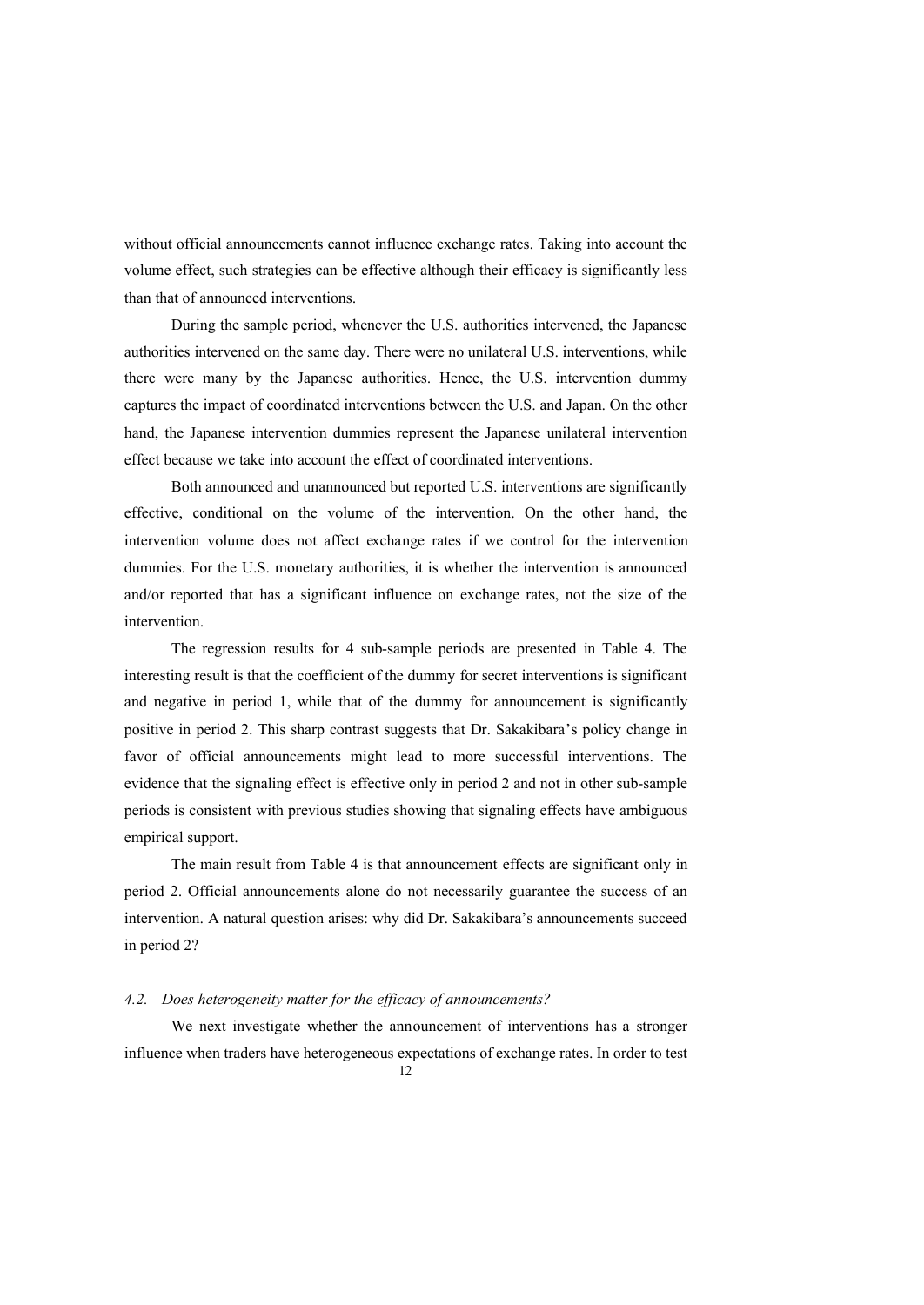this hypothesis, it is necessary to find a variable representing the expectation heterogeneity of future exchange rates among traders. However, survey data on exchange rate forecasts are not available on a daily basis. Thus we need to find a proxy for the dispersion of exchange rate expectations across traders.

Recent research on market microstructure presents theories for explaining volatility and trading volume in connection with the concentration of information in the market (Admati and Pfleiderer, 1988). Using survey data, there is an increasing amount of evidence supporting these theories. Frankel and Froot (1990) and Chionis and MacDonald (1997) find that expectation heterogeneity leads to an increase in trading volume and exchange rate volatility in the foreign exchange market. Furthermore, Ajinkya and Gift (1985) find that contemporaneous dispersion in financial analysts' forecasts has a strong explanatory power for the implied volatility computed from option prices, conditional on the information contained in the historical time series of returns. Following these studies, we use implied volatility and trading volume to test whether they are good proxies for expectation heterogeneity among traders.

To measure traders' expectation heterogeneity, we use survey data collected by the Japan Center for International Finance (JCIF) in Tokyo, Japan.<sup>8</sup> Since May 1985, the JCIF has been conducting telephone surveys twice a month, on the second and last Wednesdays. Point forecasts of the yen/dollar exchange rate for the one-, three- and six-month horizons are obtained from foreign exchange experts in forty-four companies.<sup>9</sup> The JCIF calculates the average, the standard deviation, the maximum and the minimum for the responses. Of these, we use the standard deviation and the coefficient of variation (the standard deviation divided by the sample mean forecasts) as measures of forecast dispersion.

We use the trading volume of all active brokered interdealer yen/dollar spot exchange trades on the Tokyo foreign exchange market, as collected by the Nikkei. This is the only available source of daily spot currency market trading volume data over our sample period. Daily trading volume has a moderate upward-trend over the sample period.

<sup>8</sup> For the details of the data, see Ito (1990).

<sup>9</sup> These companies are 15 banks and brokers, four securities companies, six trading companies, nin e export-oriented companies, five life insurance companies and five import -oriented companies.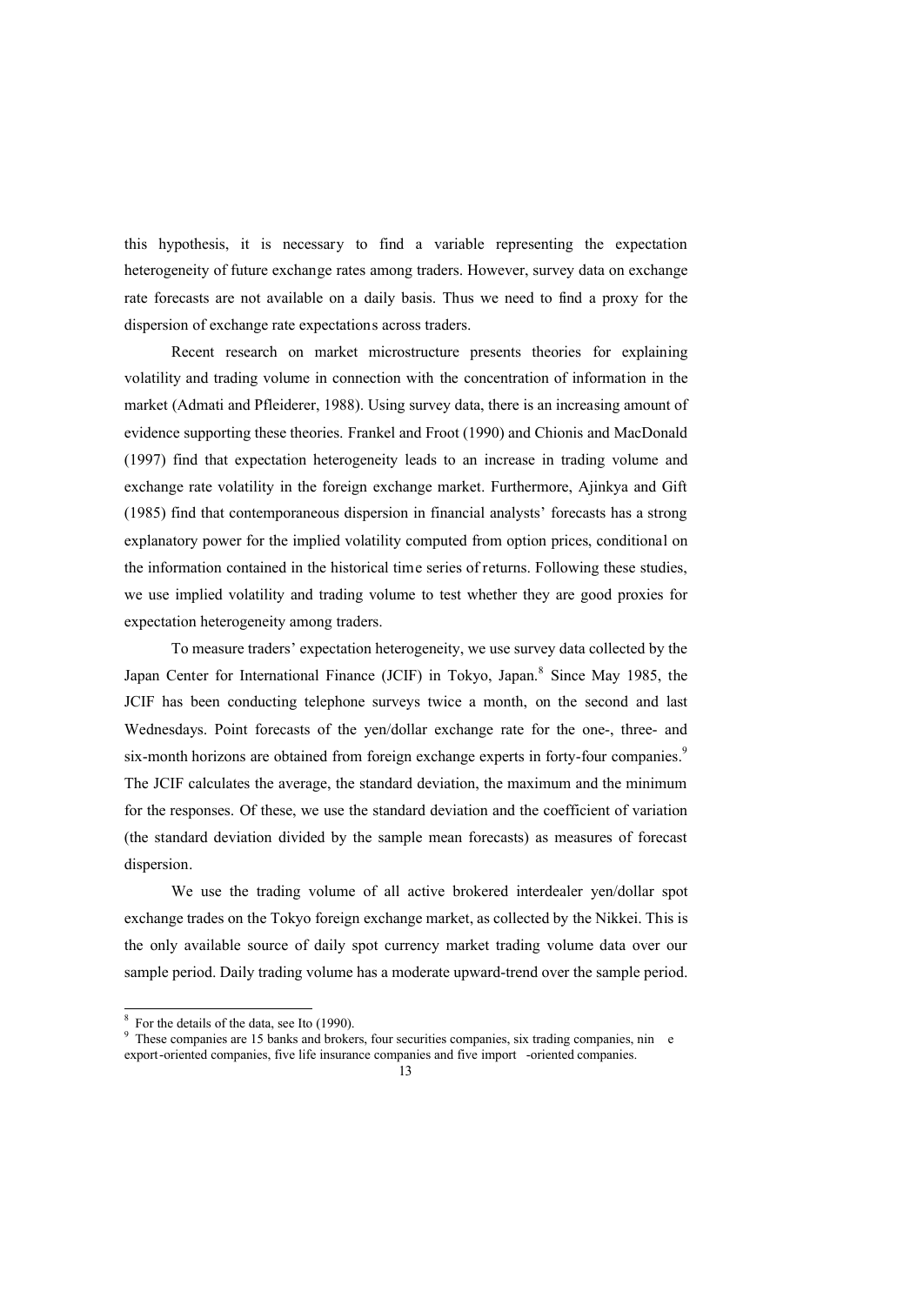In addition, the share of brokered interdealer trades may have increased since an electronic broking system was introduced in 1993, although there is no discontinuity in the data around the time of its introduction. To address these issues, we create the following volume variable, following Chaboud and LeBaron (1999). The variable is the ratio of today's trading volume to a sum of the previous 30, 50 and 100 trading volumes.

*Trading volume variable*<sub>*t*</sub> =  $vol_t / \sum_{s=1}^{n} vol_{t-s}$  $\sum_{i=1}^{i} vol_{t=s}$ ,  $i = 30,50,100$ 

The exchange rate forecast survey data is provided on a bimonthly basis, while implied volatility and trading volume data are provided on a daily basis. We then collect bimonthly data for implied volatility and trading volumes corresponding to exchange rate forecasts. The correlation coefficients are presented in Table 7. The standard deviation of forecasts is highly correlated with implied volatility (0.6 0.7), while the correlation between the heterogeneity of expectations and the trading volume variable is low  $(0.1.0.2)$ . This result is robust if we use the standard deviation of heterogeneity measures divided by the sample mean (the coefficient of variation). Therefore, we make use of implied volatility as a proxy for the heterogeneity of exchange rate expectations among traders (Figure 3, 4 and 5).

Tables 6 and 7 report the results of whether the effects of official interventions on the level and the volatility of exchange rates depend on expectation heterogeneity. The independent variables include the interaction terms between the intervention dummies and implied volatility (one- and three-month). To prevent a simultaneity problem, the interaction terms consist of the one period lagged values of implied volatility. Since implied volatility is highly persistent, the one period lag is a proxy for the implied volatility just before an intervention.

In the first column of Table 6 (results for the whole sample period), the result of the estimation with one-month implied volatility is displayed. The coefficient of the interaction term between the Japanese announcement dummy and the lagged implied volatility is positive and significant, while that of the Japanese announced dummy is significantly negative. This suggests that the announcement effects have a non-linear relationship with exchange rate changes, which depends on implied volatility. Based on these coefficients, we can state that official announcements influence exchange rates if the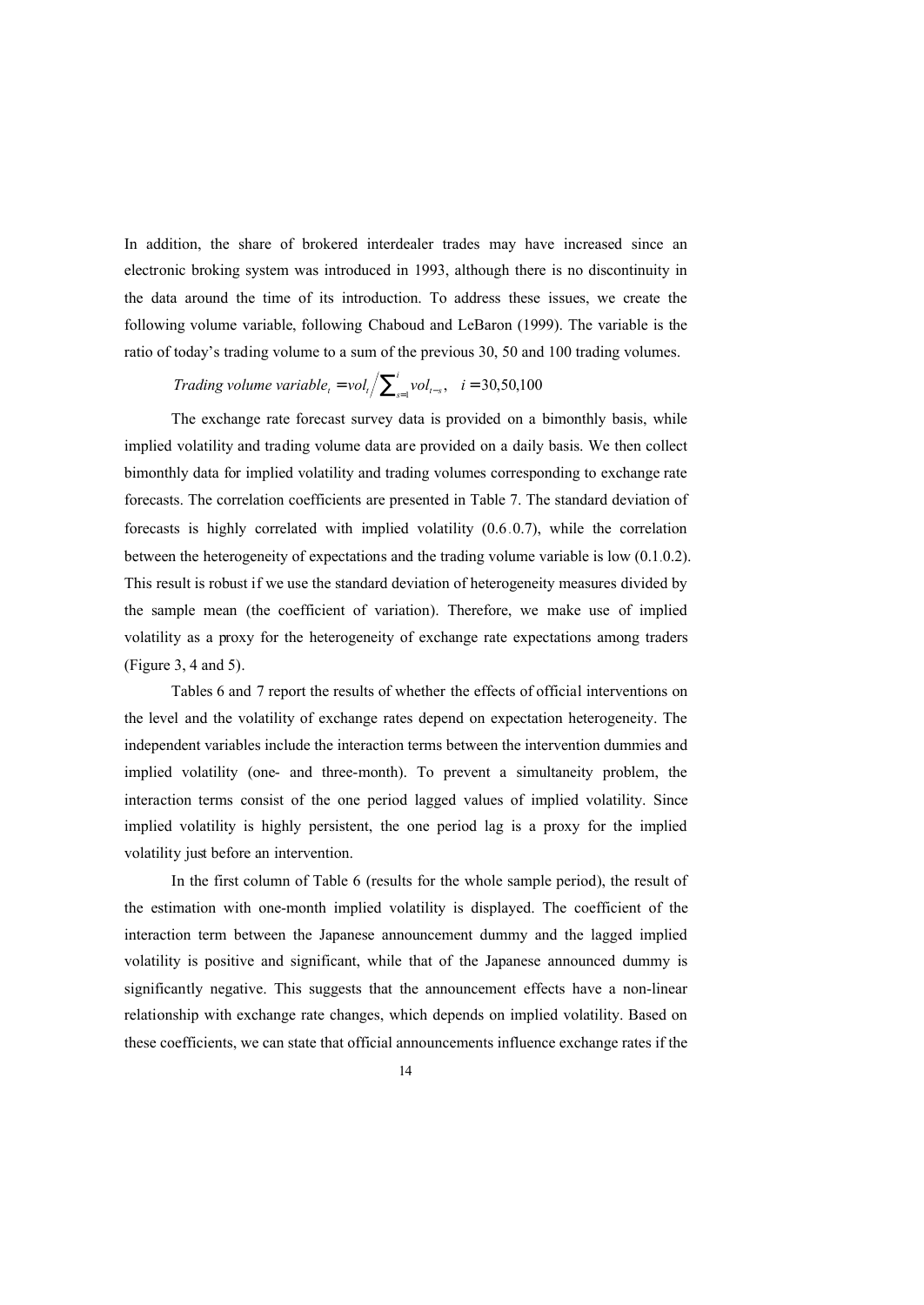lagged implied volatility is greater than 11.347%. Furthermore, the significantly positive coefficient of the interaction term between the Japanese intervention volume and the lagged implied volatility shows that large-scale interventions are effective when the lagged implied volatility is sufficiently high (more than 11%). By contrast, keeping interventions secret (both the unannounced but reported interventions and the secret interventions) has no significant impact on the exchange rates themselves. The results in the period 2 shows that lagged implied volatility of more than 10.187% is required for announced interventions to be effective. When implied volatility on the last trading day is sufficiently high, the effect of official announcements on exchange rate is significant. This result is robust even when we use the three-month implied volatility presented at the bottom of Table 6.

Table 7 shows the effect of interventions on the volatility of exchange rates. Like Table 6, there is a non-linear relationship between interventions and official announcements which depends on the implied volatility. The result for the whole sample period suggests that when the lagged implied volatility is more than 13.986%, official announcements can reduce volatility because the interaction term has a negative coefficient. However, the coefficient of the interaction term between intervention volume and the lagged implied volatility is significantly positive, mitigating the effect on volatility. We then consider both volume effect and announcement effect simultaneously. For example, suppose the intervention volume is 200 billion yen (the average for the whole sample period). We find that a lagged implied volatility of more than 15.119% is needed for an announced intervention to reduce the volatility of exchange rates. This indicates that lagged implied volatility, serving as a proxy for expectation heterogeneity, is an important factor in the efficacy of interventions on both the level and volatility of exchange rates.

#### **5. Theory**

In the model, we incorporate the monetary authority's intervention operations into Hellwig's (1980) noisy rational expectations equilibrium model with dispersed private information. Focusing on traders' information accuracy as the key parameter to explain the effect of interventions by the monetary authority, we demonstrate that less accurate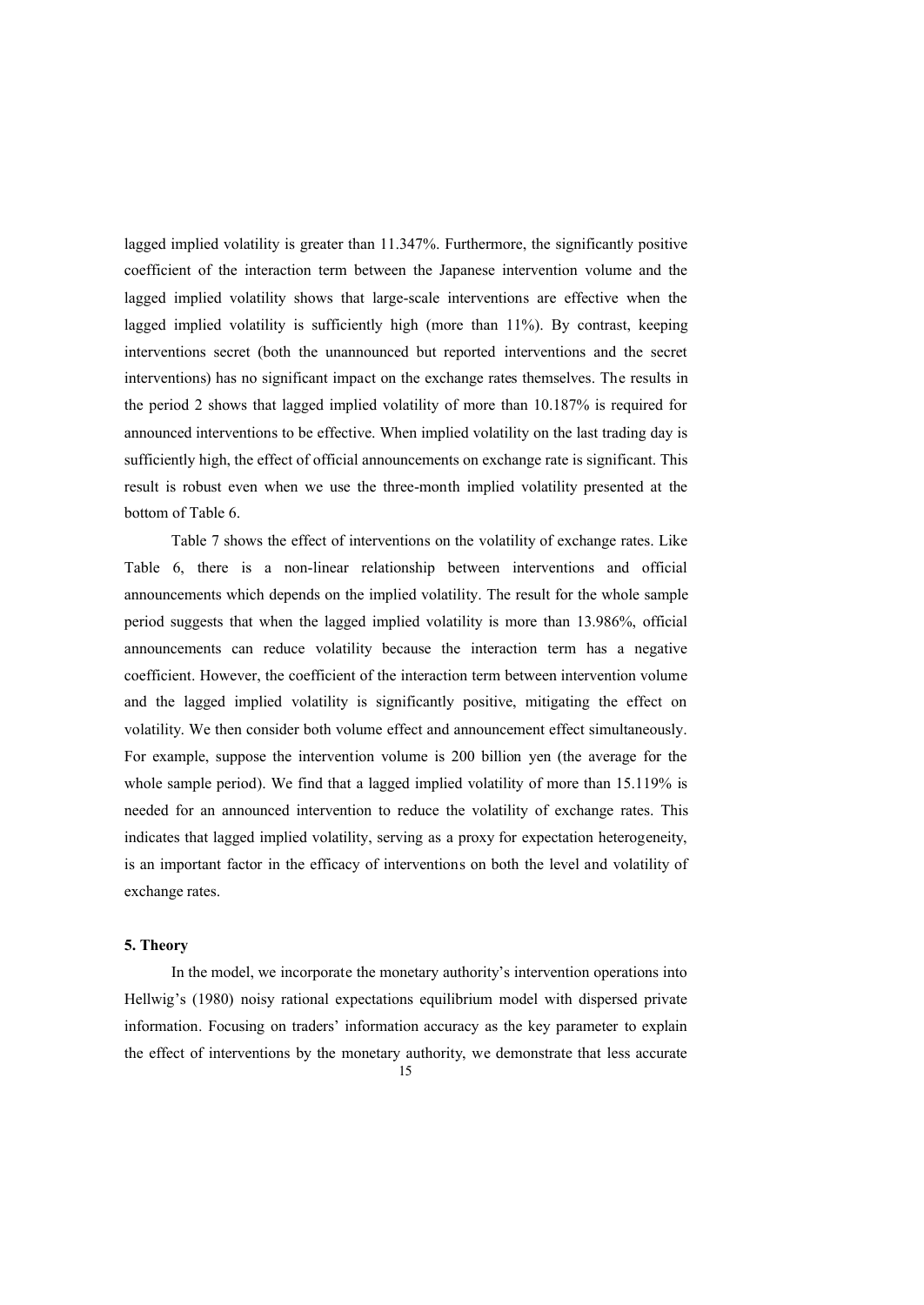information leads to a larger "bubble" - the deviation of an exchange rate from its fundamental value-, higher implied volatility, more heterogeneous expectations among traders and larger impacts of official interventions.

First, we study the effect of information accuracy on the distribution of bubbles of an exchange rate, on the implied volatility, and on the heterogeneity of investors' opinions. We then specify the monetary authority's intervention decision rules and examine the relationship between the information accuracy and the effects of interventions.

### *5.1.* Assumptions

Consider a three-period model (periods 1, 2, and 3). There are a risk-free home currency, which has a constant price of 1, and a foreign currency, whose future value in home currency, denoted *y*, is normally distributed with mean  $\bar{y}$  and variance  $s_y^2$ . Its future value *y* becomes public in period 3. In period 1, traders choose net demand for the foreign currency. Price of the foreign currency in home currency in period 1, denoted *p*, is determined in the market. Traders trade in period 1 at price *p* per unit of foreign currency, and receive payoff of *y* per unit in period 3. We also call *p* and *y* as the exchange rate of the foreign currency of period 1 and 3, respectively. In period 2, the monetary authority can make intervention to the foreign exchange market.

We deal with official interventions as if they were unexpected events for informed traders. This assumption is for simplicity. If we relax this assumption and allow the dynamic interaction between the monetary authority and traders, the model becomes too complicated to analyze. However, we do not regard that this assumption is critical for the result. Note that interventions support the risk-arbitrage of informed traders, instead of ruining it. Basically, informed traders buy under-priced foreign currency and sell over-priced one because they know the exchange rate turns to be the true value of the currency in period 3. If traders follow such an investment style, they can get the advance cash flow in period 2 thanks to the intervention by the monetary authority, who attempts to push the exchange rate toward the true value based on its information in period 2. Thus, we believe that the traders' behavior is not so much affected even if interventions were expected. We discuss the effect of interventions in detail in section 5.4.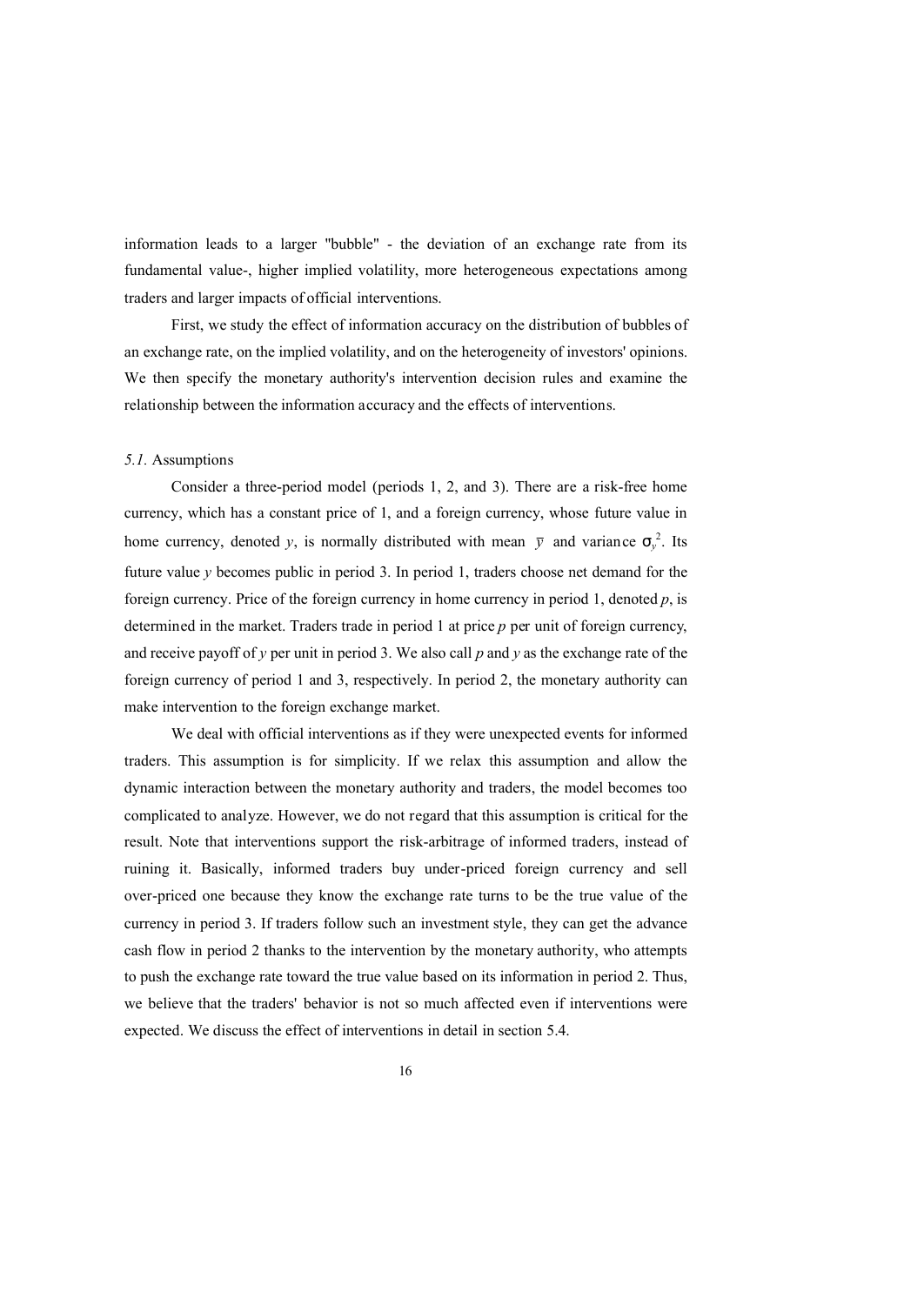We assume that there are *n* identical informed traders indexed by  $i = 1, \ldots, n$ . Trader *i* receives signal

### (1)  $s_i = y + e_i$

in period 1 about the future value of the foreign currency. The error terms,  $e_1$ ,  $e_2$ ,...,  $e_n$  are drawn independently from an identical normal distribution with mean 0 and variance *s<sup>e</sup>* 2 . All traders receive its signal before trade begins. These informed traders have CARA utility with common coefficient of risk aversion  $a > 0$  and maximize expected utility which is a function of wealth in home currency.

Apart from trades by informed traders, there are noise trades reflecting the demand and supply for the foreign currency by foreign traders, travelers, and naive arbitragers with biased belief. We denote the per-capita net demand of noise trades as *x*, which is assumed to be independently normally distributed with mean 0 and variance  $s_x^2$ .

Random variables,  $y, x, e_1, e_2, \ldots, e_n$ , are independent and the informed traders know their distributions.

Under the assumption of CARA utility, it is known that the optimal demand does not depend on traders' initial wealth. Hence we focus on capital gain,  $(y - p) z_i$ , where  $z_i$  is the quantity of the foreign currency that trader *i* purchases in period 1. Trader *i*'s maximization problem is simplified as follows.

#### (2)  $\max E[-\exp[-a(y-p)z_i]|s_i, p]$ *zi*

Informed traders know that the demands of the other informed traders affect the equilibrium price of the foreign currency, and the traders rationally make inferences about the underlying information from the price. To learn from the price, these traders must conjecture a form for the price function, and in equilibrium this conjecture must be correct. Suppose that the traders conjecture the following affine price function.

(3) 
$$
p = b_0 + b_s \frac{1}{n} \sum_{i=1}^{n} s_i + b_x x
$$

-

where  $b_0$ ,  $b_s$ , and  $b_x$  are coefficients to be determined. Under this conjecture, we can apply the projection theorem<sup>10</sup> which assures that the distributions of *y* conditional on  $(s_i, p)$  is

<sup>&</sup>lt;sup>10</sup> For general version of projection theorem, see Brunnermeier (2001) p.12.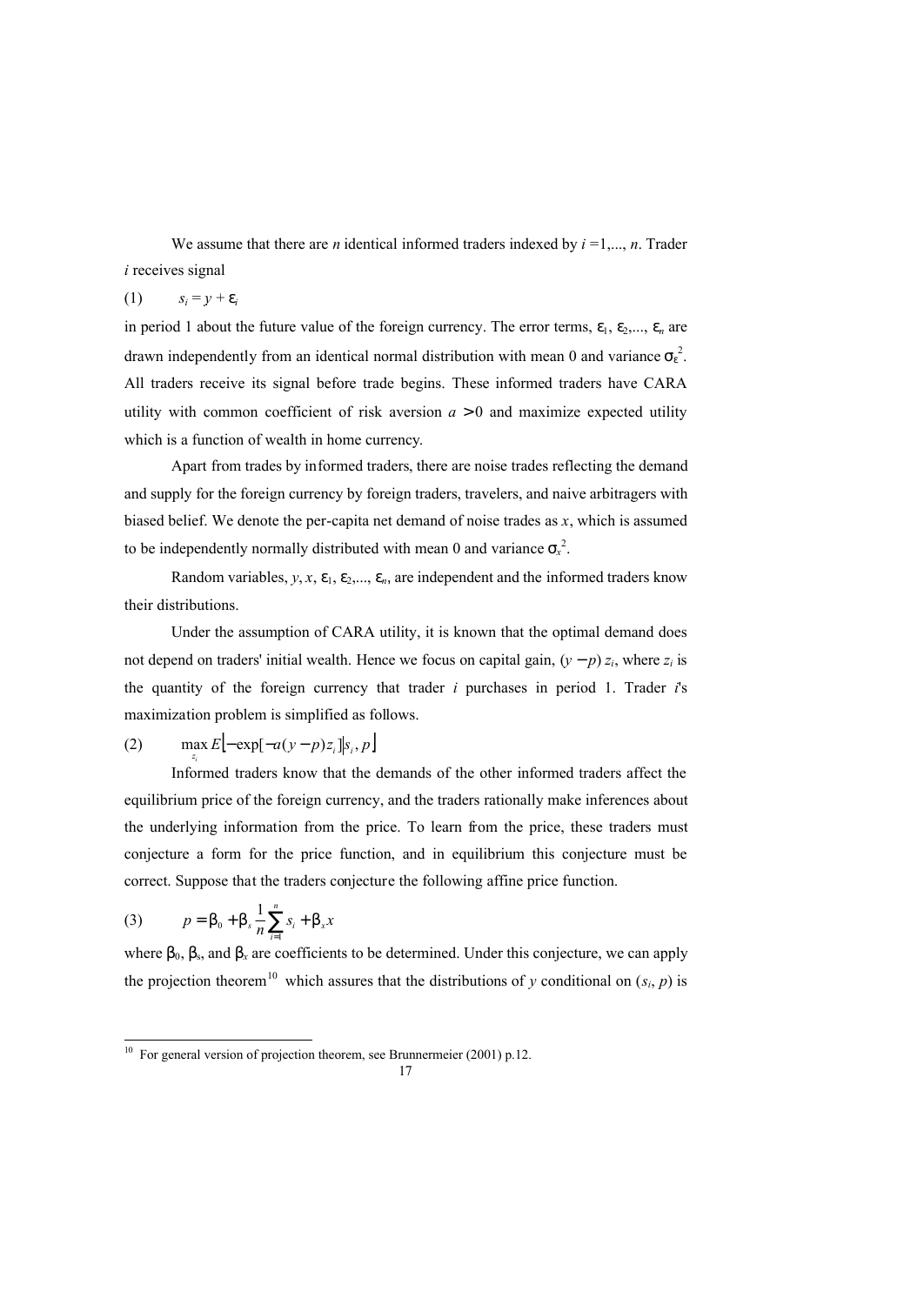normal. Under this CARA-Gaussian setting, we can easily derive investor *i*'s demand function for the foreign currency.

(4) 
$$
z_i = \frac{E[y \mid s_i, p] - p}{a \text{ var}[y \mid s_i, p]} = D(s_i, p).
$$

#### *5.2.* Equilibrium exchange rate function

In equilibrium, the total net demand for the foreign currency must equal zero.

(5) 
$$
\sum_{i=1}^{n} D(s_i, p) + n \cdot x = 0
$$

We find the equilibrium by solving equation (5) for *p* and then verifying that *p* is of the form conjectured in (3). Our assumption of homogeneous traders allows us to obtain a closed form solution. Though we have the closed form solution of the model, it is too complicated to study the property. In addition, the model with finite traders contains a theoretical contradiction. Hellwig (1980) described it "schizophrenic," which means that traders behave as a price taker although each trader can affect the equilibrium price when traders are finite. To solve this contradiction, we follow Hellwig and study the limit case with infinite traders. In our setting, his result becomes as follows.

PROPOSITION 1: As *n* goes infinity, the equilibrium price converges almost surely to (6)  $p = \bar{y} + b_s^*(y - \bar{y}) + b_x^*x$ 

where  $b_s^* = \frac{b_y^* (a_b^2 + b_y^2)(a_b^2 + b_z^2)}{s_y^2 (a_s^2 + b_s^2 + b_s^2 + b_s^2)}$ ,  $b_x^* = \frac{a_b^2 (a_b^2 + b_y^2)(a_b^2 + b_z^2)(a_b^2 + b_z^2)}{s_y^2 (a_s^2 + b_s^2 + b_s^2)}$  $\frac{S_y^2(a^2S_e^2S_x^2+1)}{(a^2S_e^2S_x^2+1)+a^2S_e^4S_x^2}$ ,  $b_x^* = \frac{as_e^2S_y^2(a^2S_e^2S_x^2+1)}{S_y^2(a^2S_e^2S_x^2+1)+a^2S_e^4}$  $(a^2S_e^2S_x^2+1)$  $\frac{2}{2}$   $\frac{2}{2}$   $\frac{2}{2}$   $\frac{1}{2}$   $\frac{1}{2}$   $\frac{2}{2}$   $\frac{4}{2}$   $\frac{2}{2}$  $\frac{S_y^2(a^2S_e^2S_x^2+1)}{2(a^2S_e^2S_e^2+1)(1-e^{2}S_e^4S_e^2)}$ ,  $b_x^* = \frac{as_e^2S_y^2(a^2S_e^2S_x^2)}{S_e^2(a^2S_e^2S_e^2+1)(1-e^{2}S_e^4S_e^2)}$ \* S<sub>y</sub>  $( a^2 S_e^2 S_x^2 )$  $y$   $(u \rightarrow_e \rightarrow_x \rightarrow I) + u \rightarrow_e \rightarrow_x$  $\frac{d^{3}y}{dx^{2}} = \frac{d^{3}y}{dx^{2}} = \frac{d^{3}y}{dx^{3}} = \frac{d^{3}y}{dx^{3}} = \frac{d^{3}y}{dx^{3}} = \frac{d^{3}y}{dx^{3}} = \frac{d^{3}y}{dx^{3}} = \frac{d^{3}y}{dx^{3}} = \frac{d^{3}y}{dx^{3}} = \frac{d^{3}y}{dx^{3}} = \frac{d^{3}y}{dx^{3}} = \frac{d^{3}y}{dx^{3}} = \frac{d^{3}y}{dx^{3}} = \frac{d^{3}y}{dx^{3}} = \frac{d^{3}y}{dx^{3}} = \frac{d^{3}y}{dx$  $y'_{s} = \frac{3y(16.9e^{3}x^{2} + 1)}{5y(16.9e^{3}x^{2} + 1) + a^{2}Se^{4}Sx^{2}}$ ,  $b_{x}^{*} = \frac{a_{9}e^{3}y(a_{9}e^{3}x^{2})}{5y(16.9e^{3}x^{2} + 1) + a^{2}Se^{4}Sx^{2}}$  $a$ S $_{e}^{2}$ S $_{v}^{2}(a)$  $a^2S_e^2S_x^2+1)+a$ *a*  $S_v^2(a^2S_e^2S_x^2+1)+a^2S_e^4S$  $s_y^2(a^2s_e^2s_x^2+1)$ <br>  $s_x^3(a^2s_e^2s_x^2+1)+a^2s_e^4s_x^2$ ,  $b_x^* = \frac{as_e^2s_y^2(a^2s_e^2s_x^2+1)}{s_y^2(a^2s_e^2s_x^2+1)+s_z^2s_z^2}$  $b_s^* = \frac{S_y^2 (a^2 S_e^2 S_g)}{2(2a^2 S_e^2 S_g^2)}$  $e^{\sigma_x + i f + u \sigma_e}$  $e^{u}$ <sub>*e*</sub>  $v^{u}$ <sub>e</sub>  $e^{2}$ <sub>x</sub>  $\pm$  1*j*  $\pm$   $u^{2}$ <sub>e</sub> *e*  $+1$ ) +  $\frac{1}{2}(\frac{1}{2}S_x^2 + 1) + 1 + \frac{1}{2}S_x^4S_y^2$ ,  $b_x^* = \frac{1}{S_x^2(a^2S_x^2 + 1)} + \frac{1}{2}S_x^2(a^2S_x^2 + 1) + \frac{1}{2}S_x^2(a^2S_x^2 + 1) + \frac{1}{2}S_x^2(a^2S_x^2 + 1)$  $=\frac{S_y^2(a^2S_e^2S_x^2+)}{2(2a^2S_e^2S_x^2+)}$ Proof: See the Appendix.

The proposition means that, by the strong law of large number, the error terms of private signals are canceled out and do not affect the equilibrium price. From now on, we study the property of this limit case equilibrium as a description of the foreign exchange market. We use the mean and variance conditional on  $(s_i, p)$  in the equilibrium in order to derive the results of comparative statics analysis in the next section.

(7)  $E[y \mid s_i, p] = \bar{y} + a_s \cdot (s_i - \bar{y}) + a_p \cdot (p - \bar{y}),$ 

where  $a_s = \frac{a^2 + a^2 s^2 y^2 e^2}{c^2 + a^2 s^2 (c^2 + c^2)s^2}$  $2^2$   $2^2$   $2^2$  $(S_y^2 + S_e^2)S_e^2$ *e*  $S_v^2 + a^2S_v^2(S_v^2 + S_e^2)S_v^2$  $a_s = \frac{a^2 s_x^2 s_y^2 s_e^2}{s_y^2 + a^2 s_x^2 (s_y^2 + s_z^2)}$  $\mathbf{y}$   $\mathbf{u}$   $\mathbf{v}$   $\mathbf{x}$   $\mathbf{v}$   $\mathbf{v}$  $\alpha$ <sup>*s*</sup>  $\frac{d^2y}{s^2}$  **b**  $\frac{d^2y}{s^2}$  **c**  $\frac{d^2y}{s^2}$  **c**  $\frac{d^2y}{s^2}$  $a^2S_x^2S_y^2S_e^2$ <br>  $a^2S_x^2(S_y^2 + S_e^2)S_e^2$  and  $a_p = \frac{1}{a^2S_y^2S_e^2 + 1}$ 1  $a_p = \frac{1}{a^2S_x^2S_e^2 +$  $_p = \frac{1}{a^2S_x^2S_e^2 + 1}$ ,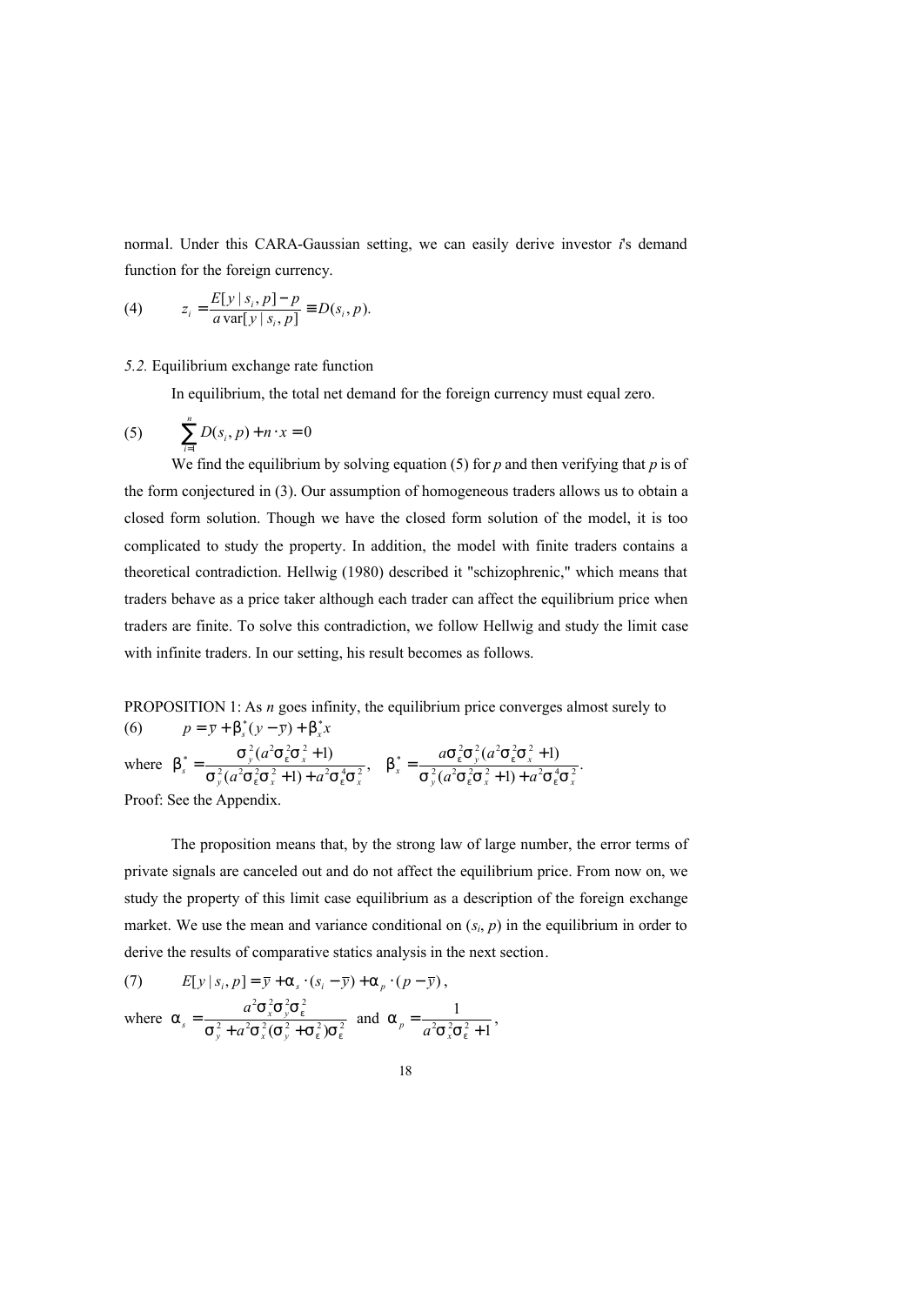(8) var[
$$
y | s_i
$$
,  $p$ ] = 
$$
\frac{a^2 s_x^2 s_y^2 s_e^4}{s_y^2 + a^2 s_x^2 (s_y^2 + s_e^2) s_e^2}.
$$

The most important property of the Hellwig model is informational inefficiency; the equilibrium exchange rate does not reflect all the available information in the market because of noise trades *x*. Following the convention, let us define the fundamental value of the foreign currency as its value estimated from all information available in the market. Noise trades make it impossible for informed traders to infer the fundamental value from the exchange rate. Note that the fundamental value is equivalent to the future value  $y$  in the limit case with infinite traders because the infinite private signals and the strong law of large numbers enable us to obtain the perfect estimate of the future value. In contrast, if there is no noise trade as in the model of Grossman (1976), the informed traders can infer the fundamental value from the current exchange rate; we can verify from proposition 1 that, when  $\sigma_x^2 = 0$ , the equilibrium exchange rate is equal to the fundamental value *y*. Based on this understanding, in the rest of the paper, we define the bubble in the exchange rate as *p* − *y*, the difference between the current exchange rate and the fundamental value. We will show later that, because of this informational inefficiency, additional information provided by the monetary authority can affect the equilibrium exchange rate. Although additional information does not change the fundamental value of the foreign currency in the limit case, it enables traders to make more accurate estimation about *y*, leading smaller conditional variance of  $y$ , which allows the traders to have larger position as indicated by equation (4). As a result of traders' active trades, the exchange rate shifts toward the fundamental value *y*.

#### *5.3.* Comparative statics with respect to signal accuracy

In this section, we analyze the effect of signal accuracy on the foreign exchange market before the monetary authority's intervention takes place. We show that less accurate information leads bigger bubble and higher implied volatility. It is shown that the effect on the heterogeneity of investor's opinion is ambiguous.

A. Distribution of exchange rate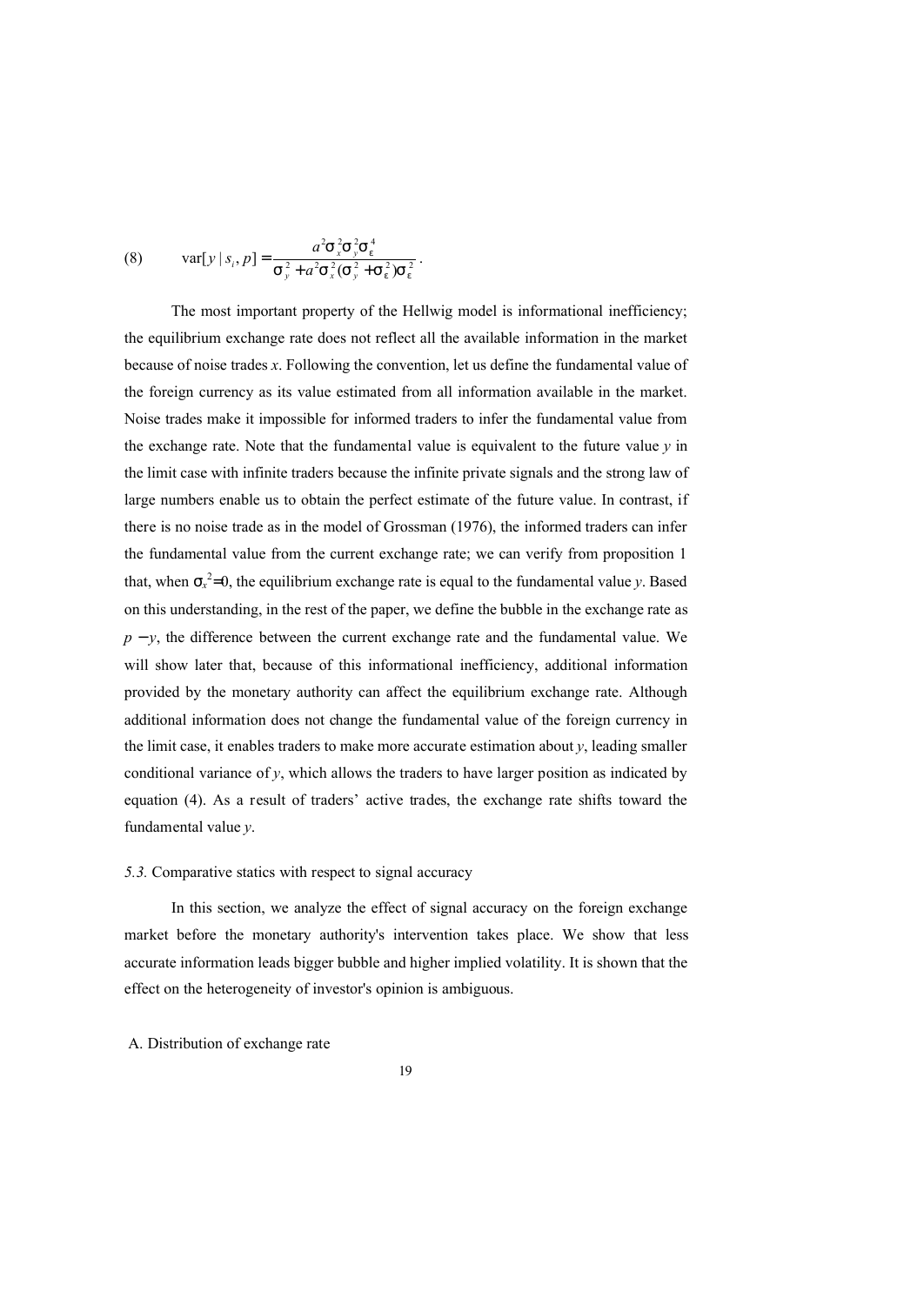In our model, bubble in exchange rate is defined by  $p - y$ , the difference of the current exchange rate and the fundamental value. First of all, we study the effect of  $s_e^2$  on the distribution of bubble. Since *p* is a linear function of normal random variables and *y* is also normal,  $p - y$  has normal distribution. Price function (6) implies that the mean is zero, and the variance is

(9) 
$$
\text{var}[p - y] = (1 - b_s^*)^2 \text{S}_{y}^2 + b_x^* \text{S}_{x}^2.
$$

Then we can show

(10) 
$$
\frac{d}{dS_e^2} \text{var}[p - y] > 0.
$$

Proof: See the Appendix.

The inequality implies that when traders have more accurate signal, which has smaller  $s_e^2$ , we have smaller bubble in exchange rate; exchange rate p in period 1 distributes closer to its fundamental value *y*. This occurs because, when private signal is accurate, informed traders' risk-arbitrage gets more effective. Without risk-arbitrage by informed traders, exchange rate in period 1 is disturbed by noise trade  $x$ , and contains serious bubble. Though informed traders' arbitrage is limited in our model, it contributes to make the bubble small. For example, suppose a trader observes a signal which says the current exchange rate  $p$  is lower than the expected future exchange rate  $y$ . Then he will have long position in the foreign currency. When his private signal is more accurate, he will have larger position. Such risk-arbitrage will push the exchange rate up. As a result, exchange rate distributes closer to its future value and the bubble is squeezed out when private signal is accurate. Conversely, when private information is less accurate, we expect bigger bubble in exchange rate in period 1.

The problem in testing inequality (10) is that parameter  $\sigma_{\epsilon}^2$  is unobservable. Intuitively, however, two observable statistics are supposed to be used as proxies for it. One is implied volatility, and another is heterogeneity of traders' opinion. We investigate this intuition analytically.

B. Implied volatility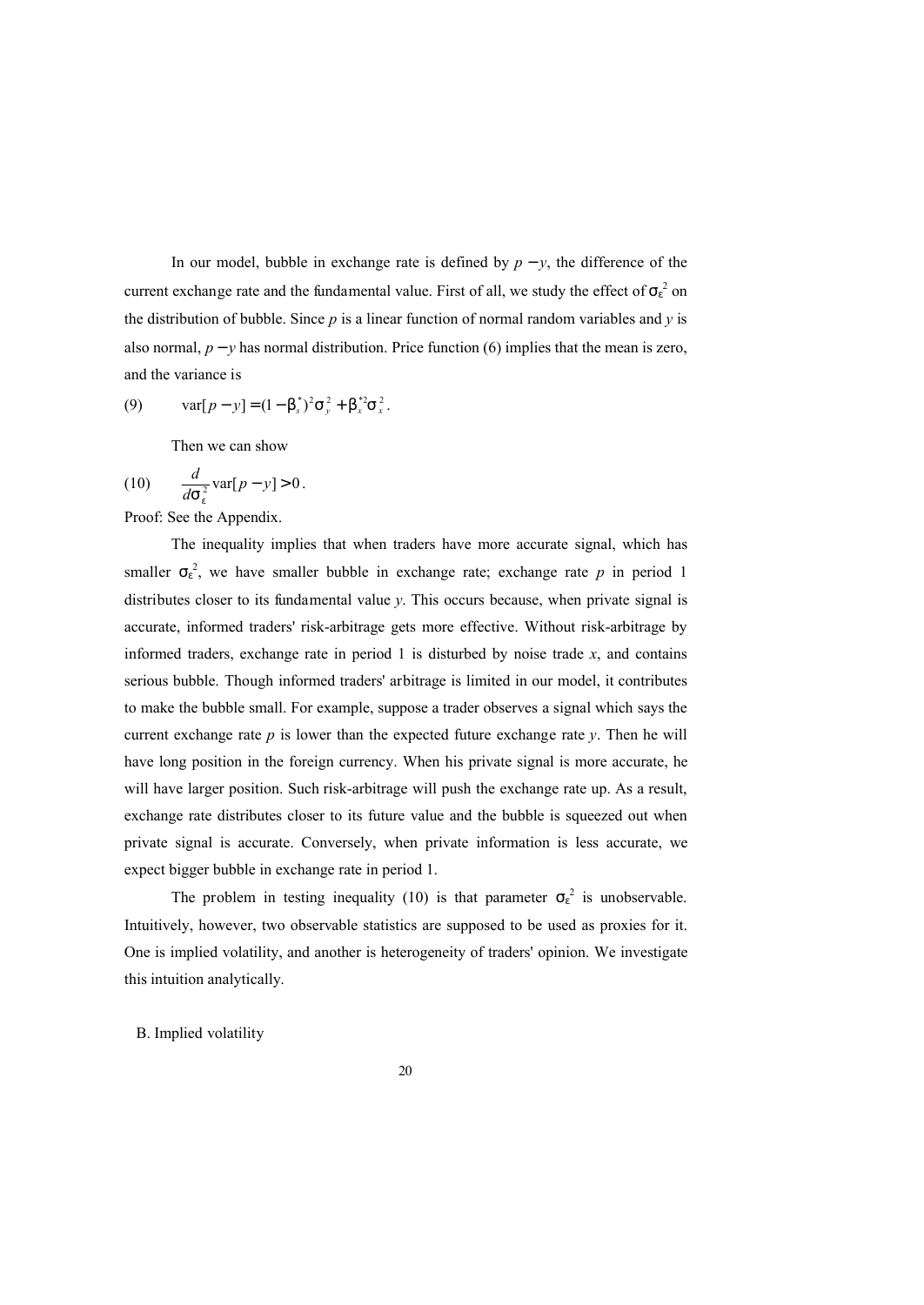Implied volatility is a concept developed in the study of option pricing. Under some assumptions, the equilibrium price for a call option is a monotone function of the volatility of underlying asset returns. The volatility is the one that subjectively expected by the investors in the market, and thus unobservable. If the market works as the theory assumes, however, we can infer the unobservable subjective volatility from the observed call price in the market by using the inverse function of the call option price function. This is the implied volatility.

In our model, it is corresponding to the conditional variance of  $y$  on each trader's information, var $[y \mid s_i, p]$ . The effect of  $s_e^2$  on the implied volatility is given by the following inequality.

(11) 
$$
\frac{\partial}{\partial s_e^2} \text{var}[y \mid s_i, p] = \frac{a^2 s_e^2 s_x^2 s_y^4}{\left[s_y^2 + a^2 s_e^2 s_x^2 (s_y^2 + s_e^2)\right]^2} (2 + a^2 s_e^2 s_x^2) > 0 \text{ for all } i.
$$

The inequality is consistent with intuition. When private signals are less accurate, then the public signal is also less accurate, therefore, the conditional variance of  $y$  is larger. The strict inequality (11) allows us to regard implied volatility as the first proxy for  $S_e^2$ .

#### C. Heterogeneity of traders' opinion

Because traders have dispersed private information, their conditional expectations for *y* on their information are also dispersed. Intuition tells us that less accurate information means heterogeneous opinion. This is true if we define trader *i*'s opinion equals its private information, *si*. This would not be proper definition. When we say opinion about the exchange rate, it means our expectation based not only on our private information, but on our all available information including public information. In our model, it corresponds to  $E[y|s_i, p]$ . If the heterogeneity of traders' opinion is defined to be the dispersion of traders' conditional expectations of  $y$ , our intuition is not always true as shown below, which means that the heterogeneity of traders' opinion is not always a good proxy for information accuracy.

Suppose we take sample *M* traders, heterogeneity, denoted *H*, is given by the following statistics.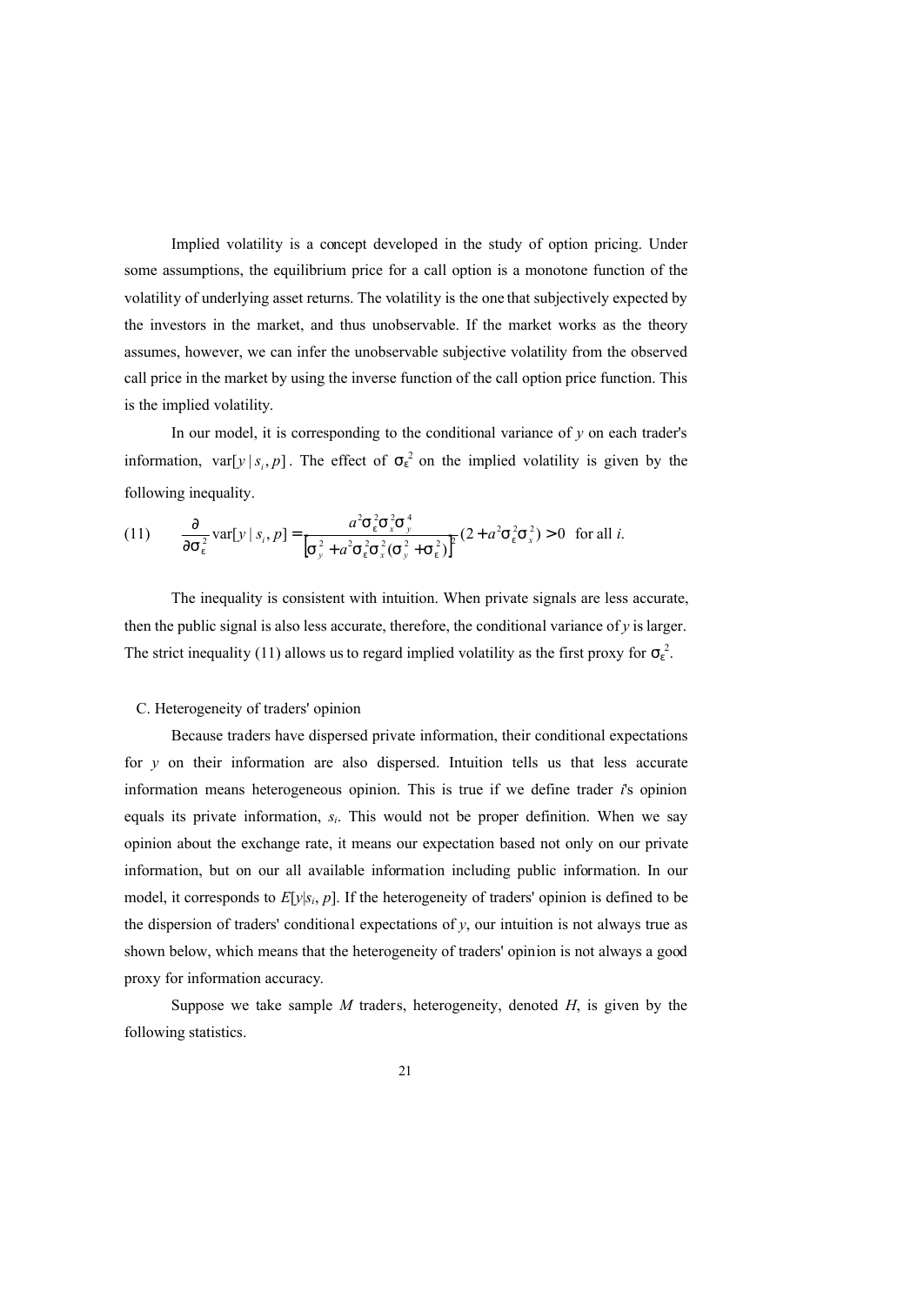(12) 
$$
H(s_1, \Lambda, s_M, p) = \frac{1}{M} \sum_{i=1}^{M} \left( E[y \mid s_i, p] - \frac{1}{M} \sum_{j=1}^{M} E[y \mid s_j, p] \right)^2
$$

Putting (7) into (12), we have

(13) 
$$
H(s_1, \Lambda, s_M, p) = \frac{a_s^2}{M} \sum_{i=1}^{M} \left( e_i - \frac{1}{M} \sum_{j=1}^{M} e_j \right)^2.
$$

When *M* is sufficiently large, this statistics distributes near the mean

(14) 
$$
E[H(s_1, \Lambda, s_M, p)] = \frac{(M-1)}{M} a_s^2 S_e^2.
$$

As suggested above,  $E[H]$  is not a increasing function of  $S_e^2$ . The following proposition gives the condition that we can regard the heterogeneity as a proxy of signal accuracy.

## PROPOSITION 2

(15)  $\frac{a}{dS_p^2} E[H(s_1, \Lambda, s_M, p)] > 0$  $\frac{d}{S_e} E[H(s_1, \Lambda, s_M)]$ 

if and only if

$$
(16) \qquad S_e^2 < \frac{a^2 S_x^2 S_y^2 + \sqrt{a^4 S_x^4 S_y^4 + 12a^2 S_x^2 S_y^2}}{2a^2 S_x^2} \in (S_y^2, \infty).
$$

Proof: See the Appendix.

This proposition assures that, as long as the error term is less volatile than the fundamental value of exchange rate, the heterogeneity of expectations is increasing with  $\sigma_{\varepsilon}^{2}$ . The condition seems reasonable based on our empirical finding. Our data shows that implied volatility is positively correlated with heterogeneity of traders' opinion. Since the implied volatility is increasing with  $S_e^2$ , it is plausible the heterogeneity of traders' opinion is also increasing with  $S_e^{2.11}$ 

 $\overline{a}$ <sup>11</sup> The condition of proposition 2 does not hold when traders' private signals are too inaccurate to rely on. In this case, private signals do not influence their posterior beliefs significantly. Since all traders have the common prior beliefs in our model, t raders' opinion s  $\{E[y|s_i, p]\}$  stay closer to the common unconditional expectations *E*[*y*]=*m*, and thus become homogenous.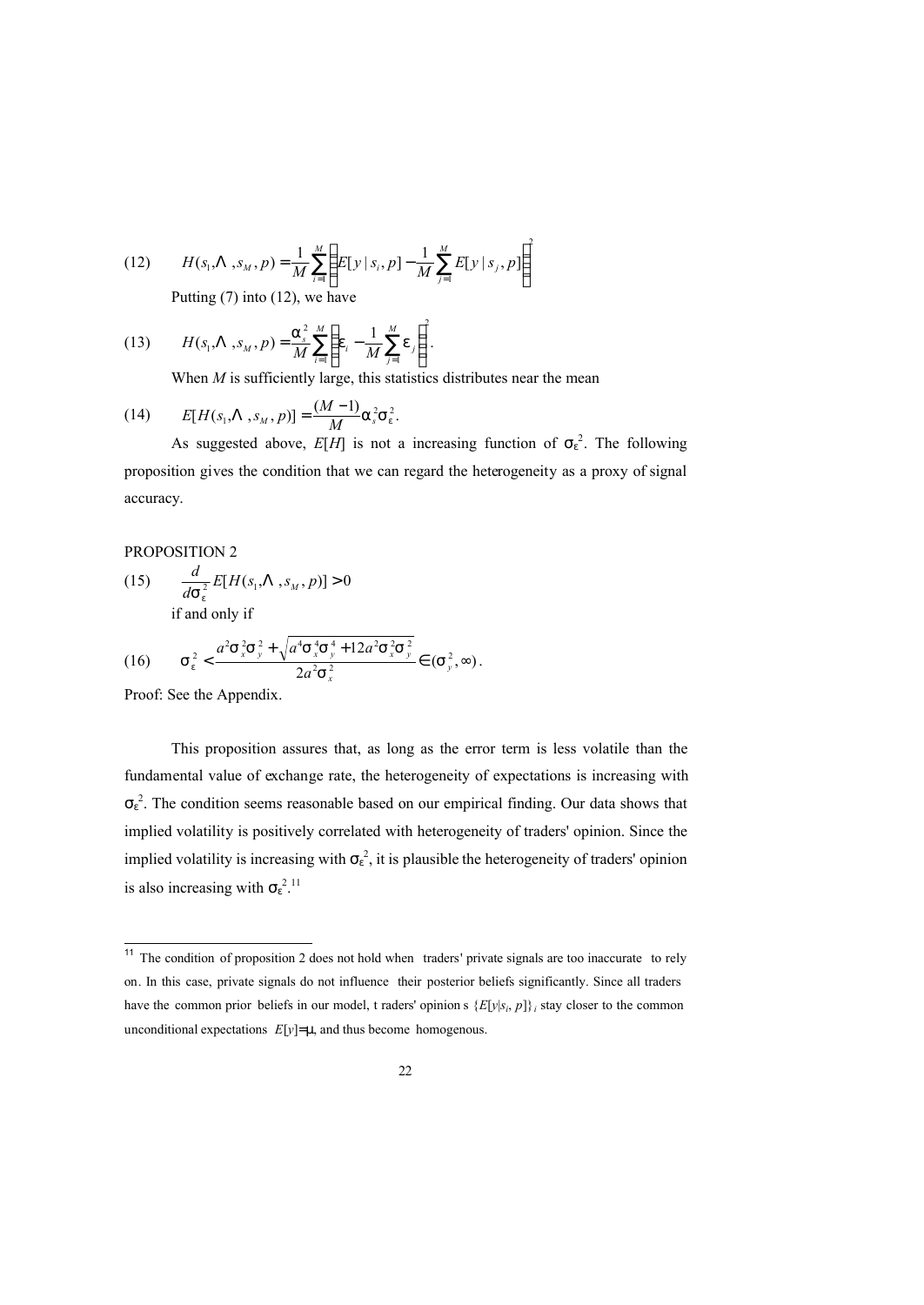#### *5.4.* Intervention by the monetary authority

To complete our theoretical argument, we introduce the monetary authority who intervenes in the foreign exchange if necessary in period 2. We assume that the monetary authority also has imperfect information and follows a simple statistical decision rule.

In period 2 the monetary authority receives a signal.

## (17)  $s_B = y + e_B$ .

-

The error term  $e_B$  has an independent normal distribution with mean 0 and variance *qs<sup>e</sup>* 2 . *q* is a strictly positive constant and represents relative accuracy level of the monetary authority's information compared to informed traders. For example, that *q* smaller than 1 implies the monetary authority has more precise information than traders. Note that when  $\sigma_{\varepsilon}^2$  is large, both informed traders and the monetary authority have less accurate information. In other words, we assume that when it is difficult for informed traders to predict the true future value of the foreign currency, it is also difficult for the monetary authority.

Using this private information and the exchange rate *p* observed in period 1, the monetary authority follows the following simple statistical decision rule.

INTERVENTION RULE: For a given probability  $p$  in (0, 1), e.g.  $p = 0.95$ , if  $P[y >$  $p|s_B, p| > p$ , or if  $P[y < p|s_B, p] > p$ , then the monetary authority intervenes so as to move the current exchange rate toward  $E[y|s_B, p]$ .

The rule implies that the monetary authority intervenes in the foreign exchange market when judged statistically that there is a bubble. In words of statistics, intervention happens when null hypothesis of no bubble is rejected with significance level 1 − *p*. Parameter p represents how prudent the monetary authority is.<sup>12</sup> Because the monetary authority has imperfect information, and thus the intervention can make the bubble bigger based on information with serious error. This is why the prudent parameter *p* should be set high enough. This is the story behind the intervention rule.

 $12$  The spirit of this decision rule is analogous to statistical decision by manufacturers in testing whether their products satisf y quality requirements.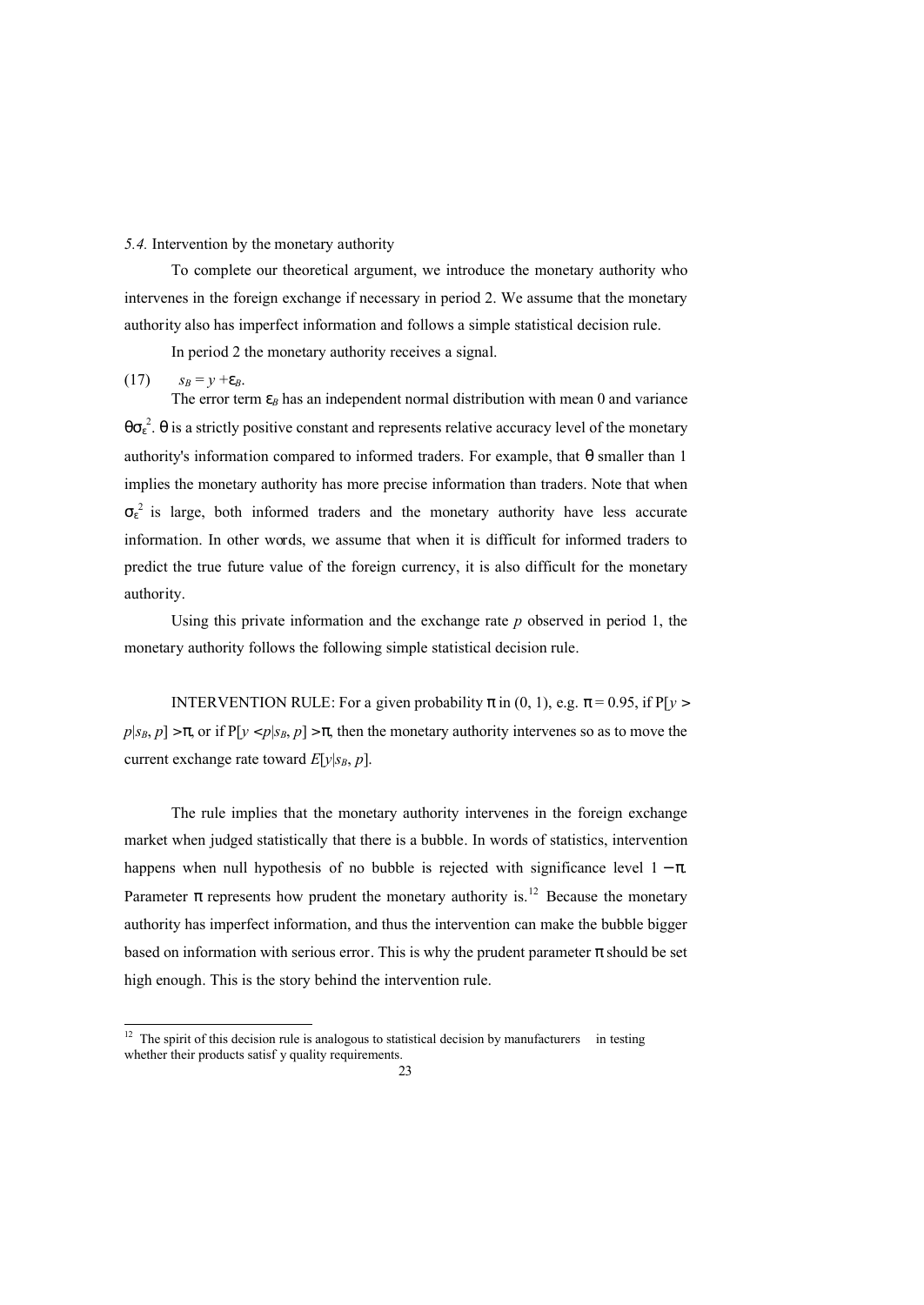The conditional distribution of  $y - p$  based on the monetary authority's information  $(s_B, p)$  is normal with mean  $E[y|s_B, p] - p$ , and variance var $[y|s_B, p]$ . Therefore, the intervention condition is replaced by

# (18)  $|E[y \mid s_B, p] - p| > Z_p \sqrt{\text{var}[y \mid s_B, p]}$ ,

where the  $Z_p$  is the solution for  $\Phi(Z) = p$ , where  $\Phi$  is the cumulative distribution function of the standard normal distribution. The left hand side of inequality (18) represents the bubble subjectively recognized by the monetary authority. The right hand side is constant. That is, the monetary authority intervenes when the expected bubble is larger than a critical value. The expected bubble can be decomposed in the following way;

## (19)  $E[y \mid s_B, p] - p = (E[y \mid s_B, p] - y) + (y - p)$

This decomposition clearly shows that the expected bubble is caused by both the true babble  $y - p$ , and the monetary authority's estimation error mainly due to  $e_B$ . Needless to say, the intervention is aimed for clearing the true bubble. Unfortunately, it is impossible for the monetary authority to discriminate true bubble or estimation error. What the monetary authority can do is to clear the subjectively recognized bubble.

#### A. Intervention policy

Under the model setting, the monetary authority has two different intervention measures: direct market operation and public announcement.

In studying the effect of interventions, we need to specify the traders' information and reaction to the intervention. As stated in section 5.1, we deal with the intervention as an unexpected event for traders. That is, traders make investment decision in Period 1 without concerning the intervention in Period 2. We also assume that, only when the monetary authority makes announcement on its intervention, traders realize the intervention and update their posterior belief based on the announcement. Direct market operation without any announcement is assumed to be unobservable like noise trade *x*, and thus traders cannot update their posterior belief. We assume that, when the monetary authority makes announcement, informed traders know the distribution of monetary authority's private signal. That is, they know the monetary authority also has imperfect information and the error term is independent of their own private signals. Using this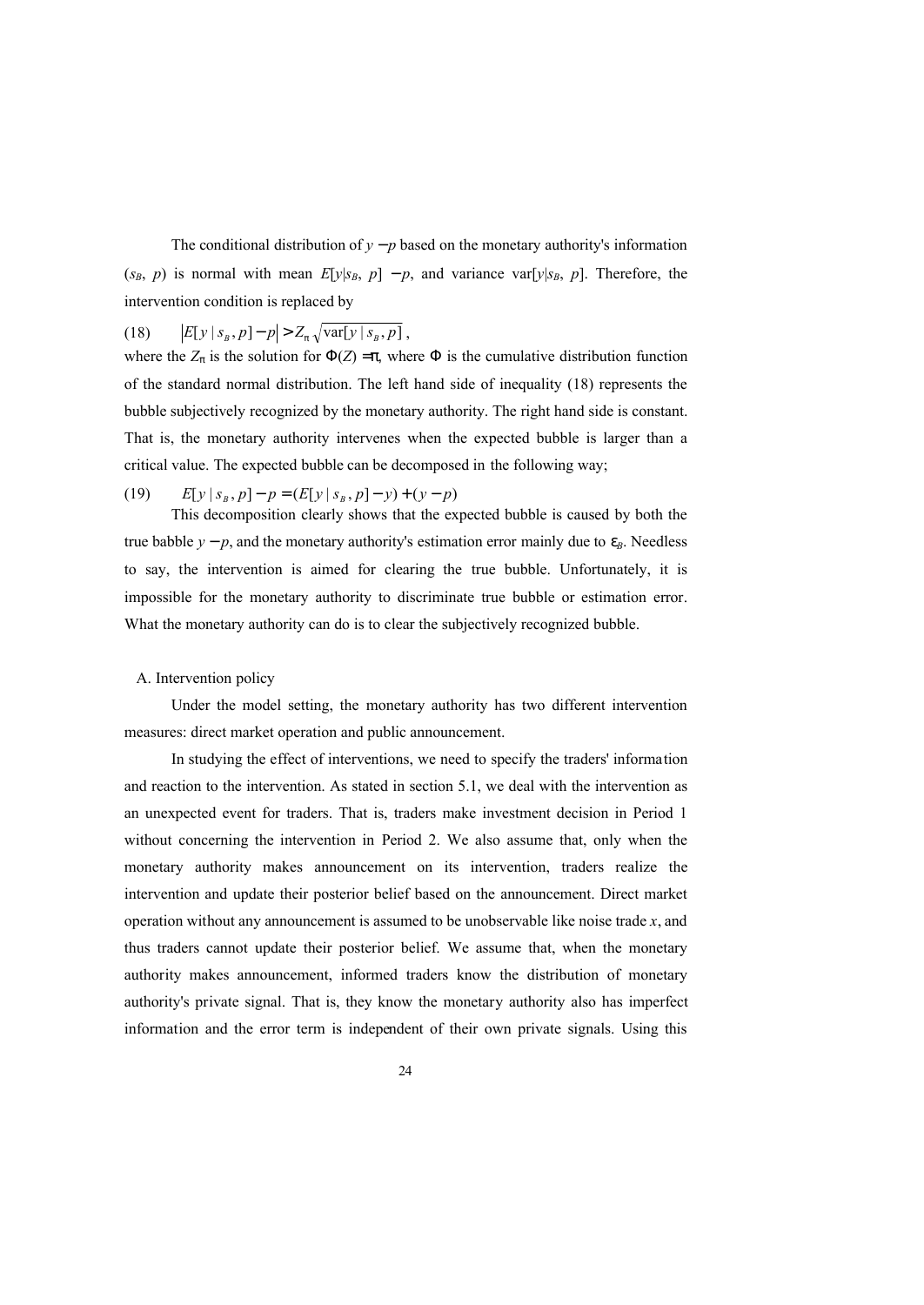information they make rational inference about *y* based on the announcement, and modify their demand function for the foreign currency.

### (i) Direct market operation

The monetary authority can move the exchange rate toward the subjective fundamental value,  $E[y|s_B, p]$ , by trading the foreign currency so as to cancel the noise trade *x*. Note that the demand curve for the foreign currency is down-sloping when the market is informationally inefficient. Therefore, any trade can affect the exchange rate along the demand curve.<sup>13</sup> The required trade for the purpose is  $(E[y|s_B, p] - p)/b_x^*$ . If the monetary authority does not have enough liquid asset, the exchange rate would not reach the target.

#### (ii) Public announcement

Under informational inefficiency, the monetary authority can affect the exchange rate by providing additional information to the informed traders, which stimulates traders' risk arbitrage. To see the pure effect of a public announcement, suppose that the monetary authority announce  $s_B$  publicly but does not engage in any market operations. Note that, as long as the informed traders know that the monetary authority is also rational, announcing whether signal  $s_B$  or the monetary authority's target  $E[y|s_B, p]$  are equivalent because the conditional expectation of  $y$  is a one-to-one function of  $s_B$  given the public signal  $p$ .

Let  $p'$  be the equilibrium exchange rate after the public announcement of  $s_B$ , which can be represented as

(20)  $p' = \bar{y} + g_y(y - \bar{y}) + g_B e_B + g_x x$ .

1

Unlike the original exchange rate, the modified exchange rate is affected by the monetary authority's information error,  $e_B$ . Unfortunately, the function is too complicated to derive a closed form solution for coefficients *g*s. We study it numerically and obtain the following four results.

We assume that traders cannot recognize the intervention when without announcement. This means that traders suppose the change in the exchange rate is caused by the change in the noise trade, not by the intervention, and modify their demand for the foreign currency along demand function  $(4)$ .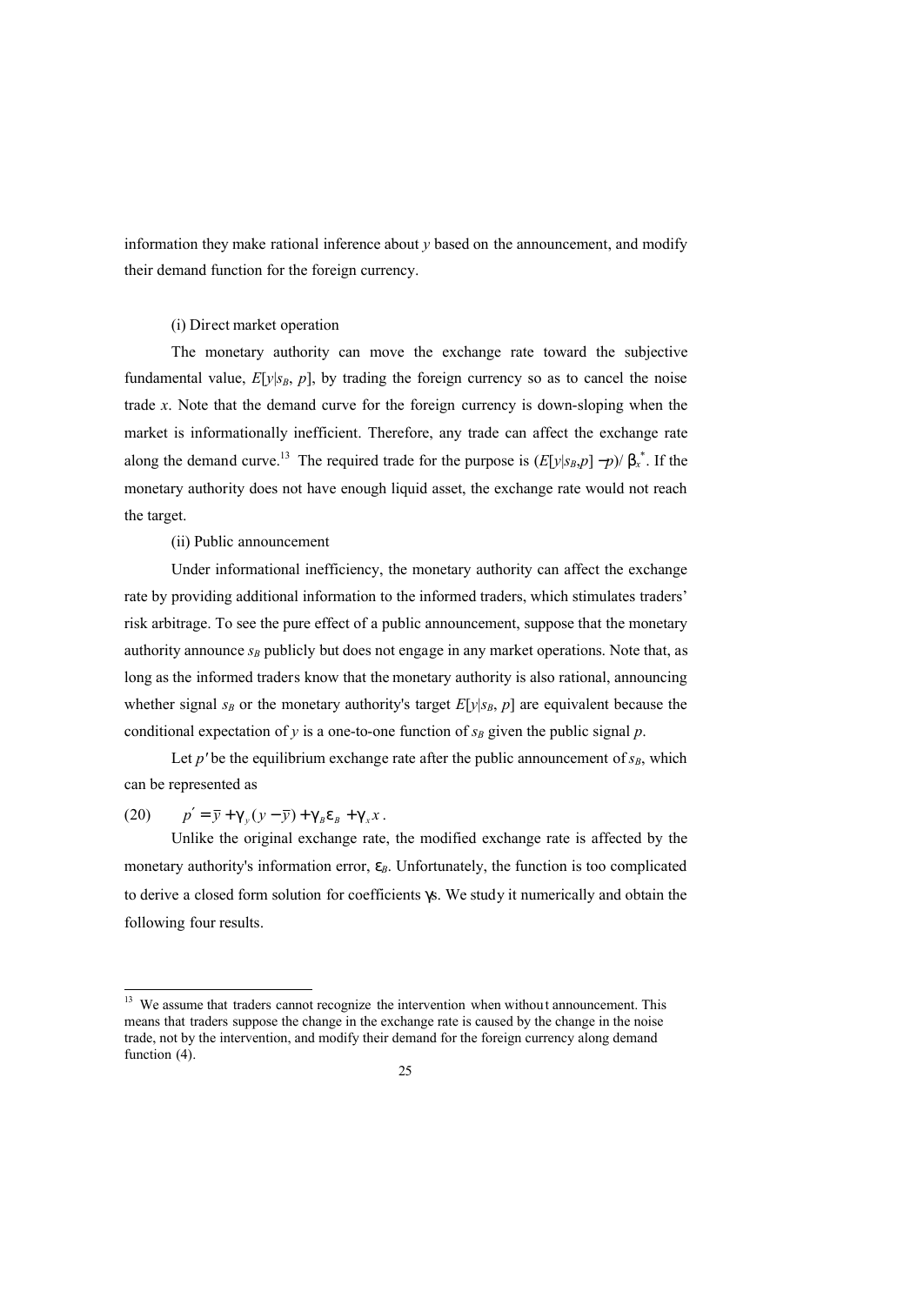First, the post-announcement implied volatility decreases to var[ $y$ |  $s_i$ ,  $s_B$ ,  $p$ ], which is always strictly lower than pre-announcement implied volatility var[*y*| *si*, *p*] for any finite *q*. <sup>14</sup> The additional information through interventions makes traders' information more precise because the error term  $e_B$  is independent of private investors' information error  $e_i$ .

Second, on average, the announcement is successful to diminish the true bubble with the help of active risk-arbitrage. As demand function (4) demonstrates, smaller implied volatility allows traders to bet larger position on their information. In other words, public announcement makes risk-arbitrage by informed traders more active and effective than before. Figure 6 shows the effect of announcement to the distribution of the bubble. The graph is drawn for the given parameters by the numerical analysis. The announcement has larger effect for the smaller *q*, which implies the government has more accurate information than the informed traders. When *q* is quite large, the announcement has little effect. As long as traders are rational, unreliable announcement is simply ignored and does not harm the market. In contrast, when *q* is quite small the announcement clear the bubble effectively. In the middle range, the effect depends on the parameters. For reasonable parameters, the monetary authority with the same accuracy level as the traders, implying  $q = 1$ , can diminish the bubble roughly to the half of the original size. Note that this is an average effect. It is rare, though, when the monetary authority observes unusually large error term  $e_B$ , the announcement can make the bubble bigger than before the announcement.

Third, on average, the announcement is successful to diminish the subjectively recognized bubble,  $E[y|s_B, p] - p$ , by the monetary authority as well. Because the target  $E[y|s_B, p]$  and the post-announcement equilibrium exchange rate  $p'$  are both biased by error  $e_B$ , the announcement based on information with large error helps the monetary authority to clear the subjective bubble, even though the announcement might make the true bubble bigger as discussed above. We cannot exclude quite rare cases where the announcement makes the subjective bubble bigger, though, it is much less likely than it

-

<sup>&</sup>lt;sup>14</sup> In equilibrium,  $p'$  is a linear combination of other signals, and does not contain additional information. Thus,  $var[y| s_i, s_B, p, p']$  equals to  $var[y| s_i, s_B, p]$ . In addition, because  $s_B$  has an independent error term, we have  $var[y|s_i, s_B, p] < var[y|s_i, p]$ .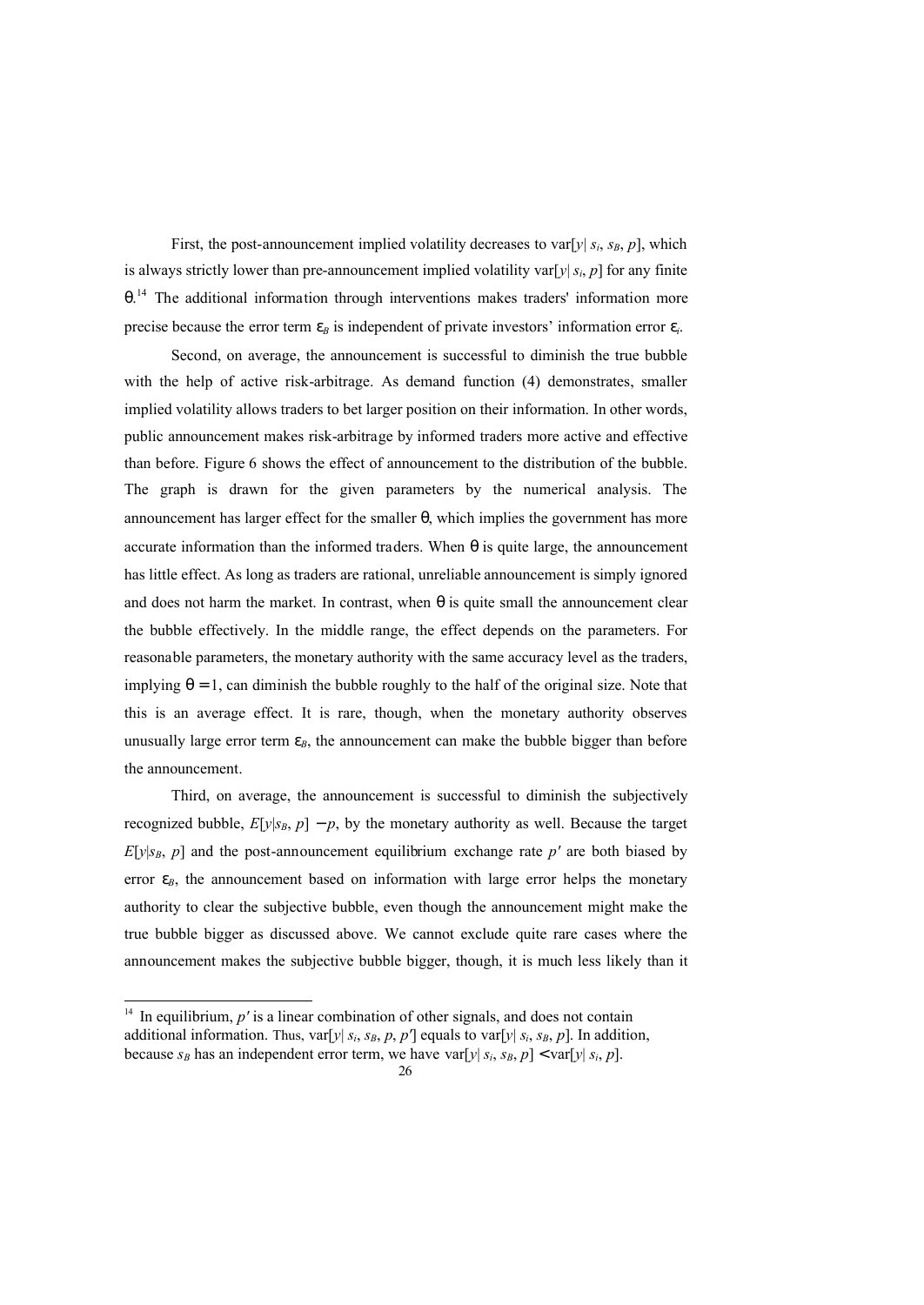makes the true bubble bigger. This fact would be important for the monetary authority especially when it faces liquidity constraint. As stated above, when the monetary authority solely uses the market operation as intervention measure, the required foreign currency the monetary authority have to trade is  $(E[y|s_i,p]-p)/b_x^*$ . Since the public announcement moves the exchange rate toward  $E[y|s_B, p]$ , the required trade will be smaller. In other words, by using public announcement effectively, the monetary authority can encourage informed traders to help its intervention. These results are consistent with our empirical findings as shown later.

Fourth, the investors' opinions are less heterogeneous. In other words, post-announcement investors opinions (*E*[*y*|*si*,*sB*,*p*]) distribute closer each other than pre-announcement opinions  $(E[y|s_i, p])$ . This change is caused mainly by result (a). In addition, the additional information is common for all traders, and thus this also helps traders hold similar opinion.

(iii) Direct market operation plus public announcement

What if the monetary authority takes these two measures simultaneously, direct market operation and announcement of  $s_B$ ? The answer would critically depend on the credibility of the monetary authority's market operation. If traders believe that the monetary authority would manage to achieve the target by its market operation after the announcement, then it is rational for traders to buy (sell) the foreign currency as much as possible when the price is lower (higher) than the target price because such arbitrage is riskless given the belief. The riskless arbitrage would make the exchange rate reach the target before the monetary authority actually makes market operation. This can happen even if the monetary authority does not have enough liquid asset to achieve the target by itself, as long as traders believe it has. In contrast, if traders believe that the monetary authority does not have enough liquidity to achieve the target, then the exchange rate would move to *p'*, but would not reach the target without the monetary authority's market operation. In fact, the situation is like a coordination game in which traders' belief is self-fulfilling. Credible monetary authorities can achieve the target without any market operation by winning the traders over to its side.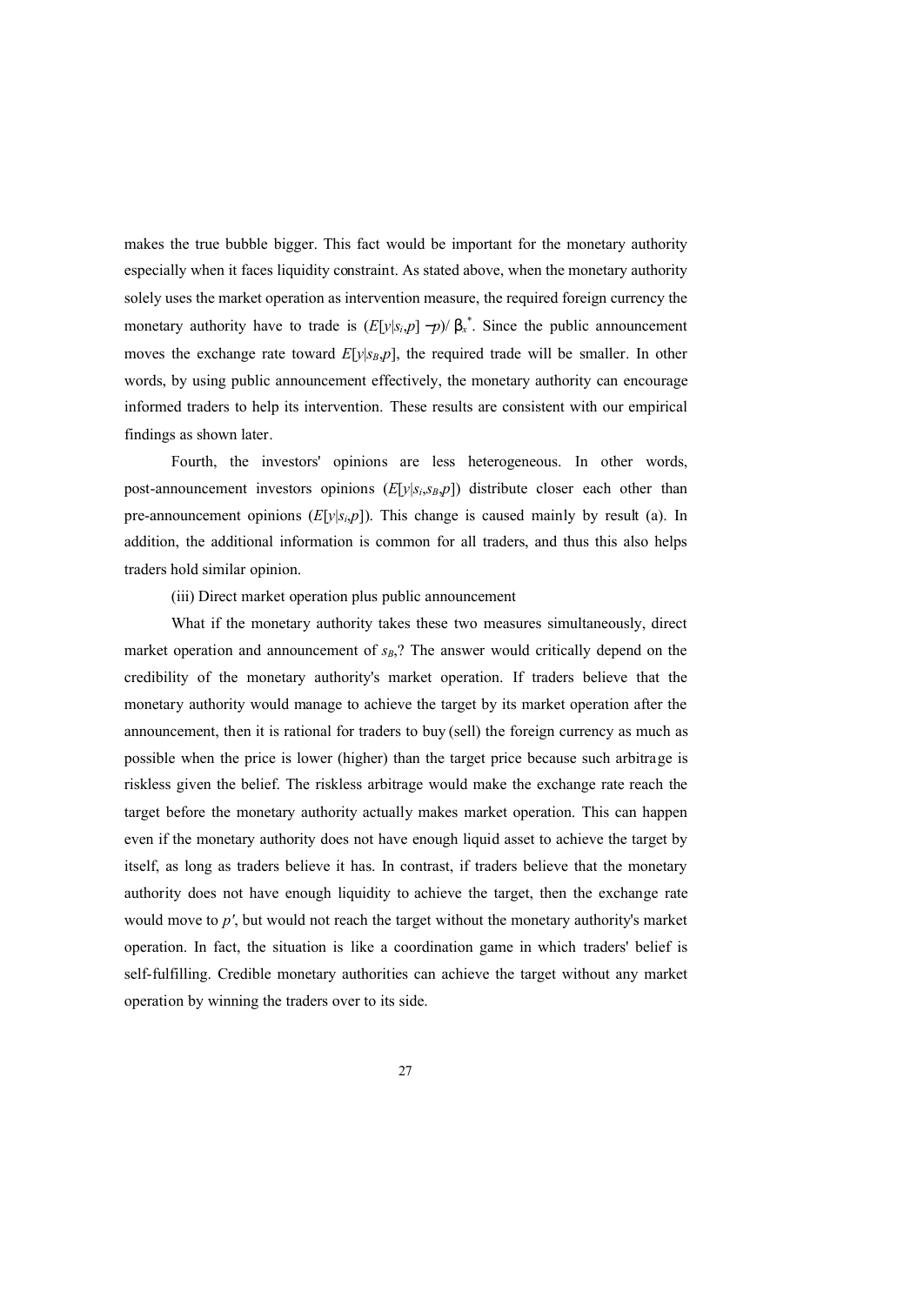B. The comparative statics with respect to information accuracy

Finally, we examine the effect of information accuracy  $s_e^2$  on the impact of intervention. Look at intervention condition (18) again. The critical value of intervention (RHS) depends on the accuracy of the monetary authority's information. Consistent with intuition, we have

(21) 
$$
\frac{\partial}{\partial s_{e}^{2}} \text{var}[y | s_{B}, p] = \frac{a^{2} \text{q} s_{e}^{2} s_{x}^{2} s_{y}^{4}}{\left[\text{q} s_{y}^{2} + a^{2} s_{e}^{2} s_{x}^{2} (s_{y}^{2} + \text{q} s_{e}^{2})\right]^{2}} (2\text{q} + a^{2} s_{e}^{2} s_{x}^{2}) > 0.
$$

This means, when it is difficult to predict the future value, the monetary authority set the higher critical value of intervention; the monetary authority wait and see until the recognized bubble is quite large. Suppose the monetary authority recognized the bubble with probability more than p and managed to clear the recognized bubble by public announcement and/or direct market operations. Then, the model predicts that less accurate information produces large effects of interventions on the exchange rates. Note that this qualitative result is true for any positive value of *q*.

#### *5.5.* Consistency with the empirical results

Our model provides a new explanation to the success of Mr. Yen for two important reasons. First, he used public announcement quite intensively. If market is informationally inefficient, public announcement makes traders' information more accurate and moves the exchange rate toward the fundamental value. In addition, the traders' belief that his intervention is quite effective helps him achieve the target. Second, we think it was difficult for him to predict the future value in his era; therefore, he was hesitant to intervene until the bubble looks evident for him. When he decided to intervene, the bubble to clear was large. Therefore, it is natural that the interventions are "effective."

#### **6. Conclusion**

This paper contributes to the existing literature on foreign exchange interventions in two ways. Fist, we empirically show that the efficacy of interventions depends not only on intervention signals by monetary authorities but also market condition. Especially, we find the evidence that announced interventions are more effective in the high implied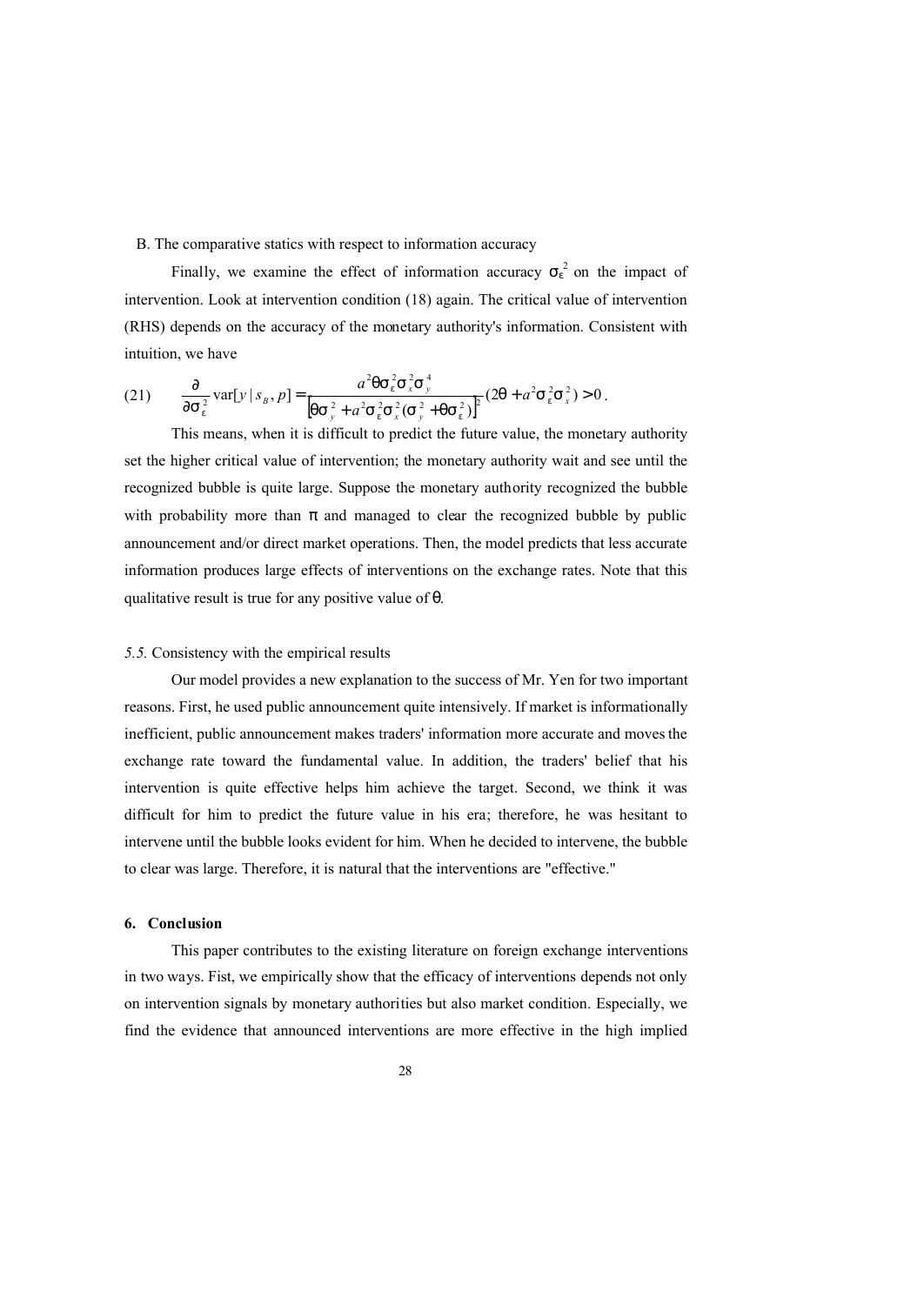volatility period. Given the high correlation between the implied volatility and the dispersion of foreign exchange forecasts, this evidence clearly shows that the monetary authority should time the market and intervene in the FX market when traders have heterogeneous opinions on future exchange rates.

Second, we present a clear theoretical underpinning of the link between intervention signals, expectation heterogeneity among traders and currency values. Especially, we provide a consistent explanation to our findings with a noisy rational expectations equilibrium model. In our model, the equilibrium exchange rates are not fully revealing in that they do not reflect all the available information in the market due to the existence of noise trades. Accordingly, informed traders' risk-arbitrage can be limited and public signals in interventions have informational values to move the exchange rates toward their fundamental values, even though the information signaled by the monetary authority is no more accurate than informed traders' own information.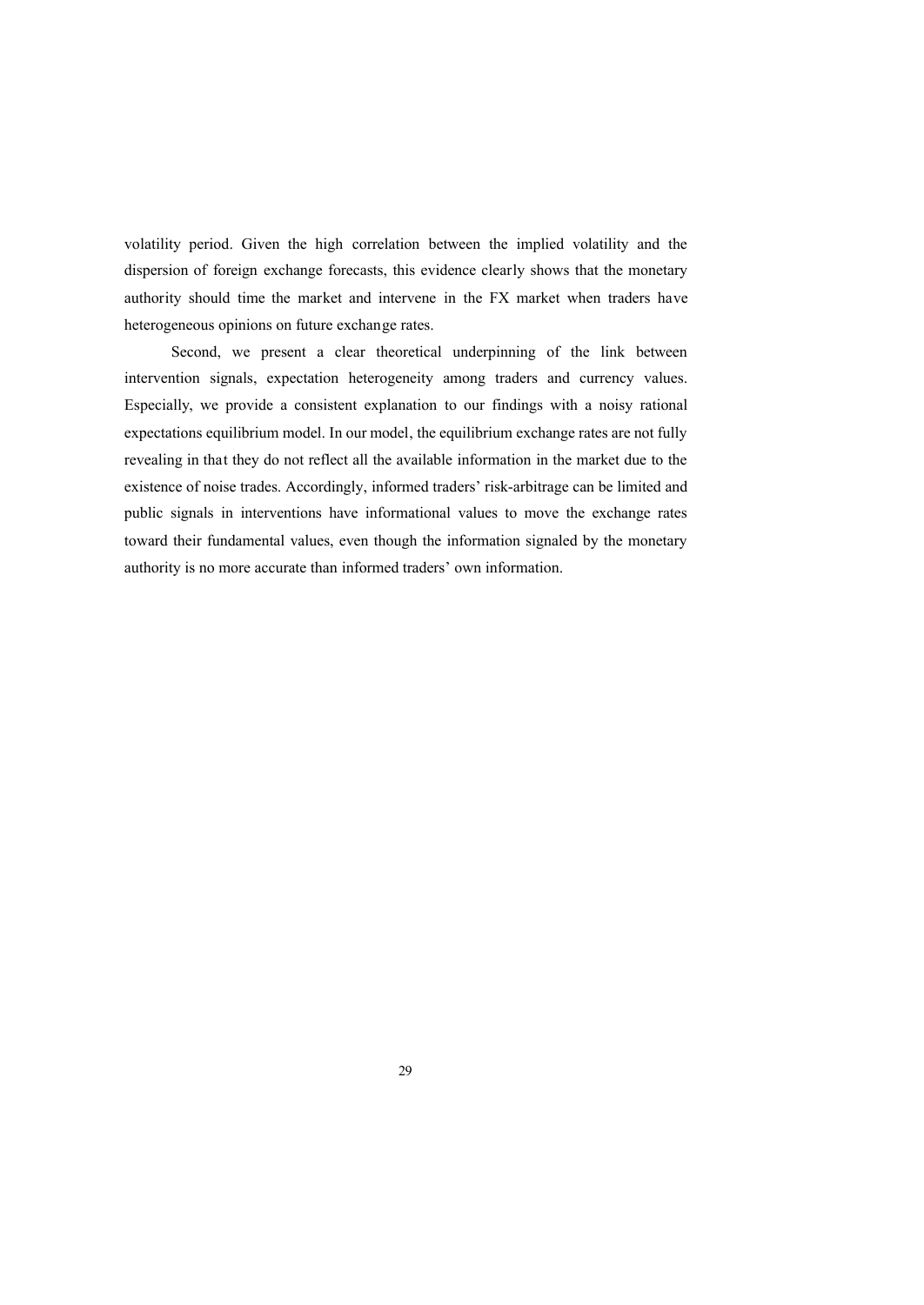#### **Appendix**

#### Proof for PROPOS ITION 1

First, we derive a rational expectations equilibrium in the case with finite traders. Then, we show the converge of the equilibrium price function converges to (6).

By applying projection theorem, the distribution of *y* conditional on  $(s_i, p)$  is normal with mean

(A1) 
$$
E[y|s_i, p] = \overline{y} + a_s(n)(s_i - Es_i) + a_p(n)(p - Ep)
$$

$$
= \overline{y} + (\text{cov}(y, s_i) - \text{cov}(y, p)) \begin{pmatrix} \text{var } s_i & \text{cov}(s_i, p) \\ \text{cov}(s_i, p) & \text{var } p \end{pmatrix}^{-1} \begin{pmatrix} s_i - Es_i \\ p - Ep \end{pmatrix}
$$

and variance

(A2) 
$$
\text{var}[y|s_i, p] = S_y^2 - (\text{cov}(y, s_i) \quad \text{cov}(y, p)) \begin{pmatrix} \text{var } s_i & \text{cov}(s_i, p) \\ \text{cov}(s_i, p) & \text{var } p \end{pmatrix}^{-1} \begin{pmatrix} \text{cov}(y, s_i) \\ \text{cov}(y, p) \end{pmatrix}
$$

where variance and covariance on *p* are derived from the conjectural exchange rate function. (For general version of projection theorem, see Brunnermeier p.12. It is proved from the definition of multidimensiona l normal distribution.) The conditional variance is constant and common for all traders, so from now on we omit indicator *i* for the conditional variance .

By definition,  $E_s = \overline{y}$ . Putting the demand function into the market clearing condition, and taking the unconditional expectation of it, we h ave  $Ep = \overline{y}$ . The market clearing condition can be solved for *p* as follows.

(A3) 
$$
p = \bar{y} + \frac{a_s(n)}{1 - a_p(n)} \frac{1}{n} \sum_{i=1}^n (s_i - \bar{y}) + \frac{a \operatorname{var}[y \mid s, p]}{1 - a_p(n)} x
$$

Thus, the rational expectations equilibrium is driven from the following simul taneous equations.

(A4) 
$$
b_0 = \bar{y}(1 - \frac{a_s(n)}{1 - a_p(n)})
$$
,

$$
\text{(A5)} \qquad \mathbf{b}_s = \frac{\mathbf{a}_s(n)}{1 - \mathbf{a}_p(n)},
$$

(A6) 
$$
b_x = \frac{a \operatorname{var}[y \mid s, p]}{1 - a_p(n)}.
$$

We can solve the clos ed form solution for the simultaneous equations by taking the ratio of  $\,b_s$  and *bx*. Careful calculation leads the following eq uation.

(A7)

$$
\frac{\mathsf{b}_s}{\mathsf{b}_x} = \frac{\mathsf{a}_s(n)}{a \operatorname{var}[y \mid s, p]} =
$$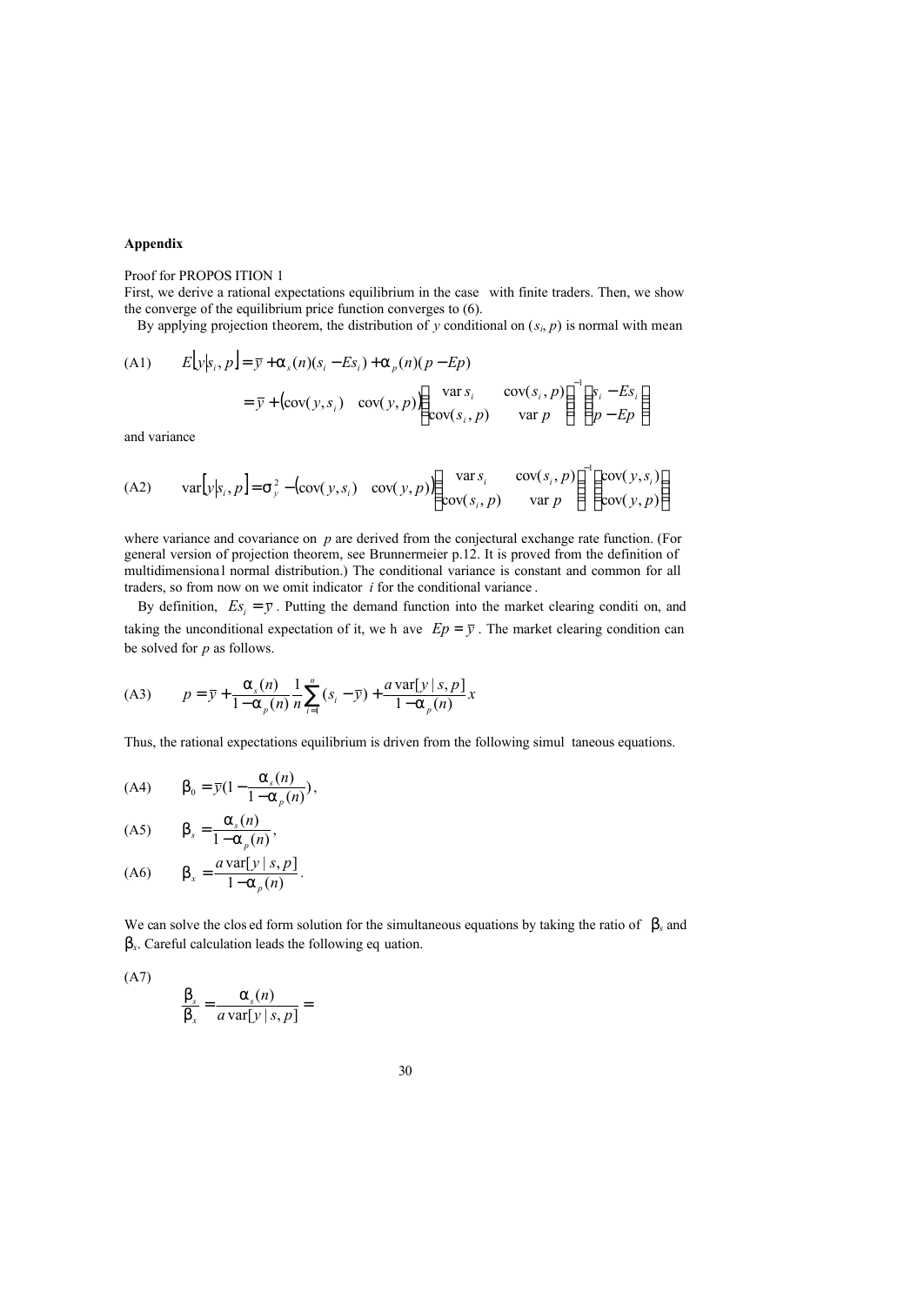$$
\frac{b_x^2 s_x^2}{a s_e^2 [b_s^2 \frac{1}{n} (1 - \frac{1}{n}) s_e^2 + b_x^2 s_x^2]} = \frac{n^2 s_x^2}{a s_e^2 [(b_s/b_x)^2 (n-1) s_e^2 + n^2 s_x^2]}
$$

Consider this as a cubic equation of  $k = b_s/b_x$ . By applying famous Cardano formula for cubic equation, we can find the unique solution as an explicit function of exogenous parameters.

$$
(A8) \qquad k = \sqrt[3]{\frac{-w_1 + \sqrt{w_1^2 + \frac{4w_2^3}{27}}}{2}} + \sqrt[3]{\frac{-w_1 - \sqrt{w_1^2 + \frac{4w_2^3}{27}}}{2}} \in (0, 1/\alpha s_e^2)
$$

where  $W_1 = -\frac{n^2S_x^2}{g(x-1)S_x^4}$ ,  $W_2 = \frac{n^2S_x^2}{(x-1)S_x^2}$ 4, <sup>vv</sup>2  $2 - 2$  $N_1 \equiv -\frac{n \, S_x}{a(n-1)S_e^4}$ ,  $W_2 \equiv \frac{n \, S_x}{(n-1)S_e^2}$  $S_e^4$ ,  $W_2 = \frac{n^2S}{(n-1)^2}$  $W_1 \equiv -\frac{n^2S_x^2}{a(n-1)S_e^4}$ ,  $W_2 \equiv \frac{n^2}{(n-1)^2}$ *n a n*  $n^2S_x^2$ ,  $W_2 \equiv \frac{n^2S_x^2}{(m+1)^2}$ .

Using *k*, the equilibrium coefficients are solved explicitly .

$$
b_0 = \overline{y}(1 - kb_x), \ b_s = kb_x, \text{ and } b_x = \frac{1}{k} \frac{S_y^2 S_x^2 + k^2 (1 - \frac{1}{n}) S_e^2 S_y^2}{S_y^2 S_x^2 + k^2 (1 - \frac{1}{n}) S_e^2 S_y^2 + k^2 \frac{1}{n} (1 - \frac{1}{n}) S_e^4 + S_e^2 S_x^2}.
$$

Now we show the convergence of this equilibrium exchange rate function to (6). Since  $\{e_i\}$  are i.i.d. random variable with mean zero, we can apply the strong law of large number , and obtain

(A9) 
$$
\lim_{n \to \infty} \frac{1}{n} \sum_{i=1}^{n} s_i = y
$$
 almost surely.

Thus, the equilibrium function converges to

(A10) 
$$
p = \bar{y} + b_s^*(y - \bar{y}) + b_x^*x
$$

where the coefficients are the limit of  $b<sub>s</sub>$  and  $b<sub>x</sub>$ . Taking the both sides of (A7), we have  $\lim_{n \to \infty} k = 1/aS_e^2$ , which leads

$$
(A11)
$$

$$
b_s^* = \lim_{n \to \infty} b_s = \frac{S_y^2 (a^2 S_e^2 S_x^2 + 1)}{S_y^2 (a^2 S_e^2 S_x^2 + 1) + a^2 S_e^4 S_x^2}, \quad b_x^* = \lim_{n \to \infty} b_x = \frac{a S_e^2 S_y^2 (a^2 S_e^2 S_x^2 + 1)}{S_y^2 (a^2 S_e^2 S_x^2 + 1) + a^2 S_e^4 S_x^2}.
$$

This completes the pr oof for PROPOSITION 1 .

QED

Proof for inequality (10)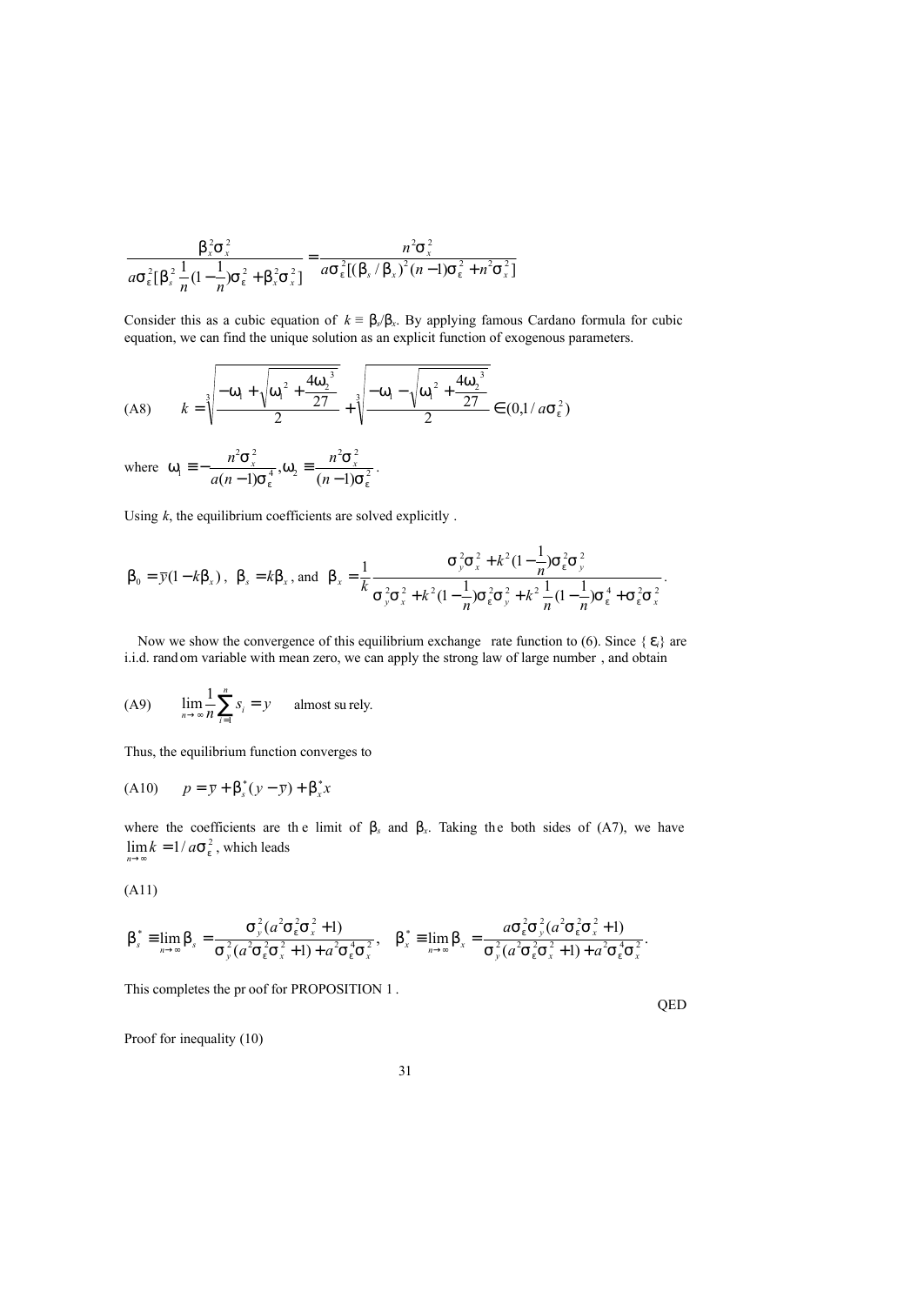Putting the equilibrium function, the variance is given as a function of underlying parameters.

$$
(A12) \quad \text{var}[p - y] = (1 - b_s^*)^2 s_y^2 + b_x^{*2} s_x^2 = \frac{[a^2 s_e^4 s_x^2]^2 s_y^2 + [a s_e^2 s_y^2 (a^2 s_e^2 s_x^2 + 1)]^2 s_x^2}{[s_y^2 (a^2 s_e^2 s_x^2 + 1) + a^2 s_e^4 s_x^2]^2}
$$

Thus, the der ivative of the variance w.r.t.  $S_e^2$  is

(A13) 
$$
\frac{d}{d\mathbf{s}_e^2} \text{var}[p - y] = \frac{a^2 \mathbf{s}_x^2 \mathbf{s}_y^2}{D_i^3} \left[ \left( \frac{d}{d\mathbf{s}_e^2} \{a^2 \mathbf{s}_e^8 \mathbf{s}_x^2 + \mathbf{s}_e^4 \mathbf{s}_y^2 (a^2 \mathbf{s}_e^2 \mathbf{s}_x^2 + 1)^2 \} \right) D_i - 2 \{a^2 \mathbf{s}_e^8 \mathbf{s}_x^2 + \mathbf{s}_e^4 \mathbf{s}_y^2 (a^2 \mathbf{s}_e^2 \mathbf{s}_x^2 + 1)^2 \} \left( \frac{d}{d\mathbf{s}_e^2} D_i \right) \right]
$$

where  $D_1 \equiv S_y^2 (a^2 S_e^2 S_x^2 + 1) + a^2 S_e^4 S_x^2$ . The derivatives in the square bracket are

$$
(A14) \frac{d}{ds_{e}^{2}} \{a^{2}S_{e}^{8}S_{x}^{2} + S_{e}^{4}S_{y}^{2}(a^{2}S_{e}^{2}S_{x}^{2} + 1)^{2}\} = 4a^{2}S_{x}^{2}(a^{2}S_{x}^{2}S_{y}^{2} + 1)S_{e}^{6} + 6a^{2}S_{x}^{2}S_{y}^{2}S_{e}^{4} + 2S_{y}^{2}S_{e}^{2},
$$
\n
$$
(A15) \frac{d}{ds_{e}^{2}}D_{1} = 2a^{2}S_{x}^{2}S_{e}^{2} + a^{2}S_{x}^{2}S_{y}^{2}.
$$

Thus, we have  $d\text{var}[p-y]/d\text{s}_e^2$ 

$$
= \frac{a^2 \mathbf{S}_x^2 \mathbf{S}_y^2}{D_1^3} \Big[ 4a^4 \mathbf{S}_x^4 \mathbf{S}_y^2 (a^2 \mathbf{S}_x^2 \mathbf{S}_y^2 + 2) \mathbf{S}_e^8 + 4a^2 \mathbf{S}_x^2 \mathbf{S}_y^2 (2a^2 \mathbf{S}_x^2 \mathbf{S}_y^2 + 1) \mathbf{S}_e^6 + 6a^2 \mathbf{S}_x^2 \mathbf{S}_y^4 \mathbf{S}_e^4 + 2\mathbf{S}_y^4 \mathbf{S}_e^2 \Big] > 0
$$

QED

Proof for PROPOS ITION 2 Equation (13) implies

(A16) 
$$
\text{sgn}\left(\frac{d}{d\text{S}_{e}^{2}}E[H(s_{1},\Lambda,s_{M},p)]\right) = \text{sgn}\left(\frac{d}{d\text{S}_{e}}a_{s}\text{S}_{e}\right).
$$

The coefficient  $a_s$ s given in (7). We have

$$
(A17) \qquad \frac{d}{dS_e} a_s S_e = \frac{a^2 S_x^2 S_y^2 S_e^2}{\left[S_y^2 + a^2 S_x^2 (S_y^2 + S_e^2) S_e^2\right]^2} (3S_y^2 + a^2 S_x^2 S_y^2 S_e^2 - a^2 S_x^2 S_e^4).
$$

The sign of the derivative is determined by the sign of the round bracket of (A17), which is a concave quadratic function with one positive and one negative intersections with horizontal axis. Note  $s_e^2 > 0$ , then we can conclude that derivative (A17) is positive as long as  $s_e^2$  is less than the positive intersection. The condition is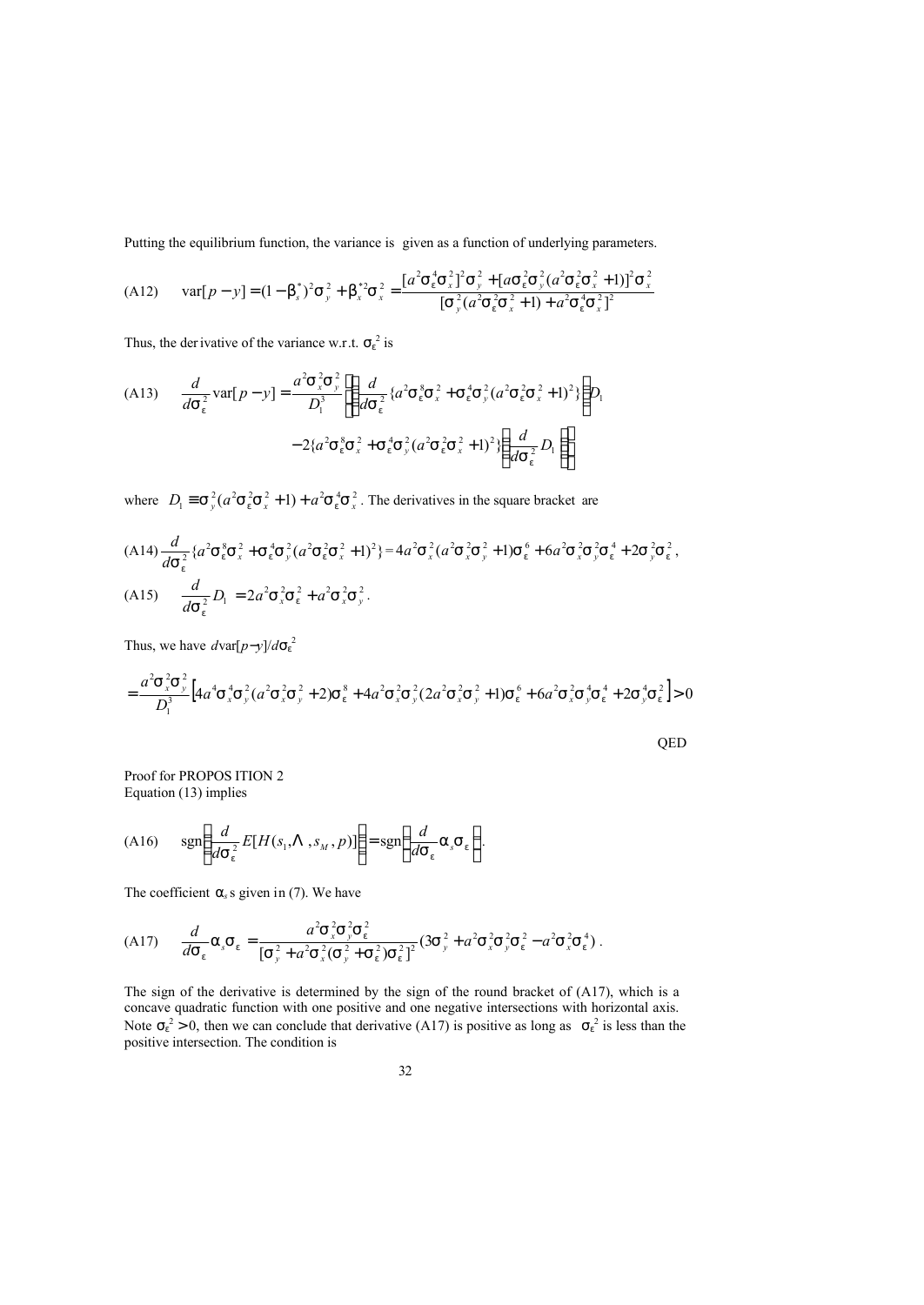$$
\text{(A19)} \qquad \mathbf{S}_e^{\,2} < \frac{a^2 \mathbf{S}_x^{\,2} \mathbf{S}_y^{\,2} + \sqrt{a^4 \mathbf{S}_x^{\,4} \mathbf{S}_y^{\,4} + 12a^2 \mathbf{S}_x^{\,2} \mathbf{S}_y^{\,2}}}{2a^2 \mathbf{S}_x^{\,2}} \,.
$$

The boundary is strictl y larger than  $s_y^2$ . This completes the proof for PROPOSITION 2.

QED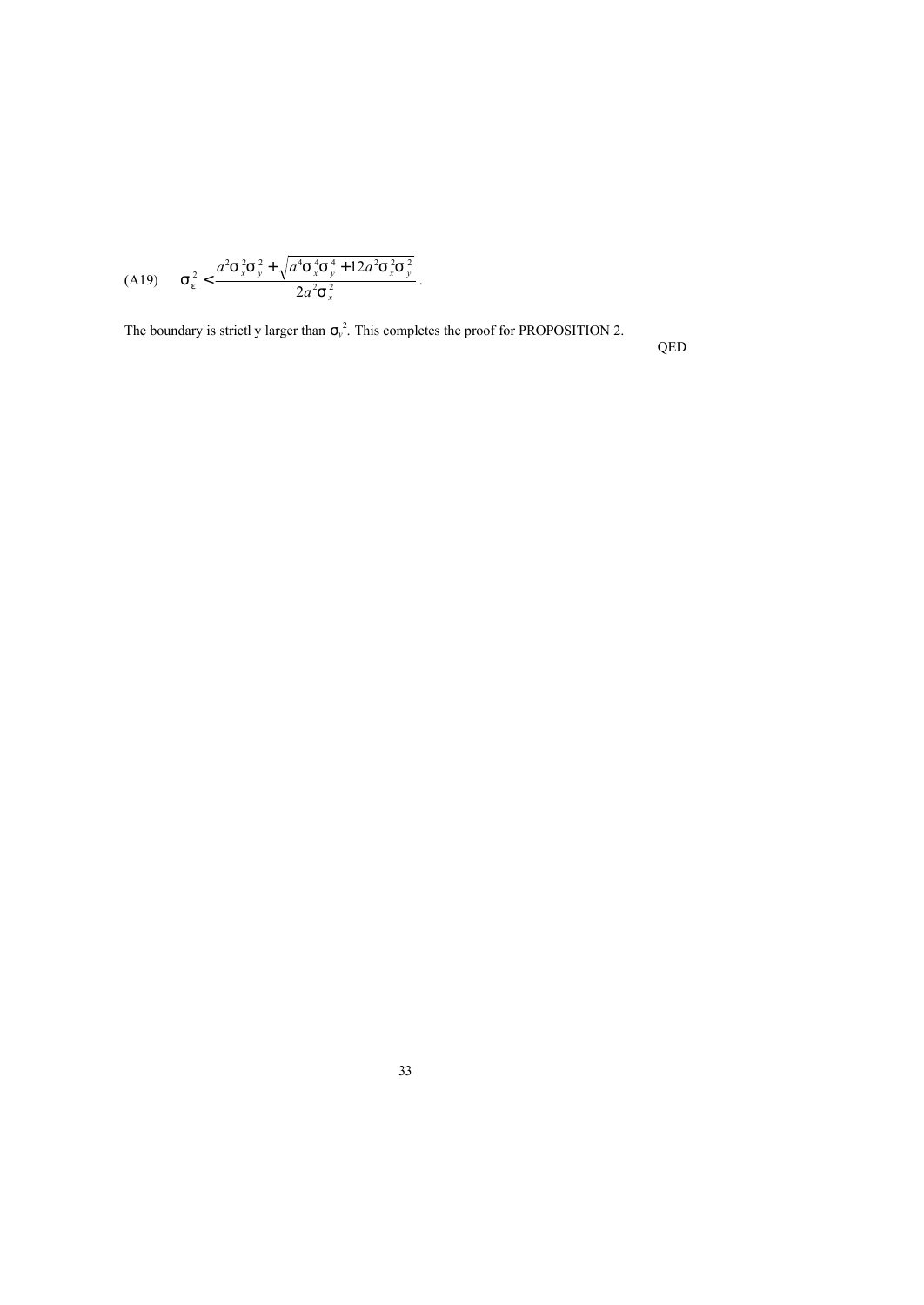#### **References**

- Ajinkya, B., Gift, M., 1985. Dispersion of financial analysts ' earnings forecasts and the (option model) implied standards deviations of stock returns. *Journal of Finance* 40, 5, 1353 -1365.
- Almekinders, G., 1995. Foreign Exchange Intervention. Edward Elger Publishing Limited, Hants, United Kingdom.
- Baillie, R., Bollerslev, T., 1989. The message in daily exchange rates: a conditional variance tale. *Journal of Business and Economic Statistics* 7, 297-305.
- Baillie, R., Humpage, O., Osterbe rg, W., 2000. Intervention from an information perspective. *Journal of International Financial Markets, Institutions and Money* 10, 407 -421.
- Becchetta, P., van Wincoop, E., 200 6. Can information heterogeneity explain the exchange rate determination puzzle? *American Economic Review*, 96, 552-576.
- Beine, M., 2003. Volatility expectation and asymmetric effects of direct intervent ions in the FX market. *Journal of Japanese and International Economics* 17, 55-80.
- Beine, M., Benassy-Quere, A., Lecourt, C., 2002. Central bank intervention and foreign exchange rates: new evidence from FIGARCH estimation. *Journal of International Money and Finance* 21, 115-144.
- Beine, M., Bernal, O., 2007 . Why do central banks intervene secretly? Preliminary evidence from the Bank of Japan. *Journal of International Financial Markets, Institution and Money* 17, 291-306.
- Bhattacharya, U., Weller, P., 1997. The advantage of hiding one's hand: speculation and central bank intervention in the foreign exchange market. *Journal of Monetary Economics* 39 (2), 251-277.
- Bollerslev, T., 1986. General ized autoregressive con ditional heteroskedastic ity. *Journal of Econometrics* 31, 307-327.
- Bonser-Neal, C., Tanner, G., 1996. Central bank intervention and the volatility of foreign exchange rates: evidence from the option market. *Journal of International Money and Finance* 15 (6), 853-878.
	- 34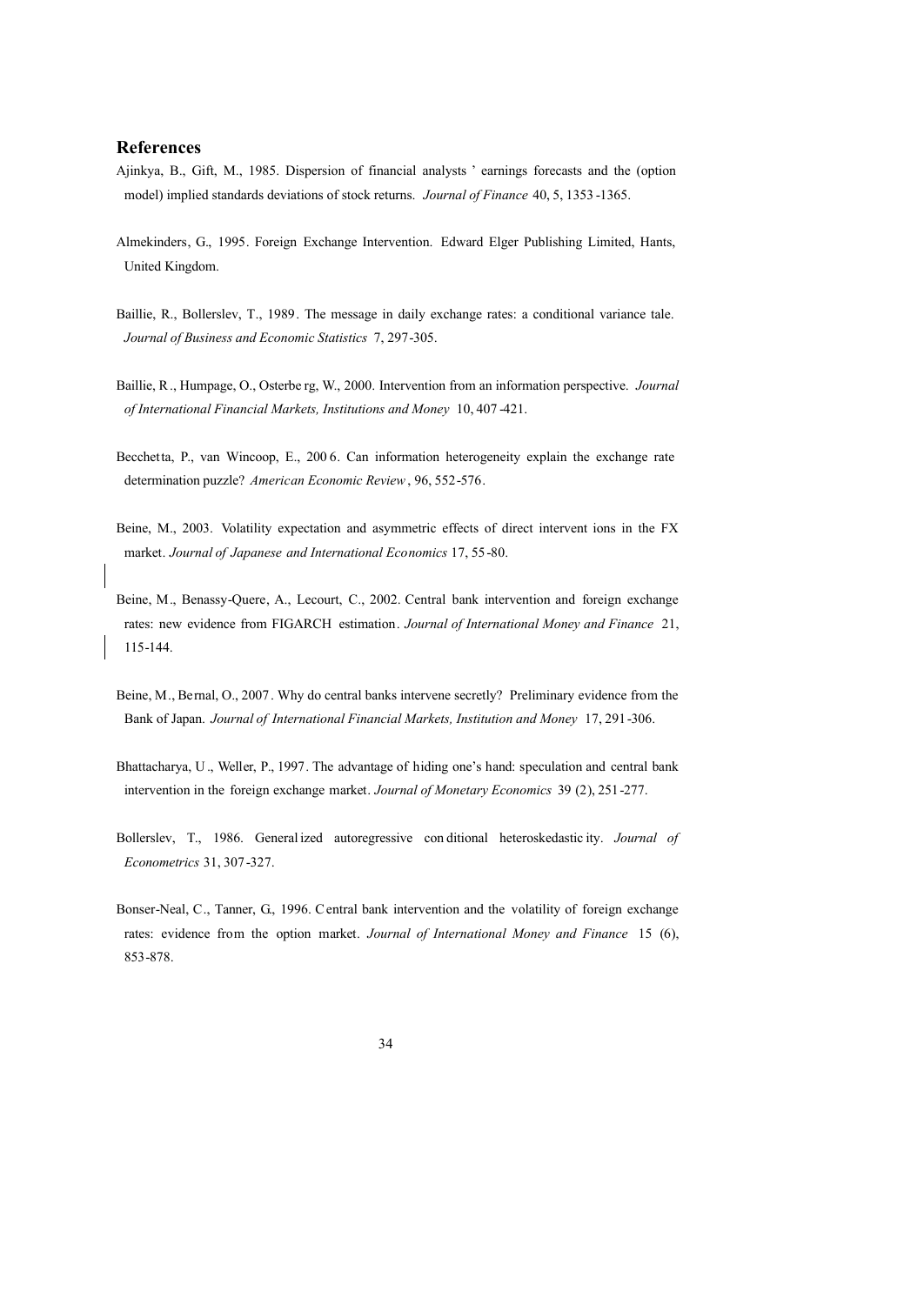Brunnermeier, M. K., 2001. Asset Pricing under Asymmetric Information. Oxford Un iversity Press.

- Chaboud, A., LeBaron, B., 1999. Foreign exchange market trading volum e and Federal Reserve intervention. mimeo.
- Chionis, D., MacDonald, R., 1997. Some tests of market microstructure hypotheses in the foreign exchange market. *Journal of Multinational Financial Man agement* 7, 203-229.
- De Long, J., Shleifer, A., Summers L., Waldmann, R., 1990. Positive feedback investment strategies and destabilizing rational specu lation. *Journal of Finance* 45, 2, 379-395.
- Dominguez, K., 1998. Cen tral bank intervention and exchange rate volatility. *Journal of International Money and Finance* 17,161-190.
- Dominguez, K., 2003a. Foreign exchange intervention: did it work in the 1990s? In: Berg sten, C., Williamson, J. (Eds.), Dollar Overvaluat ion and the World Economy. Institute of International Economics, Washington, DC., pp. 217-265.
- Dominguez, K., 2003b. The market microstructure of central bank intervention. *Journal of International Economics* 59, 25-45.
- Dominguez, K., Frankel, J., 1993a. Does foreign exchange intervention matter? the portfolio effect. *American Economic Review* 83, 1356-1369.
- Dominguez, K., Frankel, J., 1993b. Foreign exchange intervention: an empirical assessment. In : Frankel, J. (Ed.), *On Exchange Rates*. MIT Press, Cambridge, pp. 327-345.
- Dominguez, K., Frankel, J., 1993c. *Does foreign exchange intervention work?* Institute of International Economics, Washington DC.
- Dominguez, K., 2007. The influence of actual and unrequited i ntervention. *International Journal of Finance and Economics* 12, 171-200.
- Fatum, R., Hutchison, H., 1999. Is intervention a signal of future monetary policy? Evidence from the federal funds future market. *Journal of Mon ey, Credit, and Ban king* 31, 1, 54-69.
	- 35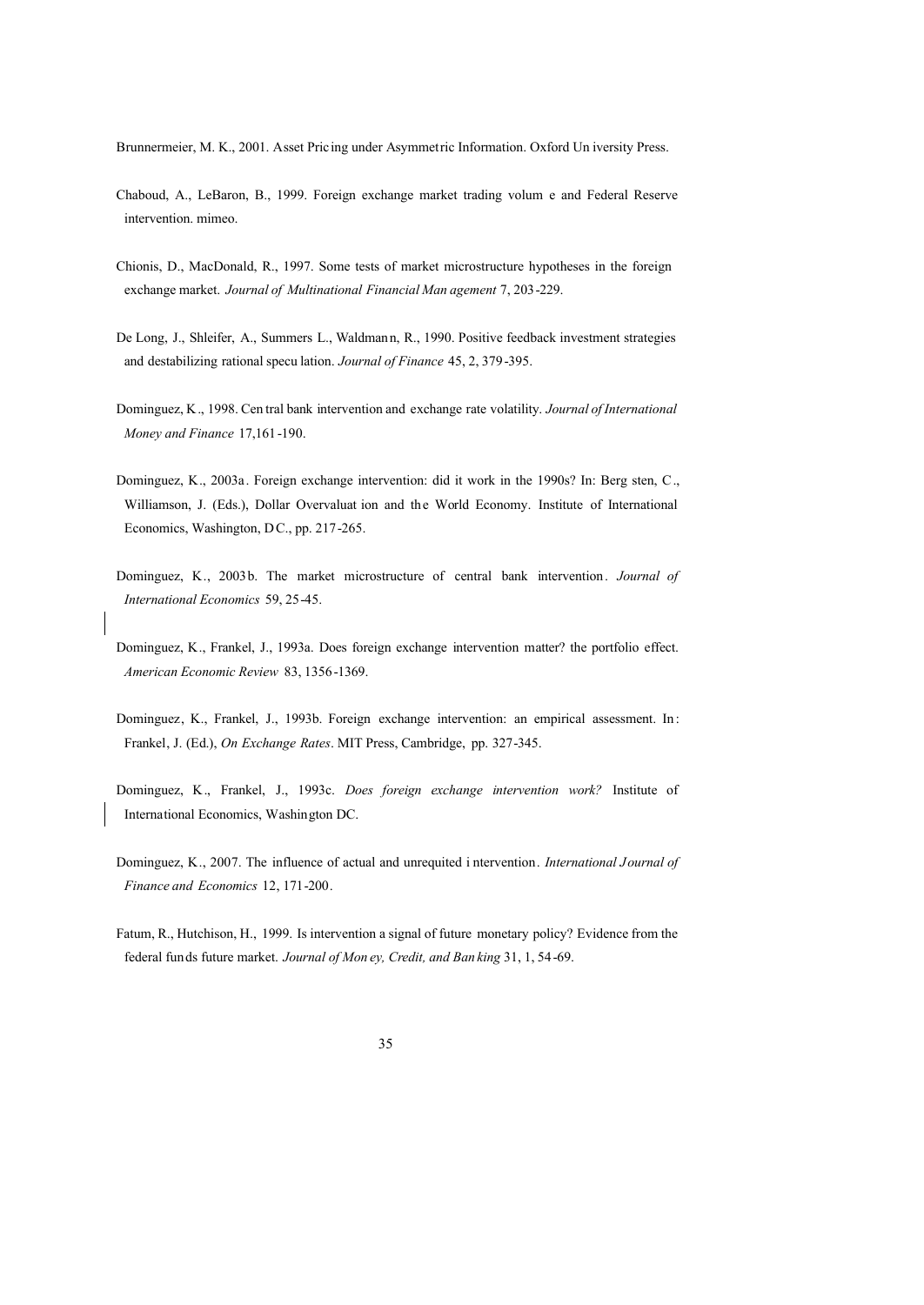- Fatum, R., Hutchison, H., 2002. ECB foreign intervention and the EURO: institutional framework, news, and intervention. *Open Economies Review* 13. 413-425.
- Frankel, J., Froot, K., 1986. Understanding the US dollar in the eighties: the expectations of chartists and fundamentalists. *The Economic Record* 62, 24-38.
- Frankel, J., Froot, K., 1990. Chartists, fundamentalists, and trading in the foreign exchange market . *American Economic Review* 80 (2), 181-185.
- Goodhart, C., Hesse, T., 1989. Central bank forex intervention assumed in continuous time. *Journal of International Money and Finance* 12, 368-389.

Grossman, S., 1976. On the efficiency of competitive stock mark ets where traders have diverse information. *Journal of Finance* 31, 573-585.

- Hellwig, M., 1980. On the Aggregation of Information in Competitive Markets. *Journal of Economic Theory* 22, 477-798.
- Humpage, O., 2003. Government intervention in the foreign exc hange market. Federal Reserve Bank of Cleveland Working Paper. 03 -15.
- Hung, J., 1997. Intervention strategies and exchange rate volatility: a noise trading perspective. Journal of International Money and Finan ce 16 (5), 779-793.
- Ito, T., 1990. Foreign exchange rate expectation: micro survey data. American Economic Review 80, 434-439.
- Ito, T., 2003. Is foreign exchange intervention effective? The Japanese experience in the 1990s. In: Mizen, P. (Ed.), *Monetary History, Exchange Rates and Financial Markets.* Edward Elgar, pp. 126-153.
- Kaminsky, G., Lewis, K., 1996. Does foreign exch ange intervention signal future monetary policy? *Journal of Monetary Economics* 37, 285-312.
- Kenen, P., 1987. Exchange rate man agement: what role for intervention? *American Economic Review* 77 (2), 194-199.
	- 36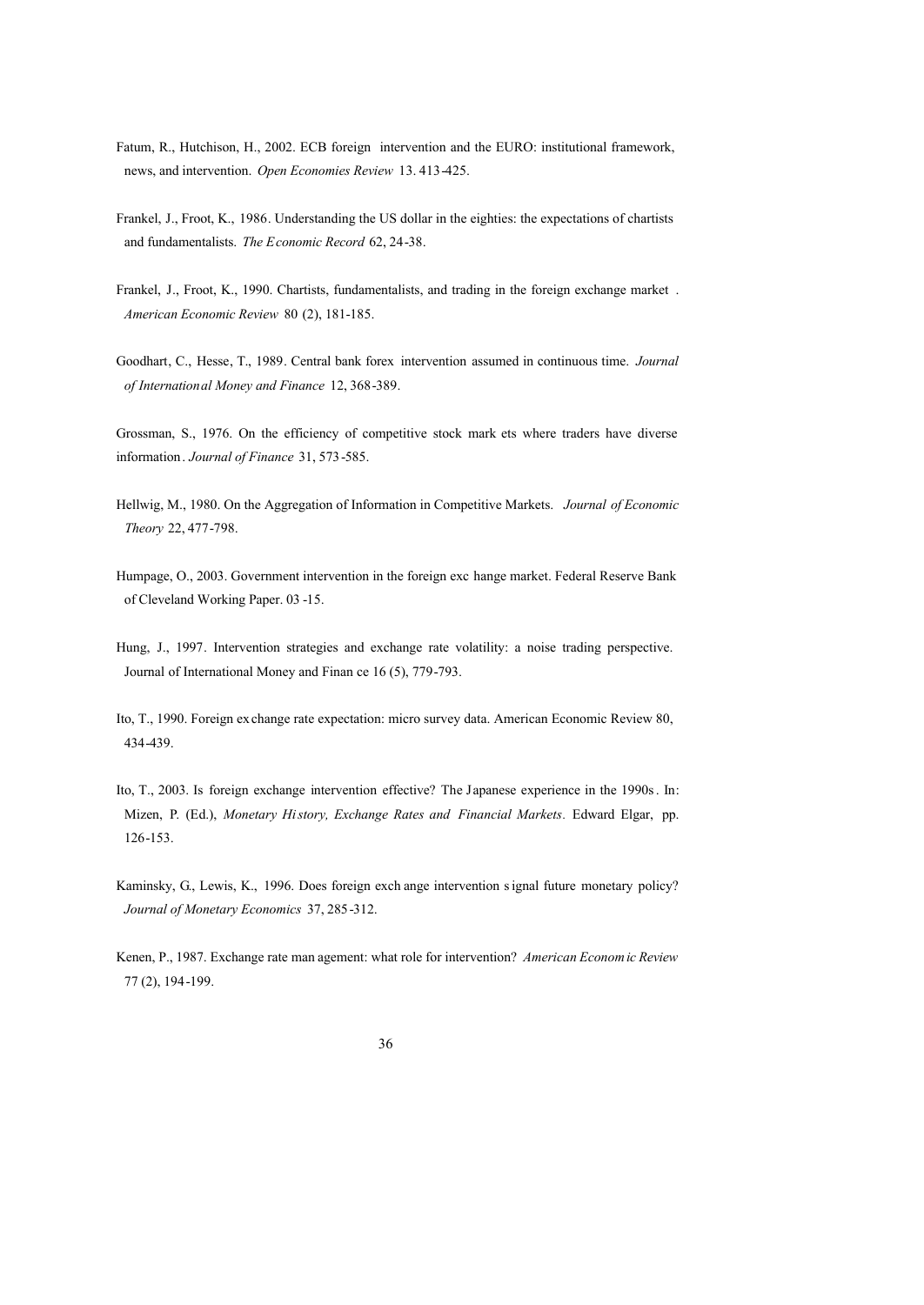- Lewis, K., 1995. Are foreign exchange intervention and monetary policy related, and does it really matter? *Journal of Business* 68 (2), 186 -214.
- Lyons, R., 2001. *The Microstructure Approach to Exchange Rates*. The MIT Press.
- MacDonald, R., Marsh, I., 1996. Currency forecasters are h eterogeneous: confirmation and consequences. *Journal of International Mon ey and Finance* 15 (5), 665-685.
- Messe, R., Rogoff, K., 1983. Empirical exchange rate models of the seventies. *Journal of International Economics* 14, 3-24.
- Neeley, C., 2005. The case for foreign exchange intervention: The government as an active reserve manager. Federal Reserve Bank of St. Lou is Working Paper 20 04-031B.
- Neeley, C., Weller, P., 2001. Technical analysis and central bank in tervention. *Journal of International Money and Finance* 20, 949-970.
- Sakakibara, E., 2002. Understanding world by understanding exchange rates (Kawasega wakareba sekaiga wakaru) (in Japanese) Bungei -syunjyu.
- Sarno, L., Taylor, M., 2001. Official intervention in the foreign exchange market: Is it effective, and so, how does it work? *Journal of Economic Literature* 39, 839-868.
- Shleifer, A., Summers L., 1990. The noise trader approach to finance . *Journal of Economic Perspectives* 4, 2 , 19-33.
- Taylor, M., Allen, H., 1992. The use of technical analysis in the foreign exchange market. *Journal of International Money and Finance* 11, 304 -341.
- Vitale, P., 1999. Sterilized central bank intervention in the foreign exchange market. *Journal of International Economics* 49 (2), 245-267.
- Watanabe, T., Harada, K., 2005. Effects of the Bank of Japan 's intervention on yen/dollar exchange rate volatility. *Journal of Japanese and Interna tional Economies*, forthcoming.
	- 37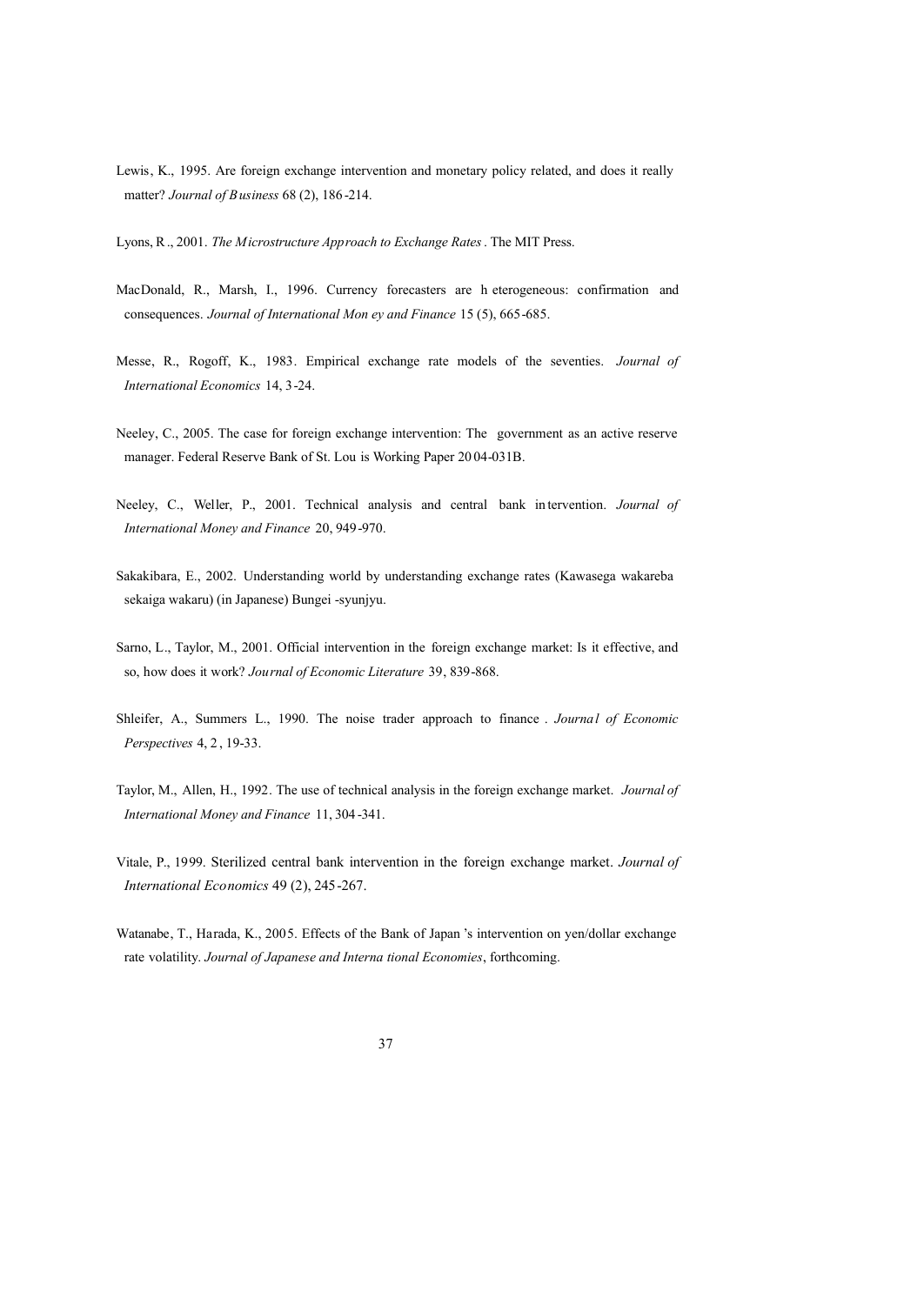| Intervention volume<br>100 m illion yen | No.ofdays | Announced<br><i>interventions</i> | Unannounced but<br>reported<br>interventions | Secret<br>interventions |
|-----------------------------------------|-----------|-----------------------------------|----------------------------------------------|-------------------------|
|                                         |           |                                   |                                              |                         |
| 1 499                                   | 133       | 6                                 | 73                                           | 54                      |
|                                         | 100.0%    | 4.5%                              | 54.9%                                        | 40.6%                   |
|                                         |           |                                   |                                              |                         |
| 500<br>999                              | 64        | $\overline{4}$                    | 40                                           | 20                      |
|                                         | 100.0%    | 62%                               | 62.5%                                        | 31.3%                   |
|                                         |           |                                   |                                              |                         |
| 1999<br>1000                            | 48        | 7                                 | 14                                           | 27                      |
|                                         | 100.0%    | 14.6%                             | 29.2%                                        | 56.2%                   |
|                                         |           |                                   |                                              |                         |
| 2000<br>4999                            | 60        | 13                                | 21                                           | 26                      |
|                                         | 100.0%    | 21.7%                             | 35.0%                                        | 43.3%                   |
|                                         |           |                                   |                                              |                         |
| 5000<br>26201                           | 38        | 14                                | 16                                           | 8                       |
|                                         | 100.0%    | 36.8%                             | 42.1%                                        | 21.1%                   |
|                                         |           |                                   |                                              |                         |
| Total                                   | 343       | 44                                | 164                                          | 135                     |
|                                         | 100.0%    | 12.8%                             | 47.8%                                        | 39.4%                   |

Table 1. Intervention policy and volume  $6/13/1991-5/27/2004$ )

Source: the M inistry of Finance of Japan, B bom berg and Reuters.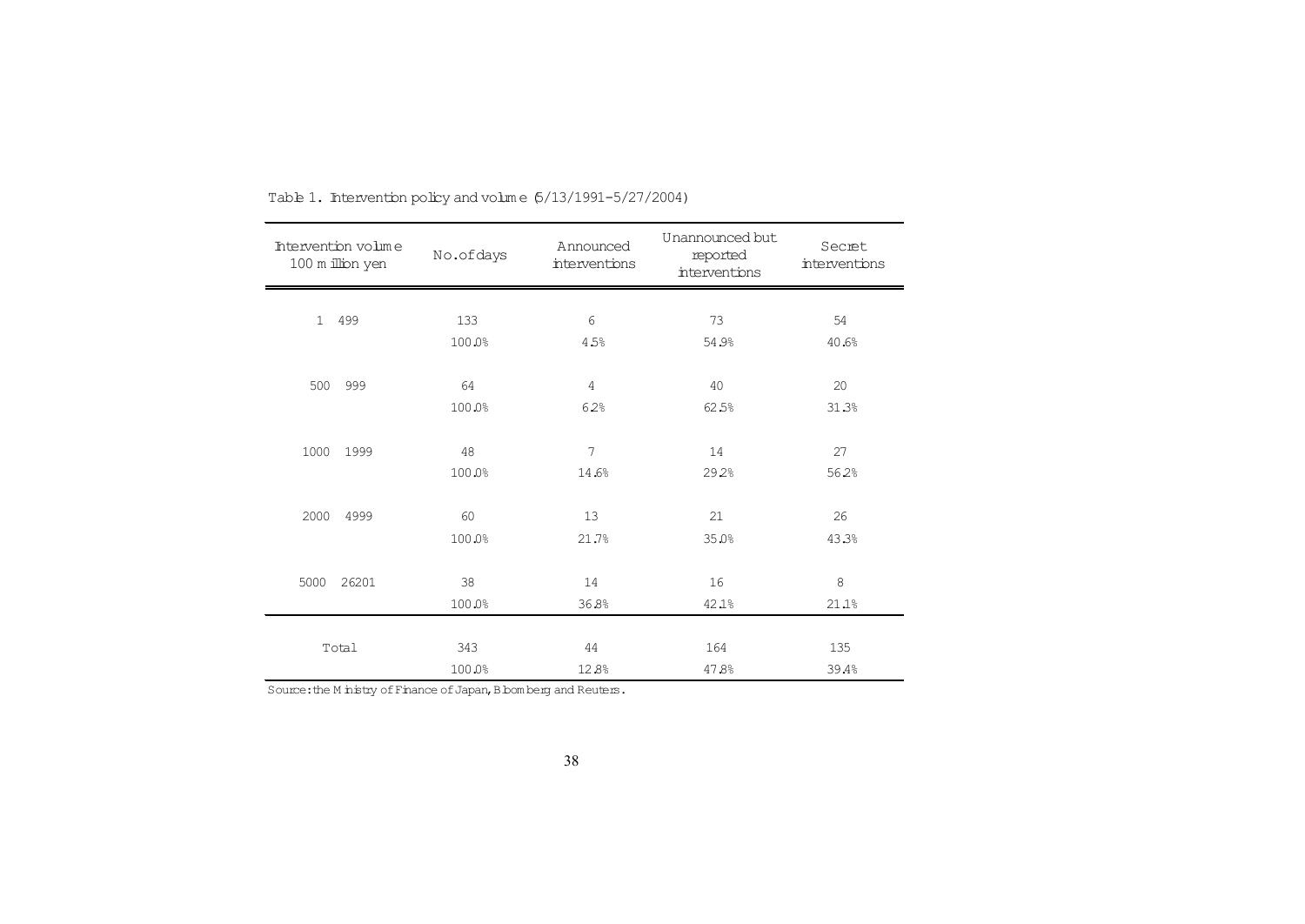| Table 2. Intervention policy in Japan and the US |  |  |
|--------------------------------------------------|--|--|
|                                                  |  |  |

|                                                                             |           |                            | JP Interventions                             |                                |              |                            | US Interventions                             |                         |
|-----------------------------------------------------------------------------|-----------|----------------------------|----------------------------------------------|--------------------------------|--------------|----------------------------|----------------------------------------------|-------------------------|
| Perod                                                                       | No.ofdays | Announced<br>interventions | Unannounced<br>but reported<br>interventions | Secret<br><i>interventions</i> | No.ofdays    | Announced<br>interventions | Unannounced but<br>reported<br>interventions | Secret<br>interventions |
| Fullsample period 3119days                                                  |           |                            |                                              |                                |              |                            |                                              |                         |
| 5/13/1991-5/27/2004                                                         | 343       | 44<br>128%                 | 164<br>47.8%                                 | 135<br>39.4%                   | 22           | 11<br>50.0%                | 11<br>50.0%                                  | $\Omega$<br>0.0%        |
| Average volume of interventions per day<br>(JPY 100 m illion/USD 1m illion) | 1991      | 4225                       | 1735                                         | 1573                           | 358          | 398                        | 318                                          | $\circ$                 |
| Period 1 787 days<br>5/13/1991-6/20/1995                                    | 165       | 10                         | 118                                          | 37                             | 18           | $\overline{7}$             | 11                                           | $\Omega$                |
| Average volume of interventions per day<br>(JPY 100 m illion/USD 1m illion) | 470       | 6.1%<br>642                | 71.5%<br>514                                 | 22.4%<br>281                   | 328          | 38.9%<br>344               | 61.1%<br>318                                 | 0.0%<br>$\circ$         |
| Period 2 956 days<br>6/21/1995-7/7/1999                                     | 24        | 8<br>33.3%                 | 14<br>58.3%                                  | $\overline{c}$<br>8.3%         | 4            | 4<br>100.0%                | $\Omega$<br>0.0%                             | $\Omega$<br>0.0%        |
| Average volume of interventions per day<br>(JPY 100 m illion/USD 1m illion) | 5105      | 4598                       | 6025                                         | 683                            | 492          | 492                        | $\circ$                                      | $\circ$                 |
| Period 3 918 days<br>7/8/1999-1/13/2003                                     | 25        | 25<br>100.0%               | $\Omega$<br>0.0%                             | $\Omega$<br>0.0%               | $\circ$      | 0                          | $\circ$                                      | $\mathbf{0}$            |
| Average volume of interventions per day<br>(JPY 100 m illion/USD 1m illion) | 5282      | 5282                       | $\circ$                                      | 0                              | $\circ$      | $\circ$                    | $\mathbb O$                                  | $\circ$                 |
| Period 4 358 days<br>1/14/2003-5/27/2004                                    | 129       | $\mathbf{1}$<br>0.8%       | 32<br>24.8%                                  | 96<br>74.4%                    | $\mathbf{0}$ | 0                          | $\circ$                                      | $\mathbf{0}$            |
| Average volme of interventions per day<br>(JPY 100 m illion/USD 1m illion)  | 2719      | 10667                      | 4359                                         | 2090                           | $\mathbb O$  | 0                          | $\circ$                                      | $\circ$                 |

Source: The M inistry of Finance of Japan, Quarterly Review of Federal Reserve Bank of NY, B bomberg and Reuters.

Note.The US interventions during the sample period were allcoordinated with the Japan.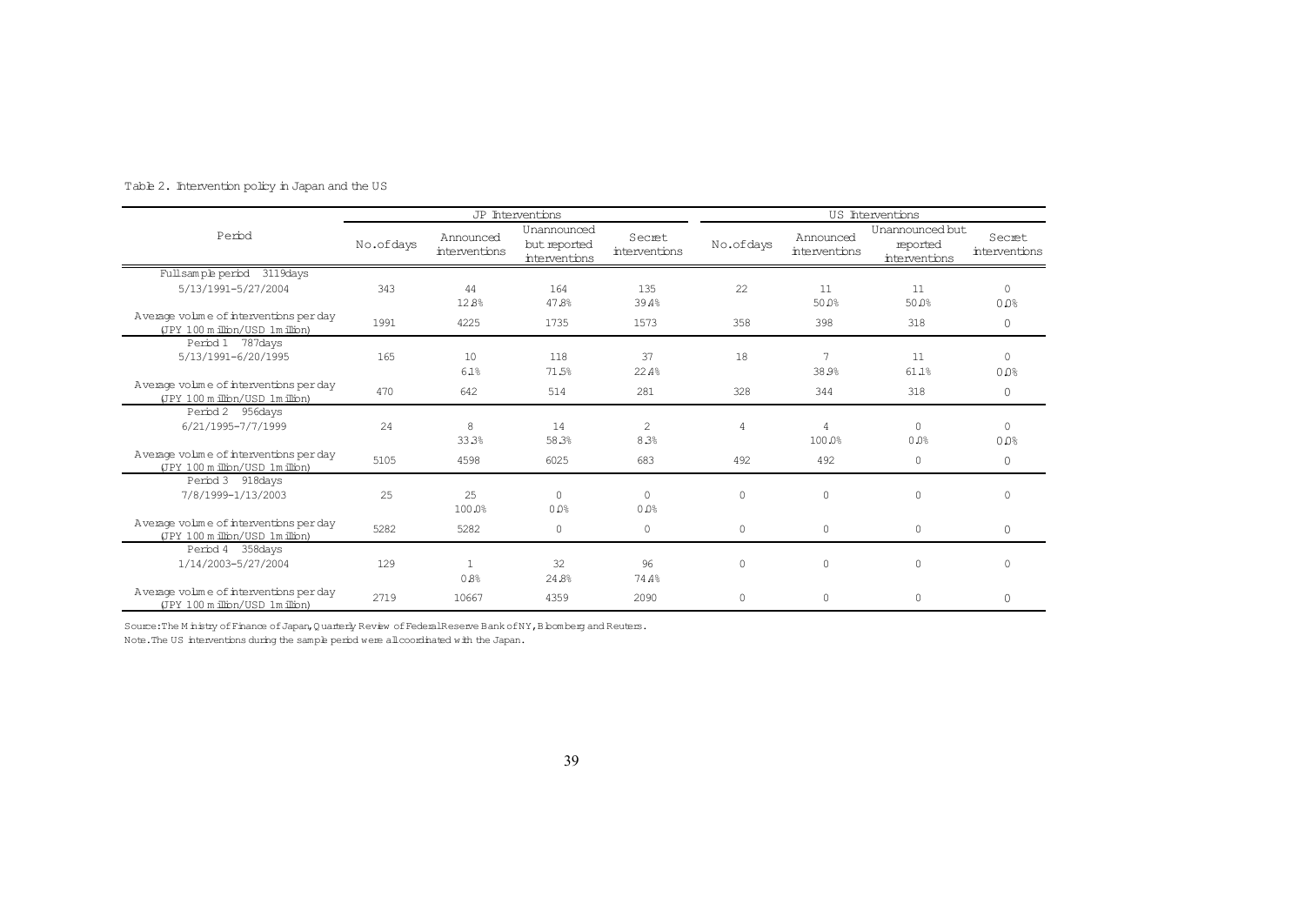Table 3. Signaling effects of interventions (full sample period)

| Dependet variable<br>Fullsample period                                                          |                |      |                                           |                |             |           |
|-------------------------------------------------------------------------------------------------|----------------|------|-------------------------------------------|----------------|-------------|-----------|
| % change in exchange rate                                                                       |                |      |                                           |                |             |           |
| Method GARCH-ML                                                                                 |                |      | 5/13/1991-5/27/2004                       |                |             |           |
| Independent variables                                                                           | Estin ates     |      | (Standard emor) Estimates (Standard emor) |                |             |           |
| Mean Equation                                                                                   |                |      |                                           |                |             |           |
| Constant.                                                                                       | $-0.02841$ *   |      | (0.01686)                                 | $-0.02908$ *   |             | (0.01681) |
| Interest rate differential                                                                      | $-0.01029$ **  |      | (0.00444)                                 | $-0.01023$ **  |             | (0.00441) |
| (a) JP announced intervention dummy                                                             | $0.20622$ *    |      | (0.11830)                                 | $0.16964$ *    |             | (0.10284) |
| JP unannounced but reported intervention<br>$\circ$<br>dumm y                                   | $-0.27716$ *** |      | (0.05577)                                 | $-0.23575$ *** |             | (0.05291) |
| (c) JP secret intervention dummy                                                                | $-0.08170$     |      | (0.07398)                                 | $-0.16268$ *** |             | (0.06227) |
| (d) US announced intervention dummy                                                             | 027741         |      | (0.32715)                                 | 0.88021 ***    |             | (0.23395) |
| US unannounced but reported intervention<br>(e)<br>dummy                                        | 121369 ***     |      | (0.16220)                                 | 0.82522 ***    |             | (0.12386) |
| JP intervention volme                                                                           |                |      |                                           | $0.00006$      |             | (0.00001) |
| US intervention volme                                                                           |                |      |                                           | 0.00028        |             | (0.00036) |
| JP intervention volume * JP announced<br>(f)<br>intervention dummy                              | $0.00006$ **   |      | (0.00003)                                 |                |             |           |
| JP intervention volume * JP unannounced<br>$\left( q\right)$<br>but reported intervention dummy | $0.00008$ ***  |      | (0.00001)                                 |                |             |           |
| JP intervention volume * JP secret<br>(h)<br>intervention dummy                                 | 0.00002        |      | (0.00003)                                 |                |             |           |
| US intervention volme * US announced<br>Φ<br>intervention dummy                                 | $0.00186$ ***  |      | (0.00052)                                 |                |             |           |
| US intervention volume * US unannounced<br>Θ<br>but reported intervention dummy                 | $-0.00079$     |      | (0.00051)                                 |                |             |           |
| Varivance Equation                                                                              |                |      |                                           |                |             |           |
| Constant                                                                                        | $0.00847$ ***  |      | (0.00125)                                 | $0.00847$ ***  |             | (0.00124) |
| ARC H (1)                                                                                       | $0.04183$ ***  |      | (0.00339)                                 | $0.04225$ ***  |             | (0.00340) |
| GARCH(1)                                                                                        | $0.94122$ ***  |      | (0.00504)                                 | 0.94093 ***    |             | (0.00498) |
| Log likelhood                                                                                   | $-3441.867$    |      |                                           |                | $-3447.455$ |           |
| Obs.                                                                                            |                | 3404 |                                           |                | 3404        |           |
| Wald tests on the coefficients                                                                  |                |      |                                           |                |             |           |
|                                                                                                 | Statistic      |      | $P$ -valie                                |                |             |           |
| JP intervention dumm ies $H0$ : (a)= (c)                                                        | 11.88 ***      |      | 0.0026                                    |                |             |           |
| US intervention dumm is $H0: (d) = (e)$                                                         | $6.72$ ***     |      | 0.0095                                    |                |             |           |
| JP dumm ies with volume $H0: (f)= (q)$ = h)                                                     | 3.49           |      | 0.1742                                    |                |             |           |
| US dumm is with volume $H0: (i) = (i)$                                                          | 13.79 ***      |      | 0.0002                                    |                |             |           |

Note.\*,\*\* and \*\*\* denote statistical significance at the 10%,5% and 1% levels, respectively.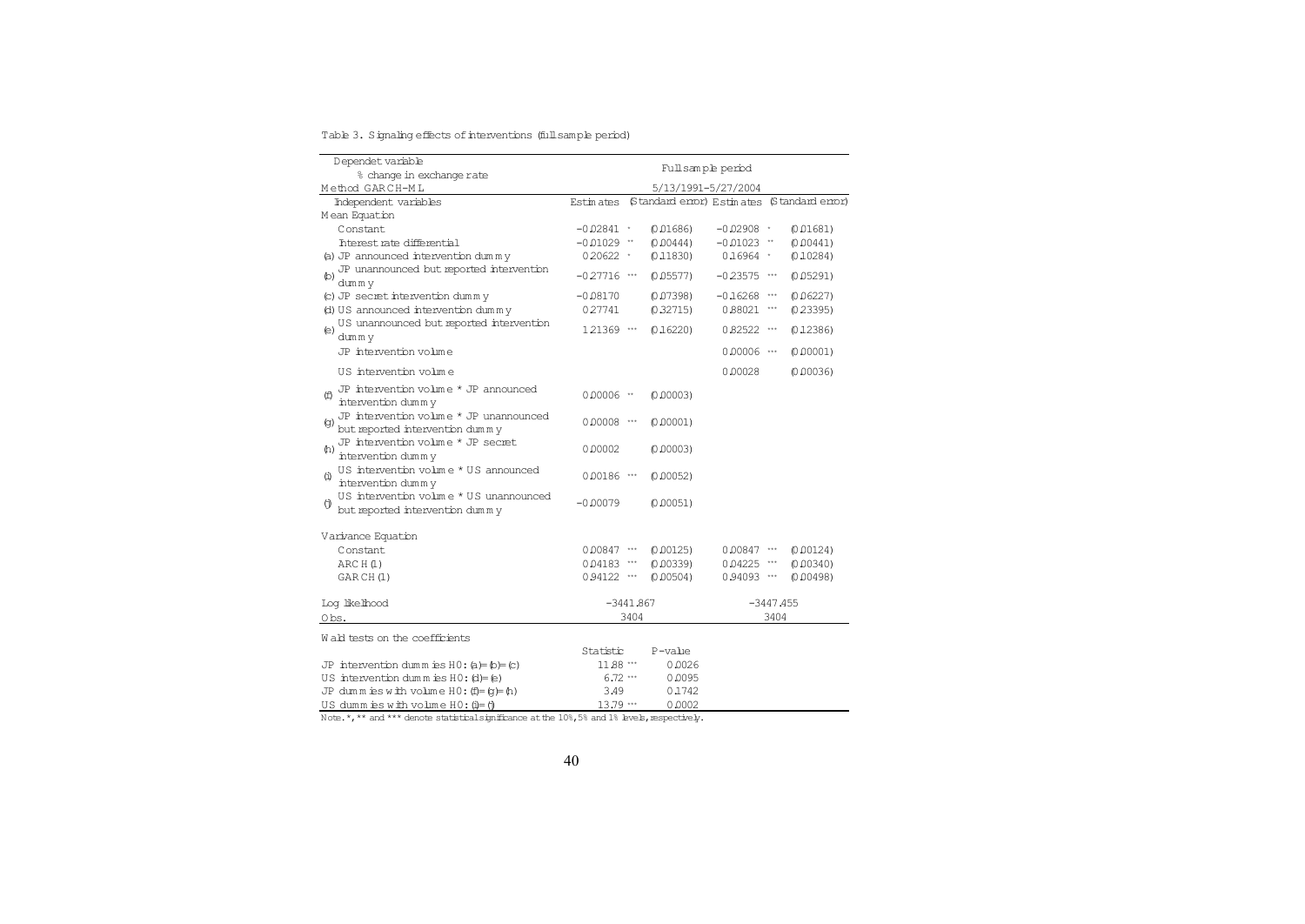| Dependentvariable                              | Period 1                    | Period 2                  | Period 3                      | Period 4                   |  |
|------------------------------------------------|-----------------------------|---------------------------|-------------------------------|----------------------------|--|
| % change in exchange rate                      |                             |                           |                               |                            |  |
| Method GARCH-ML                                | 5/13/1991-6/20/1995         | 6/21/1995-7/7/1999        | 7/8/1999-1/13/2003            | 1/14/2003-5/27/2004        |  |
| Independent variables                          |                             |                           |                               |                            |  |
| Mean Equation                                  |                             |                           |                               |                            |  |
| Constant                                       | $-0.02287$<br>(0.02088)     | $-0.08063$<br>(0.31185)   | $-0.03560$<br>(0.05211)       | $-0.35502$<br>(0.25780)    |  |
| Interest rate differential                     | $-0.00464$<br>(0.01149)     | $-0.02597$<br>(0.06303)   | $-0.00702$<br>(0.01146)       | $-0.29332$<br>(0.23486)    |  |
| JP intervention volume                         | $-0.00034$ ***<br>(0.00010) | $0.00008$ **<br>(0.00004) | $0.00007$ **<br>(0.00003)     | 0.00005 ***<br>(0.00002)   |  |
| US intervention volume                         | $-0.00051$<br>(0.00052)     | 0.00363<br>(0.00341)      |                               |                            |  |
| JP announced intervention dummy                | 0.71887<br>(2, 20465)       | 0.98002 ***<br>(0.22459)  | 000146<br>(0, 21008)          | 013401<br>(14104220)       |  |
| JP unannounced but reported intervention dummy | $-0.13588$ *<br>(0.07932)   | $-0.21027$<br>(0.24231)   |                               | (0.12260)<br>$-0.07833$    |  |
| JP secret intervention dummy                   | $-0.04024$<br>(0,12817)     | 0.61182<br>(0.96955)      |                               | $-0.12982$ *<br>(0.07849)  |  |
| US announced intervention dummy                | $-0.19043$<br>(2, 24582)    | 024045<br>(1, 24923)      |                               |                            |  |
| US unannounced but reported intervention dummy | 121644 ***<br>(0.16579)     |                           |                               |                            |  |
| Varivance Equation                             |                             |                           |                               |                            |  |
| Constant                                       | 0.01458 ***<br>(0.00314)    | 0.00867 ***<br>(0.00269)  | (0.03472)<br>0.78552<br>$***$ | (0.02742)<br>006685 **     |  |
| ARCH(1)                                        | 0.04485 ***<br>(0.00625)    | 0.06651 ***<br>(0.00846)  | 001408<br>(0.00895)           | $0.14402$ ***<br>(0.04131) |  |
| GARCH(1)                                       | $0.92437$ ***<br>(0.00998)  | 0.92195 ***<br>(0.01052)  | $0.92162$ ***<br>(0.06338)    | 0.63744 ***<br>(0.11435)   |  |
| Log likelihood                                 | $-1062058$                  | $-1161028$                | $-890183$                     | $-283.995$                 |  |
| Obs.                                           | 1072                        | 1056                      | 918                           | 358                        |  |

#### Table 4. Signaling effects of interventions (4 sub-periods)

1. Standard enrors are in parenthesis. \*,\*\* and \*\*\* denote statistical significance at the 10%, 5% and 1% levels, respectively.

2.There were no US interventions in Period 3 and 4.

3.The scales are 100 m ilion yen forJP interventions and milion dollars forUS interventions.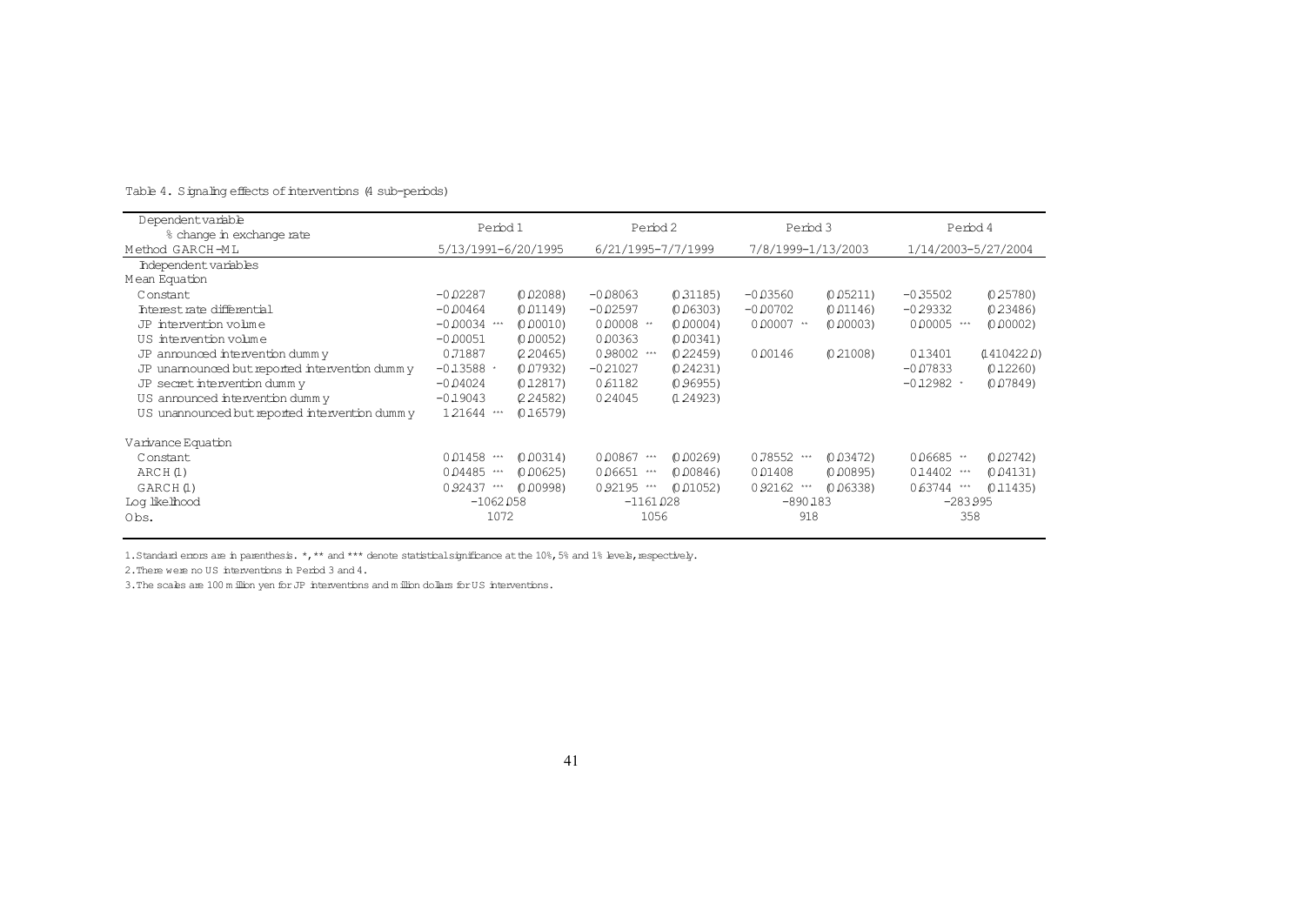| Table 5.Comelation Coefficients |
|---------------------------------|
|                                 |

|                               | Implied<br>volatility (IM) | Inplied<br>volatility BM) | Trading volume<br>variable<br>(30 days) | Trading volum e<br>variable<br>$60 days$ ) | Trading volume<br>variable<br>(100 days) |
|-------------------------------|----------------------------|---------------------------|-----------------------------------------|--------------------------------------------|------------------------------------------|
| Sd.offorecasts (1M)           | 0.6687<br>***              |                           | 0.1552<br>***                           | 0.1607<br>***                              | $0.1712$ ***                             |
| S.d. of forecasts (3M)        |                            | 0.5813<br>$***$           | 0.1545<br>**                            | 0.1202<br>$**$                             | 0.1418<br>**                             |
| Coefficient of variation (IM) | 0.7045<br>$***$            |                           | 0.2040<br>$***$                         | 0.1694<br>$***$                            | $0.1604$ ***                             |
| Coefficient of variation (BM) |                            | 0.6434<br>***             | 0.1844<br>$***$                         | 0.1350<br>$**$                             | 01358<br>**                              |

1. The s.d. of forecasts is the standard deviation of foreign exchange forecasts and the coefficient of variation is the standard deviation devided by the sample mean of forecasts.

2. The trading volume variables are the % ratios of spot trading volumes on intervention days in the Tokyo market to the sum of trading volume from 30,50, and 100 days prior to the intervention day to 1day, respectively.

3. The implied volatility is calculated from yen/dollar option price (at the money).

4.\*,\*\* and \*\*\* denote statisticalsignificance at the 10%, 5% and 1% levels, respectively.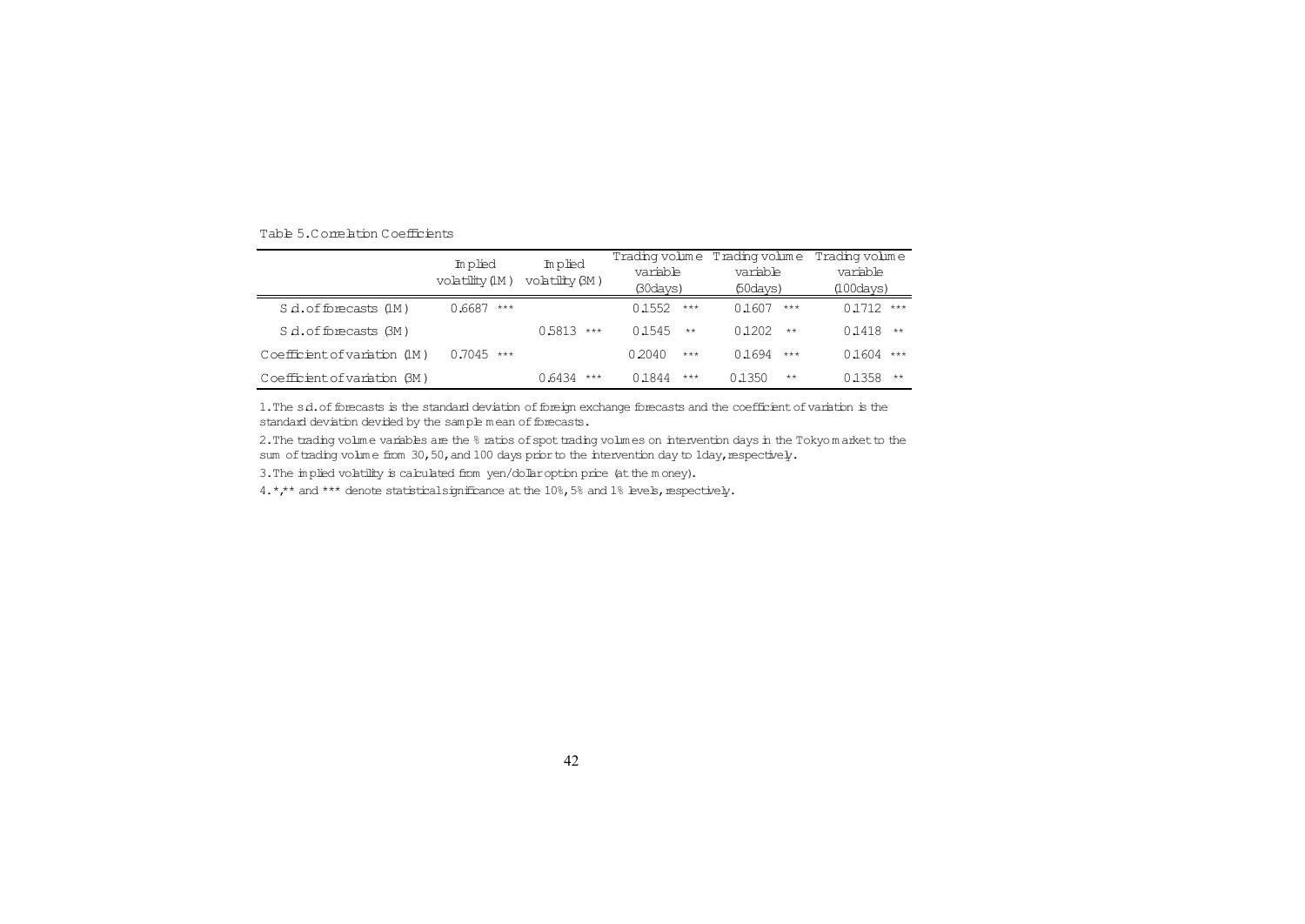#### Table 6. Im pact on the level of exchange rates

| Dependent variable<br>% change in exchange rate           | Full sample period          | Period 1                                 | Period 2                      | Period 3                         | Period 4                                    |
|-----------------------------------------------------------|-----------------------------|------------------------------------------|-------------------------------|----------------------------------|---------------------------------------------|
| Method GARC H-ML                                          | 5/13/1991-5/27/2004         | 5/13/1991-6/20/1995                      | 6/21/1995-7/7/1999            | 7/8/1999-1/13/2003               | 1/14/2003-5/27/2004                         |
| Independent variables                                     |                             |                                          |                               |                                  |                                             |
| Mean Equation                                             |                             |                                          |                               |                                  |                                             |
| Constant                                                  | $-0.02631$<br>(0.04994)     | $-0.25873$ **<br>0.12318                 | (0.30864)<br>$-0.11425$       | (0.10372)<br>$-0.04228$          | 0.36541<br>$-0.29945$                       |
| Interest rate differential                                | $-0.00967$ **<br>(0.00490)  | 001218)<br>0.00216                       | $-0.04234$<br>(0.06250)       | $-0.00556$<br>(0.01329)          | $-0.30890$<br>(0.23609)                     |
| JP intervention volume                                    | $-0.00003$<br>(0.00005)     | 0.00021<br>(0.00060)                     | $-0.00025$<br>(0.00034)       | $-0.00034$<br>(0.00031)          | $-0.00007$<br>(0.00023)                     |
| US intervention volume                                    | $-0.00011$<br>(0.00036)     | $-0.00074$<br>(0.00051)                  | $-0.00082$<br>(0.00476)       |                                  |                                             |
| JP announced intervention dummy                           | $-1.57181$ ***<br>(0.50811) | $-2.97095$<br>(1.92571)                  | $-4.61717$<br>(3, 18750)      | 1,95604<br>(1.99689)             |                                             |
| JP unannounced but reported intervention dummy            | $-0.08796$<br>(0.20888)     | (0.36894)<br>$-0.14556$                  | $-0.38956$<br>(2, 20585)      |                                  | 0.66116<br>(1.01010)                        |
| JP secret intervention dummy                              | $-0.00271$<br>(0.36922)     | 0.10749<br>(0.68229)                     | $-8,52430$<br>(1498.27)       |                                  | 0.35933<br>(0.70338)                        |
| US intervention dummy                                     | $0.95277$ ***<br>(0.13555)  | $1.14824$ ***<br>0.16245                 | 205673<br>(1.83969)           |                                  |                                             |
| $N1M$ $(-1)$                                              | 0.00003<br>(0.00503)        | 0.02493<br>0.01277                       | $-0.00374$<br>(0.00639)       | 0.00115<br>(0.01039)             | $-0.00791$<br>0.02601                       |
|                                                           | $0.00001$ **<br>(0.00000)   | $-0.00005$<br>0.00004                    | 0.00003<br>(0.00003)          | (0.00002)<br>0.00003             | 0.00002<br>0.00001                          |
| JP announced intervention dummy $W1M(-1)$                 | $0.13852$ ***<br>(0.03957)  | 021583<br>(0.13807)                      | 0.45325<br>023692             | $-0.15397$<br>(0.15457)          | $-0.01403$<br>(63804.6)                     |
| JP unanrounced but reported intervention dummy $V1M$ (-1) | $-0.01397$<br>(0.01860)     | $-0.00108$<br>(0.03034)                  | 0.01095<br>(0.16304)          |                                  | $-0.07934$<br>0.11188                       |
|                                                           | $-0.01526$<br>(0.03887)     | $-0.01818$<br>(0.06406)                  | 0.67754<br>(107.399)          |                                  | $-0.05289$<br>(0.07559)                     |
|                                                           |                             |                                          |                               |                                  |                                             |
| Varivance Equation<br>Constant                            | $0.00852$ ***<br>(0.00127)  | 0.01498<br>0.00322)<br>$***$             | (0.00310)<br>$0.01041$ ***    | (0.03530)<br>$0.78111$ **        | $0.06853$ **<br>(0.02890)                   |
| ARCH(1)                                                   | $0.04241$ ***<br>(0.00351)  | 0.04620<br>0.00696)<br>$\star\star\star$ | $0.07447$ ***<br>0.00981)     | 0.01603<br>(0.00953)<br>$\star$  | 013984<br>(0.04316)<br>$^{\star\star\star}$ |
| GARCH(1)                                                  | $0.94056$ **<br>(0.00518)   | $0.92209$ ***<br>0.01042                 | $0.91115$ **<br>0.01231       | 0.91099 *** 0.06622)             | $0.63400$ ***<br>(0.12073)                  |
|                                                           |                             |                                          |                               |                                  |                                             |
| Log like lhood                                            | $-3440.337$                 | $-1060802$                               | $-1151.408$                   | $-889.090$                       | $-283.304$                                  |
| Obs.                                                      | 3404                        | 1072                                     | 1056                          | 918                              | 358                                         |
| Independent variables                                     |                             |                                          |                               |                                  |                                             |
| Mean Equation                                             |                             |                                          |                               |                                  |                                             |
| Constant                                                  | $-0.03923$<br>(0.06079)     | $-0.50221$<br>(0.19141)                  | $-0.09809$<br>(0.31079)       | $-0.06723$<br>(0.13341)          | $-0.32266$<br>0.46624                       |
| Interest rate differential                                | $-0.00894$ *<br>(0.00518)   | 0.01305<br>(0.01335)                     | $-0.04063$<br>(0.06233)       | $-0.00269$<br>(0.01525)          | $-0.31468$<br>(0.23686)                     |
| JP intervention volume                                    | $-0.00004$<br>(0.00006)     | 0.00002<br>(0.00078)                     | $-0.00010$<br>(0.00049)       | $-0.00033$<br>(0.00033)          | $-0.00010$<br>(0.00030)                     |
| US intervention volume                                    | $-0.00018$<br>(0.00036)     | $-0.00069$<br>(0.00048)                  | $-0.00013$<br>(0.01522)       |                                  |                                             |
| JP announced intervention dummy                           | $-2.33257$ ***<br>(0.59075) | $-3.79772$<br>(317507)                   | (4.10557)<br>$-721467$        | 1 3 2 0 8 1<br>(221997)          |                                             |
| JP unannounced but reported intervention dummy            | 0.00580<br>(0.28845)        | 0.10305<br>(0.51123)                     | <b>(334916)</b><br>$-2.31101$ |                                  | 115995<br>(1.44807)                         |
| JP secret intervention dummy                              | $-0.01553$<br>(0.42226)     | 0.42541<br>(0.97802)                     | $-715537$<br>(423.179)        |                                  | 0.62308<br>(0.99393)                        |
| US intervention dummy                                     | $0.94631$ **<br>(0.13360)   | $1.15783$ **<br>0.15861                  | 1,42588<br>(485990)           |                                  |                                             |
| $N3M$ $(-1)$                                              | 0.00147<br>(0.00608)        | (0.01919)<br>$0.04841$ **                | $-0.00424$<br>(0.00729)       | 0.00442<br>(0.01439)             | (0.04103)<br>$-0.00605$                     |
|                                                           | $0.00001$ *<br>(0.00001)    | $-0.00003$<br>(0.00006)                  | 0.00001<br>(0.00004)          | 000003<br>(0.00003)              | 0.00002<br>(0.00003)                        |
| JP announced intervention dummy $N 3M (-1)$               | $0.20538$ ***<br>(0.04695)  | 028650<br>024277                         | 0.64898<br>(0.30666)          | $-0.10151$<br>(0.17698)          | $-0.00497$<br>(624025)                      |
| JP unannounced but reported intervention dummy $V3M$ (-1) | $-0.02278$<br>(0.02623)     | $-0.02304$<br>(0.04354)                  | 016009<br>(0.25207)           |                                  | $-0.13292$<br>(0.16298)                     |
| JP secretintervention dummy $V3M(-1)$                     | $-0.01360$<br>(0.04433)     | $-0.04840$<br>(0.09143)                  | 0.56456<br>(30 5099)          |                                  | $-0.08156$<br>(0.10739)                     |
| Varivance Equation                                        |                             |                                          |                               |                                  |                                             |
| Constant                                                  | $0.00861$ ***<br>0.00127    | 0.01508<br>0.00327)<br>$***$             | 0.01045<br>(0.00310)<br>$***$ | $0.78313$<br>0.03374)            | 0.06891<br>(0.02938)<br>$\star\star$        |
| ARCH(1)                                                   | $0.04288$ ***<br>(0.00349)  | 0.04601<br>$***$<br>0.00669)             | 0.07433<br>$***$<br>0.00979)  | 0.01470<br>(0.00872)<br>$^\star$ | 013952<br>0.04406)<br>$***$                 |
| GARCH(1)                                                  | 0.93988 ***<br>(0.00516)    | $0.92190$ $\cdots$<br>0.01021            | $0.91121$ **<br>0.01231       | 0.92136 ··· 0.06032)             | $0.63284$ ***<br>(0.12286)                  |
| Log likelhood                                             | $-3463.860$                 | $-1059322$                               | $-1151.355$                   | $-888.501$                       | $-283.249$                                  |
| Obs.                                                      | 3404                        | 1072                                     | 1056                          | 918                              | 358                                         |

1. Standard enrors are in parenthesis. \*,\*\* and \*\*\* denote statistical significance at the 10%, 5% and 1% levels, respectively.

2.The im plied volatilities are calculated from the 1m onth and 3month yen/dollaroption prices (atthe m oney).

3.There were no US interventions in Period 3 and 4.

4.Announced intervention dum m y is dropped in Period 4 due to collinearity since Period 4 had only one announced intervention.

5.The scales are 100 m illion yen forJP interventions and m illion dollars forUS interventions.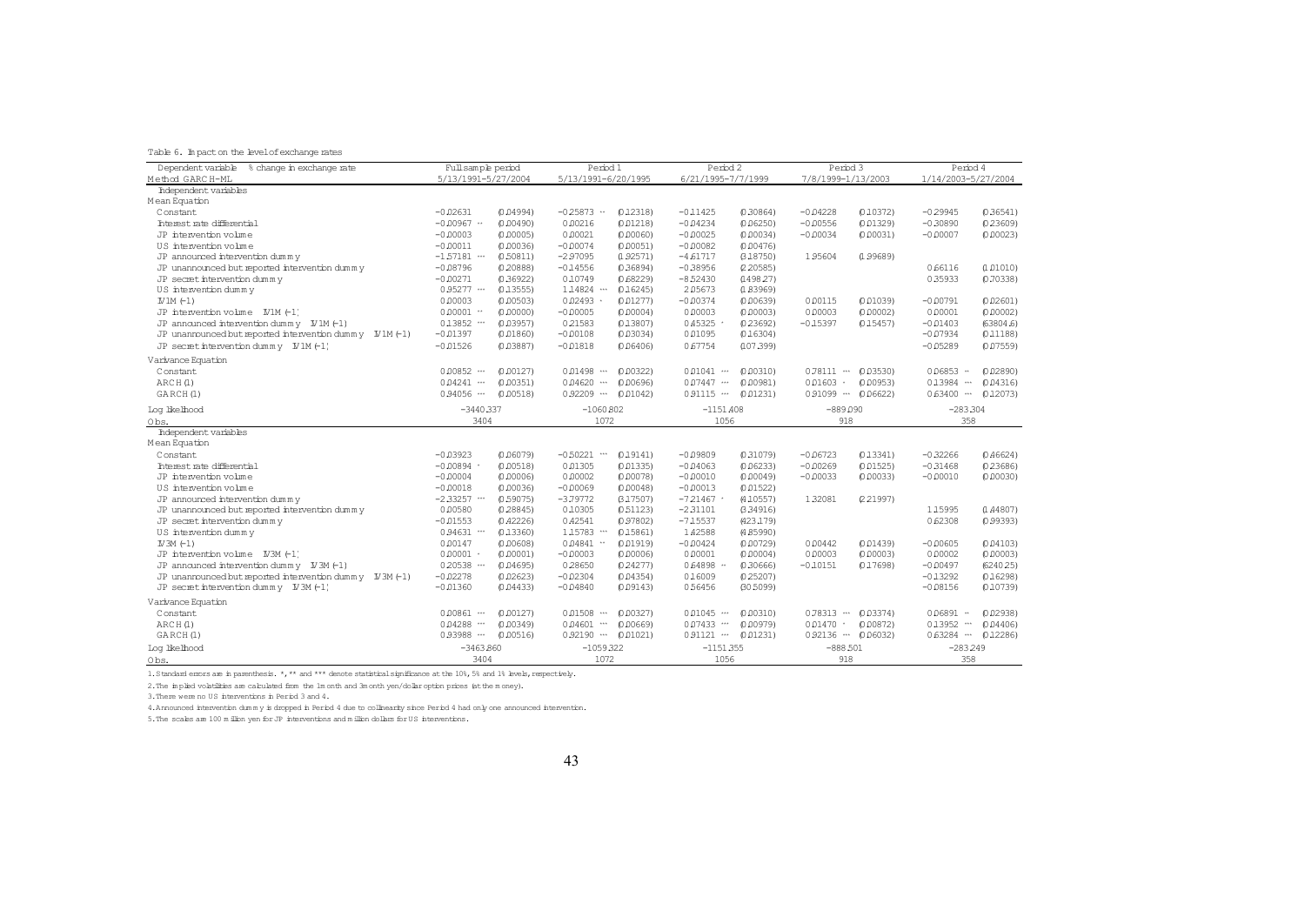|  |  |  |  | Table 7. In pact on the inplied volatility of exchange rates |  |
|--|--|--|--|--------------------------------------------------------------|--|
|--|--|--|--|--------------------------------------------------------------|--|

| Dependent variable % change in implied volatility (IM onth)      | Whole sample period           | Period 1                              | Period 2                        | Period 3                     | Period 4                        |
|------------------------------------------------------------------|-------------------------------|---------------------------------------|---------------------------------|------------------------------|---------------------------------|
| Method OLS White (1980)'s robust standard enror)                 | 5/13/1991-5/27/2004           | 5/13/1991-6/20/1995                   | 6/21/1995-7/7/1999              | 7/8/1999-1/13/2003           | 1/14/2003-5/27/2004             |
| Independent variables                                            |                               |                                       |                                 |                              |                                 |
| Constant                                                         | $160325$<br>(0.58613)         | 2,78583<br>(0.88959)<br>$\cdots$      | 1,50555<br>(1.02865)            | $3.41512 -$<br>(1.02003)     | 5.92218<br>G 86109)             |
| Holiday dumm y                                                   | $167066$<br>(0.22027)         | 2,10783<br>(0.43275)<br>$\cdots$      | $1.12039 -$<br>0.40584          | $1.59795$<br>0.34845         | $2.19670$<br>(0.68378)          |
| W1M (1)                                                          | $-0.19584$<br>(0.05391)       | $-0.35538$<br>(0.08861)<br>           | $-0.15448$<br>0.08414           | $-0.36101$<br>0.09580        | $-0.67275$<br>0.41184           |
| JP intervention volume                                           | $-0.00123 -$<br>(0.00053)     | 0.02015<br>(0.00809)<br>$\rightarrow$ | $-0.00107$<br>(0.00236)         | 0.00184<br>(0.00202)         | $-0.00067$<br>(0.00147)         |
| US intervention volume (-1)                                      | $-0.00536$<br>(0.00736)       | $-0.00844$<br>(0.00710)               | $-0.02343$<br>(0.02023)         |                              |                                 |
| JP announced intervention dummy                                  | 18 29 030<br>(6.02462)        | 989727<br>(9.83324)                   | 15,70027<br>(13.30194)          | 02 54 632)<br>$-1.28443$     |                                 |
| JP unannounced but reported intervention dummy                   | $621695 -$<br>(2.52241)       | $-2.56888$<br>(4.57857)               | 12,69043<br>(14.05274)          |                              | (7.85854)<br>$-0.07677$         |
| JP secret intervention dummy                                     | 180667<br>(2.13406)           | $-1.76348$<br>(3.98475)               | 19,76964<br>(2.57810)           |                              | 4,10002<br>(5.91153)            |
| US intervention dummy $(1)$                                      | $7.71190 -$<br>(385237)       | 5.92973<br>G 47585)                   | 24,37526<br>(13, 17329)         |                              |                                 |
| JP intervention volume * IV1M (-1)                               | $0.00013$<br>(0.00005)        | $-0.00127$<br>(0.00059)<br>- 44       | 0.00011<br>(0.00018)            | 0.00016<br>$-0.00006$        | 0.00008<br>0.00015              |
| JP announced intervention dummy $*$ $M/M$ (-1)                   | $-1.30776$<br>(0.47959)       | $-0.71599$<br>(0.82659)               | (0.92174)<br>$-1.17238$         | 0.03450<br>(1.00898)         | $0.67676 -$<br>(0.31147)        |
| JP unannounced but reported intervention dummy $*$ $N$ 1M $(-1)$ | $-0.43812 -$<br>(0.21486)     | 021149<br>(0.36682)                   | $-0.82513$<br>(1.11691)         |                              | 0.02871<br>(0.79520)            |
| JP secret intervention dumm $y * I M (-1)$                       | $-0.21101$<br>(0.21002)       | 0.11263<br>(0.33427)                  | $-1.19621$<br>(0.20020)         |                              | $-0.53828$<br>(0.63916)         |
| R-squared                                                        | 0.0607                        | 0.0970                                | 0.0569                          | 0.0931                       | 0.0987                          |
| Durbin-Watson d statistic                                        | 2.0023                        | 20692                                 | 1,9835                          | 1.9633                       | 1,6604                          |
| Obs.                                                             | 3404                          | 1072                                  | 1056                            | 918                          | 358                             |
| Dependet variable % change in implied volatility (3M onth)       |                               |                                       |                                 |                              |                                 |
| Independent variables                                            |                               |                                       |                                 |                              |                                 |
| Constant                                                         | $0.96651 -$<br>(0.38843)      | 186833<br>(0.70690)<br>$\cdots$       | 0.95245<br>(0.68698)            | 2.36562<br>0.77683<br>       | $5.64470$ $\cdot$<br>(3, 26212) |
| Holiday dumm y                                                   | $0.59117$<br>(0.13607)        | 0.97851<br>(0.23696)<br>$\cdots$      | 0.38082<br>(0.26173)            | $0.43107$ $\cdot$<br>0.24474 | 0.50561<br>(0.41553)            |
| $N3M$ $(-1)$                                                     | $-0.10624$<br>(0.03530)       | $-0.21742$<br>(0.07031)               | $-0.08867$<br>(0.05476)         | $-0.22918$<br>0.07196)       | $-0.61372$ $\cdot$<br>(0.35298) |
| JP intervention volume                                           | $-0.00079$ $-$<br>(0.00037)   | 0.01297<br>(0.00670)                  | $-0.00196$<br>(0.00165)         | 0.00020<br>(0.00088)         | $-0.00048$<br>(0.00146)         |
| US intervention $volume(-1)$                                     | $-0.00335$<br>(0.00360)       | $-0.00493$<br>(0.00318)               | $-0.01578$<br>(0.01446)         |                              |                                 |
| JP announced intervention dummy                                  | 8.97668 **<br>(4.37981)       | 7,30466<br>(7.79161)                  | 20,54609<br>(11,44985)          | $-3,27220$<br>8 1 7 3 1 2 )  |                                 |
| JP unannounced but reported intervention dummy                   | $324442$ $\cdot$<br>(1.75997) | $-2.37052$<br>GA3706)                 | 15,04017<br>0.86125             |                              | $-1,21566$<br>(7.59332)         |
| JP secret intervention dummy                                     | 1,13428<br>(1.72996)          | $-1.63846$<br>(3.32618)               | $6.06547$<br>(1.78249)          |                              | 2 2 1 9 4 1<br>(4.87820)        |
| US intervention dumm $y$ $(1)$                                   | $401334 -$<br>(1.99582)       | 283572<br>(1.51006)                   | 15,16852<br>(9.86614)           |                              |                                 |
| JP intervention volume * IV3M (-1)                               | $0.00008 -$<br>(0.00003)      | $-0.00089$<br>(0.00053)               | 0.00016<br>(0.00012)            | 0.00003<br>0.00007           | 0.00005<br>(0.00016)            |
| JP announced intervention dummy $*$ $N3M$ (-1)                   | $-0.62742$ ·<br>(0.36728)     | $-0.55516$<br>(0.67645)               | $-1.54815$ $\cdot$<br>(0.81109) | 0.31250<br>0.64482           | $0.54156 -$<br>(0.23298)        |
| JP unannounced but reported intervention dummy $*$ $N$ 3M $(+1)$ | $-0.22380$<br>(0.15581)       | 0.20840<br>(0.28880)                  | (0.77519)<br>$-1.04263$         |                              | 0.14566<br>(0.81607)            |
| JP secret intervention dummy $*$ $N$ 3M $(-1)$                   | $-0.12460$<br>(0.17642)       | 0,10060<br>(0.30367)                  | $-0.27575$ $-$<br>(0.13578)     |                              | $-0.27723$<br>(0.53089)         |
| R-squared                                                        | 0.0329                        | 0.0761                                | 0.0360                          | 0.0541                       | 0.0512                          |
| Durbin-Watson d statistic                                        | 2.0041                        | 20415                                 | 1.9753                          | 1.9956                       | 1,8040                          |
| Obs.                                                             | 3404                          | 1072                                  | 1056                            | 918                          | 358                             |

1.White(1980)'s heteroskedasticity-consistent standard errors are in parenthesis. \*,\*\* and \*\*\* denote statistical significance at the 10%,5% and 1% levels, respectively.

2.Holiday dum my takes 1 forthe day one day afterholidays and 0 forothers.

3.There were no US interventions in Period 3 and 4.

4.The im plied volatilities are calculated from the 1month and 3m onth yen/dollaroption prices (atthe m oney).

5.The scales are 100 m illion yen forJP interventions and m illion dollars forUS interventions.

6. Announced intervention dumm  $y$  is dropped in Period 4 due to collinearity since Period 4 had only one announced intervention.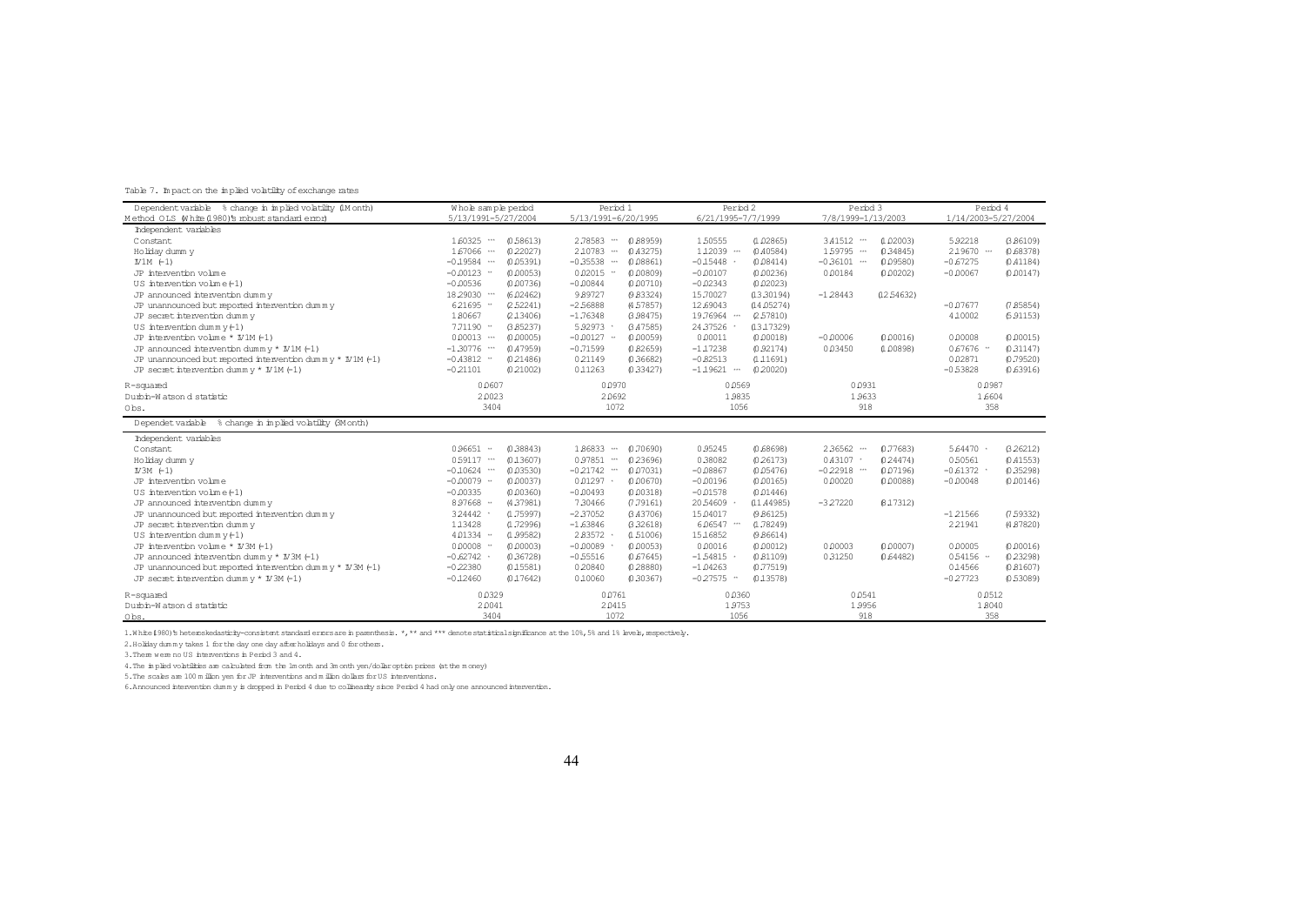

45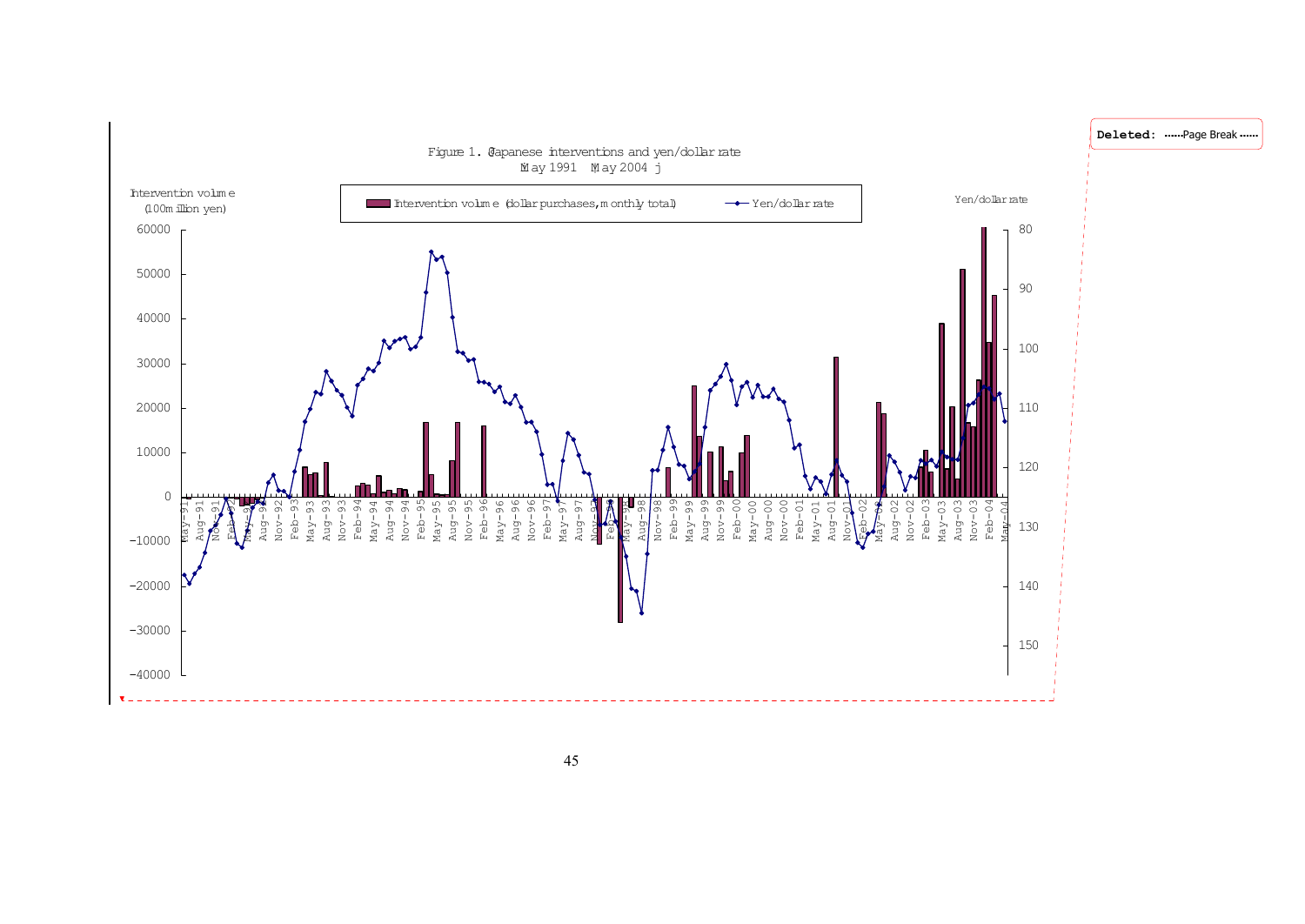

Figure2.Japanese interventions 5/13/1991-5/27/2004

Source: the M inistry of Finance of Japan, B bomberg and Reuters.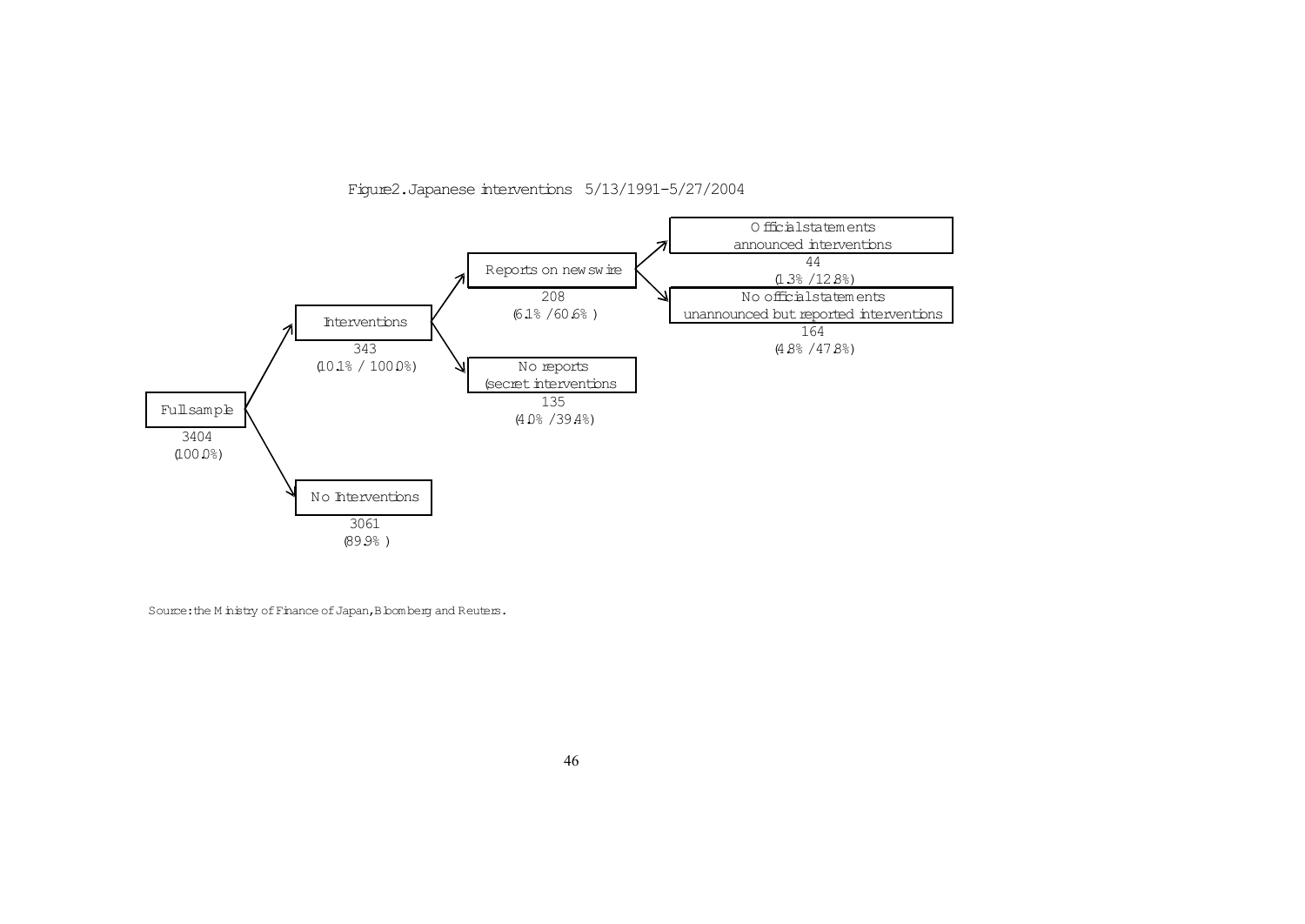#### Figure 3. Expectation heterogeneity

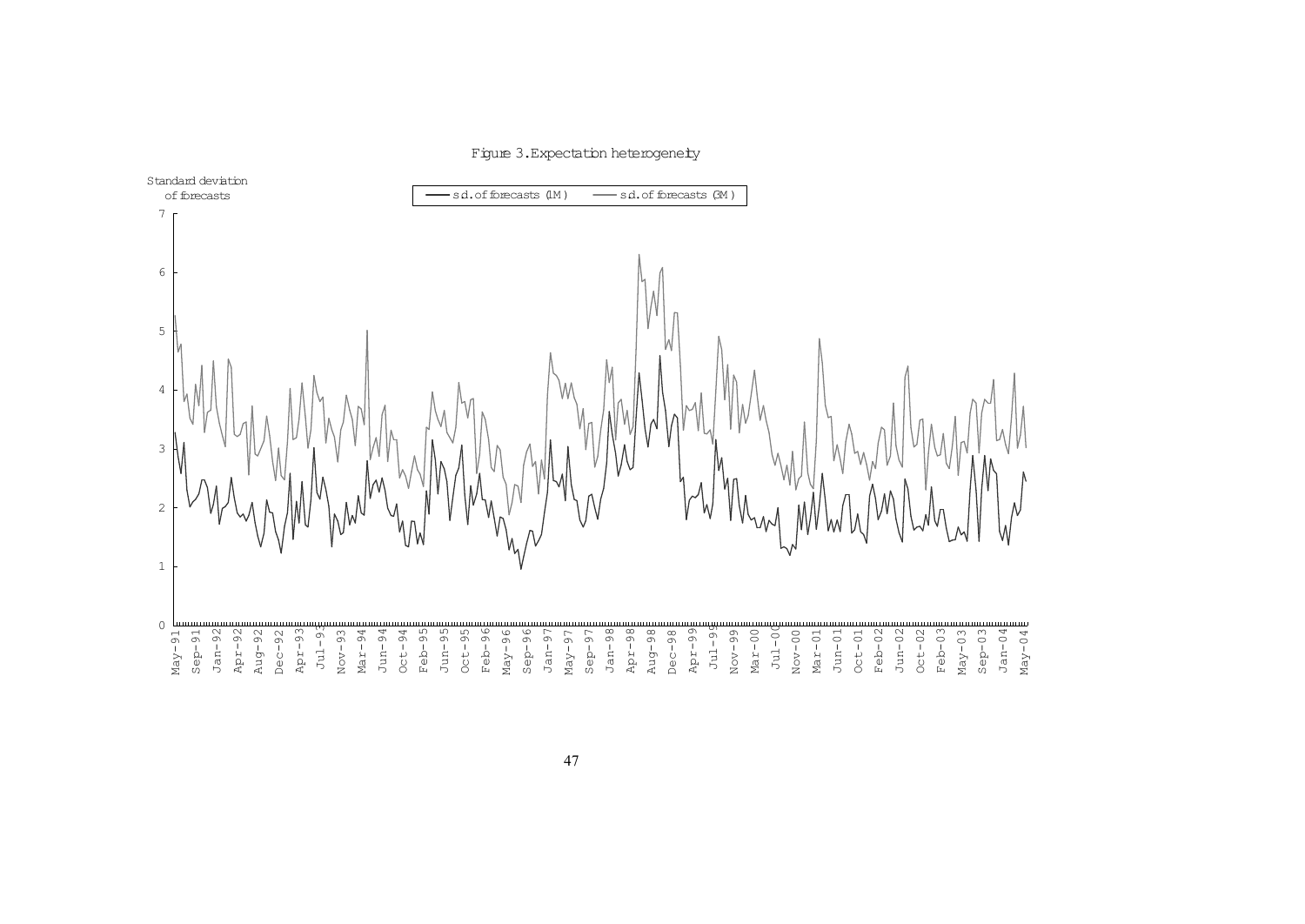

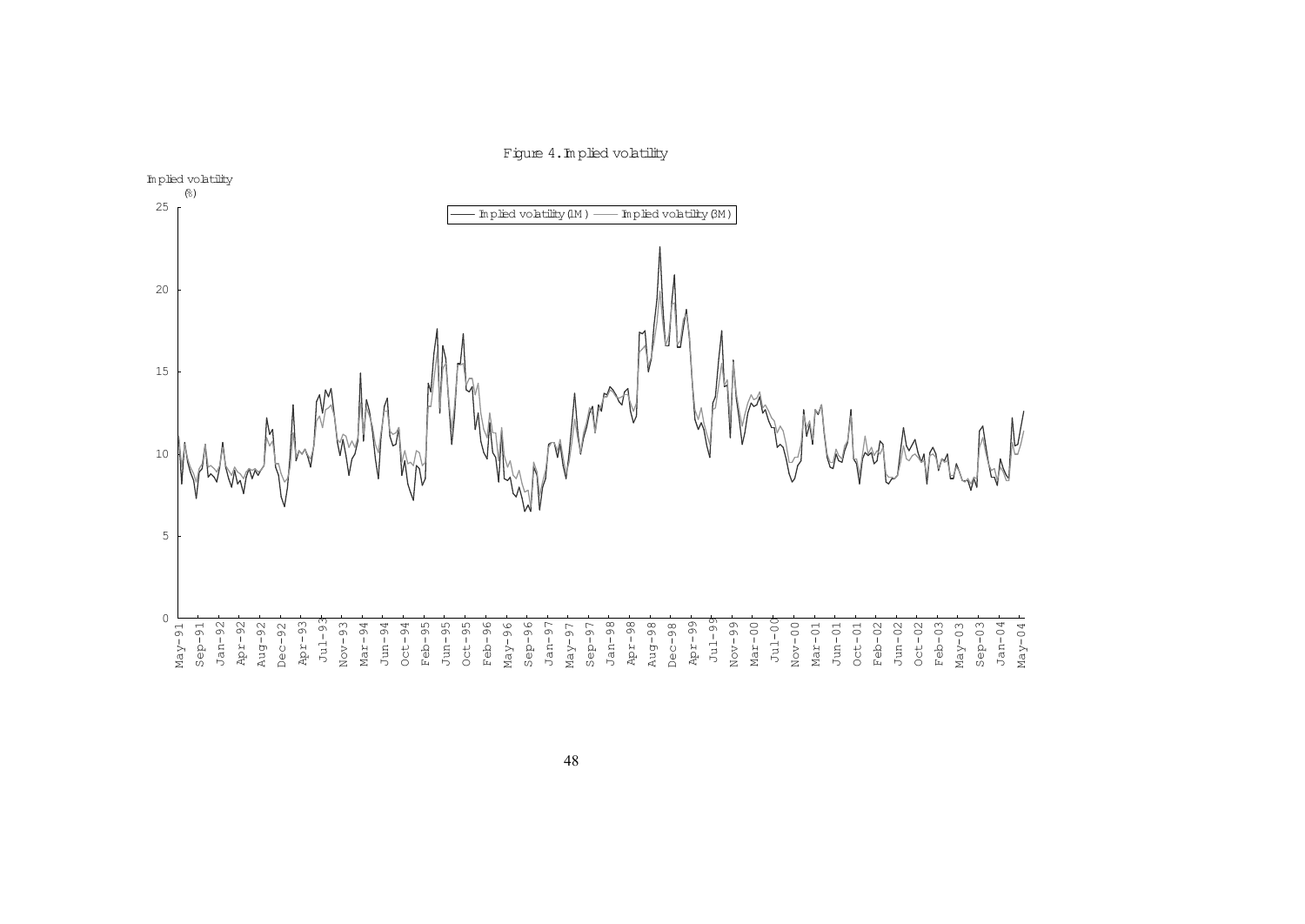